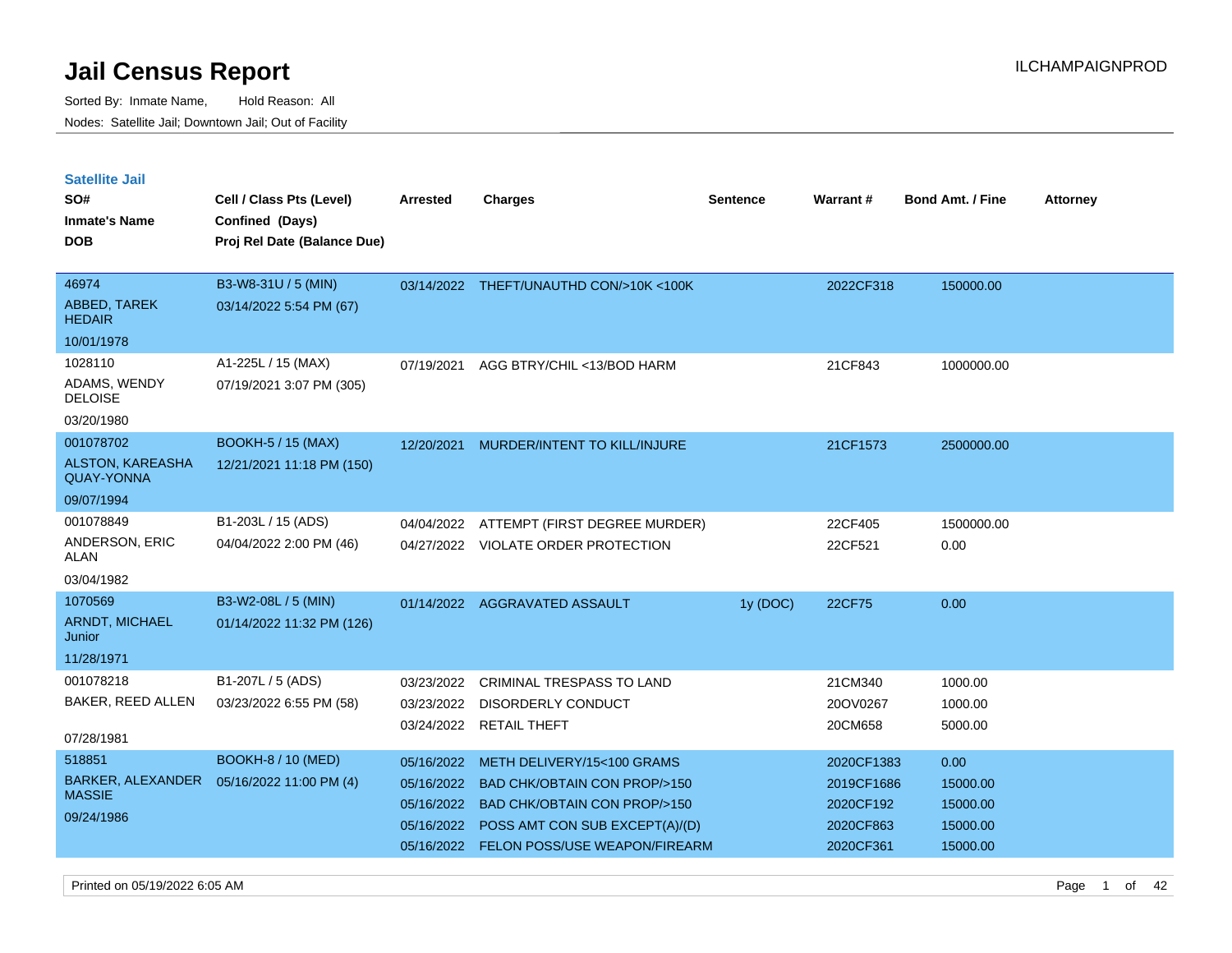| SO#<br><b>Inmate's Name</b><br><b>DOB</b>                                                                          | Cell / Class Pts (Level)<br>Confined (Days)<br>Proj Rel Date (Balance Due)                         | <b>Arrested</b>                        | <b>Charges</b>                                                                                                                                                                                                                                   | <b>Sentence</b> | Warrant#                                                        | <b>Bond Amt. / Fine</b>                                                      | <b>Attorney</b> |
|--------------------------------------------------------------------------------------------------------------------|----------------------------------------------------------------------------------------------------|----------------------------------------|--------------------------------------------------------------------------------------------------------------------------------------------------------------------------------------------------------------------------------------------------|-----------------|-----------------------------------------------------------------|------------------------------------------------------------------------------|-----------------|
| 64848<br><b>BLISSIT, ANTHONY</b><br><b>LATHEN</b><br>02/16/1985<br>517915<br><b>BOXLEY, CHARLES</b><br><b>OMAR</b> | B3-W6-22L / 10 (ADS)<br>04/23/2022 1:31 AM (27)<br>B3-W4-15U / 5 (MIN)<br>08/03/2021 2:18 PM (290) | 05/03/2022<br>08/03/2021<br>08/03/2021 | 04/23/2022 DOM BTRY/BOD HARM/4+ PRECONV<br>04/23/2022 ESCAPE/VIOLATE ELEC MONITORING<br>04/23/2022 HRSMT/THREATEN PERSON/KILL<br>DOMESTIC BATTERY/OTHER PRIOR<br><b>BURGLARY</b><br><b>BURGLARY</b><br>08/03/2021 FORGERY/ISSUE/DELIVER DOCUMENT |                 | 20CF1099<br>21CF372<br>21CF339<br>22CF539<br>21CF289<br>21CF679 | 25000.00<br>25000.00<br>25000.00<br>10000.00<br>20000.00<br>20000.00<br>0.00 |                 |
| 01/10/1985<br>47897<br><b>BRANAMAN,</b><br><b>CLIFFORD EARL</b><br>03/09/1975                                      | B1-104L / 15 (ADS)<br>01/19/2022 9:21 PM (121)                                                     |                                        | 01/19/2022 VIOLATE ORDER PROTECTION<br>01/19/2022 DRVG REVOKED/2+/PERS INJ/DEATH<br>01/19/2022 PAROLE REVOCATION                                                                                                                                 |                 | 22CF85<br>22CF84<br>VA2201139                                   | 50000.00<br>150000.00<br>0.00                                                |                 |
| 923208<br>BREADY, ANDREW<br><b>NICHOLAS</b><br>06/08/1988                                                          | B3-W8-30L / 10 (MED)<br>01/22/2022 7:43 PM (118)                                                   | 01/22/2022                             | CRIM TRES TO RES/PERS PRESENT                                                                                                                                                                                                                    |                 | 22CF92                                                          | 3990.00                                                                      |                 |
| 25694<br><b>BROADWAY, ELLIS</b><br>Junior<br>10/02/1960                                                            | A3-111L / 5 (ADS)<br>04/25/2022 3:23 PM (25)                                                       |                                        | 04/25/2022 BURGLARY                                                                                                                                                                                                                              |                 | 22CF506                                                         | 15000.00                                                                     |                 |
| 001079180<br>BROWDER, JANKI<br><b>DARRIEN</b><br>04/04/2000                                                        | BOOKH-3<br>05/18/2022 12:29 AM (2)                                                                 | 05/17/2022                             | <b>DOMESTIC BATTERY</b><br>05/17/2022 UNLAWFUL RESTRAINT                                                                                                                                                                                         |                 | 2022CFAWOW<br>2022CFAWOW                                        | 0.00<br>0.00                                                                 |                 |
| 61675<br><b>BROWN, ANTONIO</b><br><b>BURNETT</b><br>03/04/1983                                                     | A4-104U / 10 (MED)<br>02/10/2022 3:28 PM (99)                                                      |                                        | 02/10/2022 AGG DISCHARGE FIREARM/OCC BLDG                                                                                                                                                                                                        |                 | 20CF374                                                         | 100000.00                                                                    |                 |
| 51247<br>BROWN, DANTE<br><b>MAURICE</b><br>04/19/1979                                                              | A4-104L / 10 (MED)<br>04/15/2021 6:24 PM (400)                                                     |                                        | 04/15/2021 FELON POSS/USE WEAPON/FIREARM                                                                                                                                                                                                         |                 | 21CF411                                                         | 250000.00                                                                    |                 |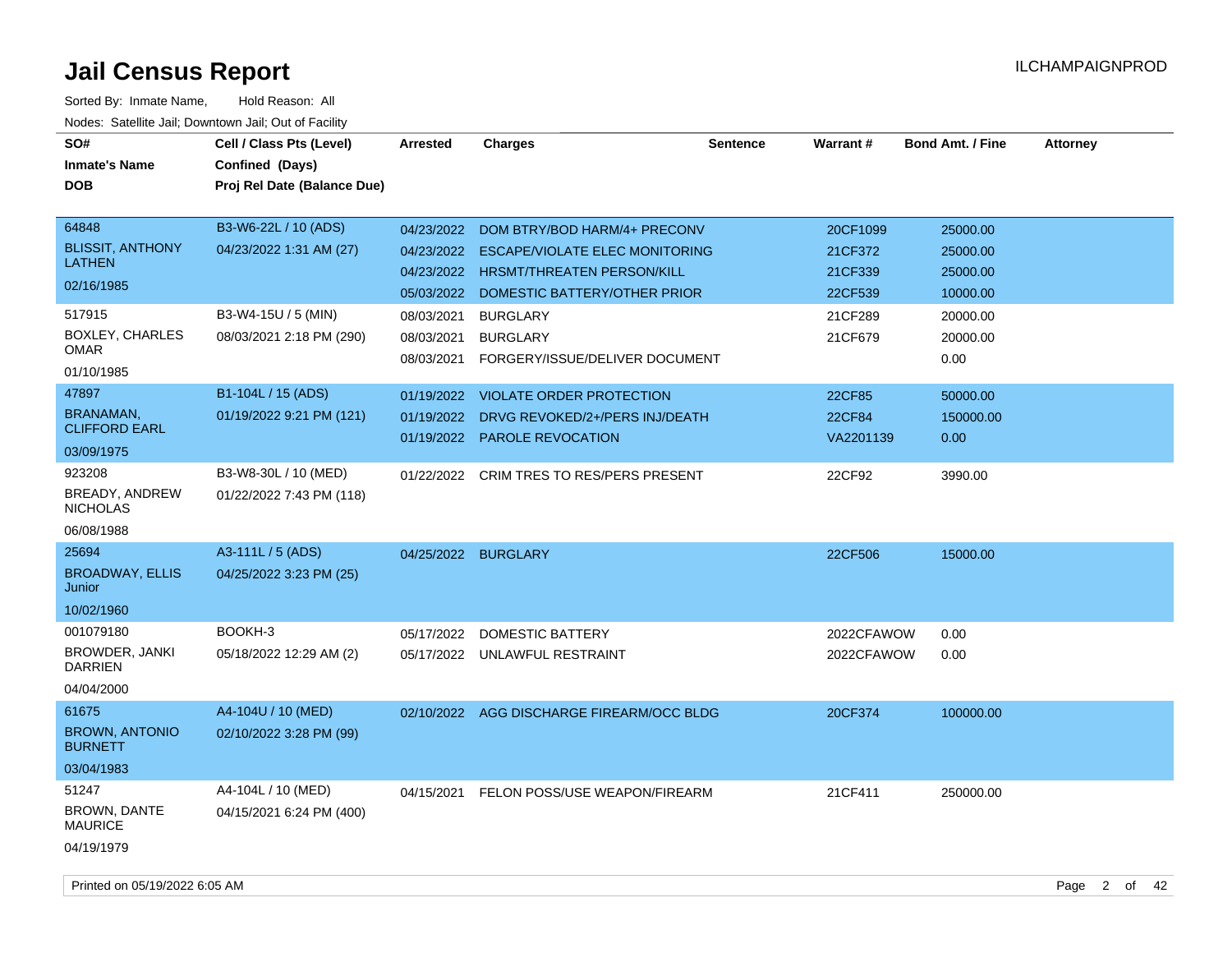| ivouss. Satellite Jali, Downtown Jali, Out of Facility |                                             |                   |                                          |                 |            |                         |                 |
|--------------------------------------------------------|---------------------------------------------|-------------------|------------------------------------------|-----------------|------------|-------------------------|-----------------|
| SO#                                                    | Cell / Class Pts (Level)                    | <b>Arrested</b>   | <b>Charges</b>                           | <b>Sentence</b> | Warrant#   | <b>Bond Amt. / Fine</b> | <b>Attorney</b> |
| Inmate's Name                                          | Confined (Days)                             |                   |                                          |                 |            |                         |                 |
| DOB                                                    | Proj Rel Date (Balance Due)                 |                   |                                          |                 |            |                         |                 |
|                                                        |                                             |                   |                                          |                 |            |                         |                 |
| 1028966                                                | A4-102L / 10 (ADS)                          | 04/29/2022        | MFG/DEL CANNABIS/500<2000 GR             |                 | 22CF532    | 100000.00               |                 |
| <b>BROWN, DARRION</b><br><b>DEVON</b>                  | 04/30/2022 1:10 AM (20)                     |                   |                                          |                 |            |                         |                 |
| 03/05/1994                                             |                                             |                   |                                          |                 |            |                         |                 |
| 517510                                                 | A4-202L / 10 (MED)                          |                   | 05/17/2022 FELON POSS/USE FIREARM/PAROLE |                 | 20CF612    | 25000.00                |                 |
| <b>BROWN, GERALD</b><br>DEVON, Junior                  | 05/17/2022 3:03 AM (3)                      |                   |                                          |                 |            |                         |                 |
| 12/24/1985                                             |                                             |                   |                                          |                 |            |                         |                 |
| 538480                                                 | BOOKH-3                                     | 05/18/2022        | <b>DOMESTIC BATTERY</b>                  |                 | 2022CMAWOW | 0.00                    |                 |
| <b>BROWN, GROVER</b><br>CLEVELAND                      | 05/18/2022 10:35 PM (2)                     |                   |                                          |                 |            |                         |                 |
| 11/03/1972                                             |                                             |                   |                                          |                 |            |                         |                 |
| 995432                                                 | B1-101L / 10 (ADS)                          | 12/20/2021        | FAIL TO RPT WKLY/NO FIXED ADDR           |                 | 21CF1559   | 0.00                    |                 |
| BROWN, JAVON<br>SHANTEZ                                | 12/20/2021 2:06 AM (151)                    |                   |                                          |                 |            |                         |                 |
| 10/14/1991                                             |                                             |                   |                                          |                 |            |                         |                 |
| 1015739                                                | A2-123U / 5 (MIN)                           | 04/14/2022        | <b>CRIMINAL TRESPASS BUILDING</b>        |                 | 22CM114    | 100.00                  |                 |
|                                                        | BROWN, JERI CHANCY 04/14/2022 10:11 PM (36) |                   | 04/19/2022 AGGRAVATED BATTERY            |                 | 2021CF1260 | 50000.00                |                 |
|                                                        |                                             |                   |                                          |                 |            |                         |                 |
| 03/07/1989                                             |                                             |                   |                                          |                 |            |                         |                 |
| 990921                                                 | B4-121L / 15 (MAX)                          | 01/20/2022        | MFG/DEL 1<15 GR COCAINE/ANLG             |                 | 19CF369    | 25000.00                |                 |
| <b>BROWN, QUINTIN</b><br>MARSHAUN                      | 01/20/2022 7:19 PM (120)                    |                   | 01/20/2022 ARMED HABITUAL CRIMINAL       |                 | 21CF935    | 750000.00               |                 |
| 09/26/1991                                             |                                             |                   |                                          |                 |            |                         |                 |
| 981645                                                 | B4-225L / 15 (MAX)                          | 01/27/2022 MURDER |                                          |                 | 22CF114    | 1000000.00              |                 |
| <b>BRUMFIELD,</b><br>JONATHAN EZEKEIL                  | 01/27/2022 8:15 PM (113)                    |                   |                                          |                 |            |                         |                 |
| 08/03/1989                                             |                                             |                   |                                          |                 |            |                         |                 |
| 545723                                                 | A1-124L / 5 (MIN)                           | 05/16/2022        | DRIVING ON REVOKED LICENSE               |                 | 21TR6230   | 0.00                    |                 |
| BURTON, ANGELA SUE 05/16/2022 4:17 PM (4)              |                                             |                   |                                          |                 |            |                         |                 |
| 01/11/1977                                             | 7/14/2022 (0.00)                            |                   |                                          |                 |            |                         |                 |
|                                                        |                                             |                   |                                          |                 |            |                         |                 |
|                                                        |                                             |                   |                                          |                 |            |                         |                 |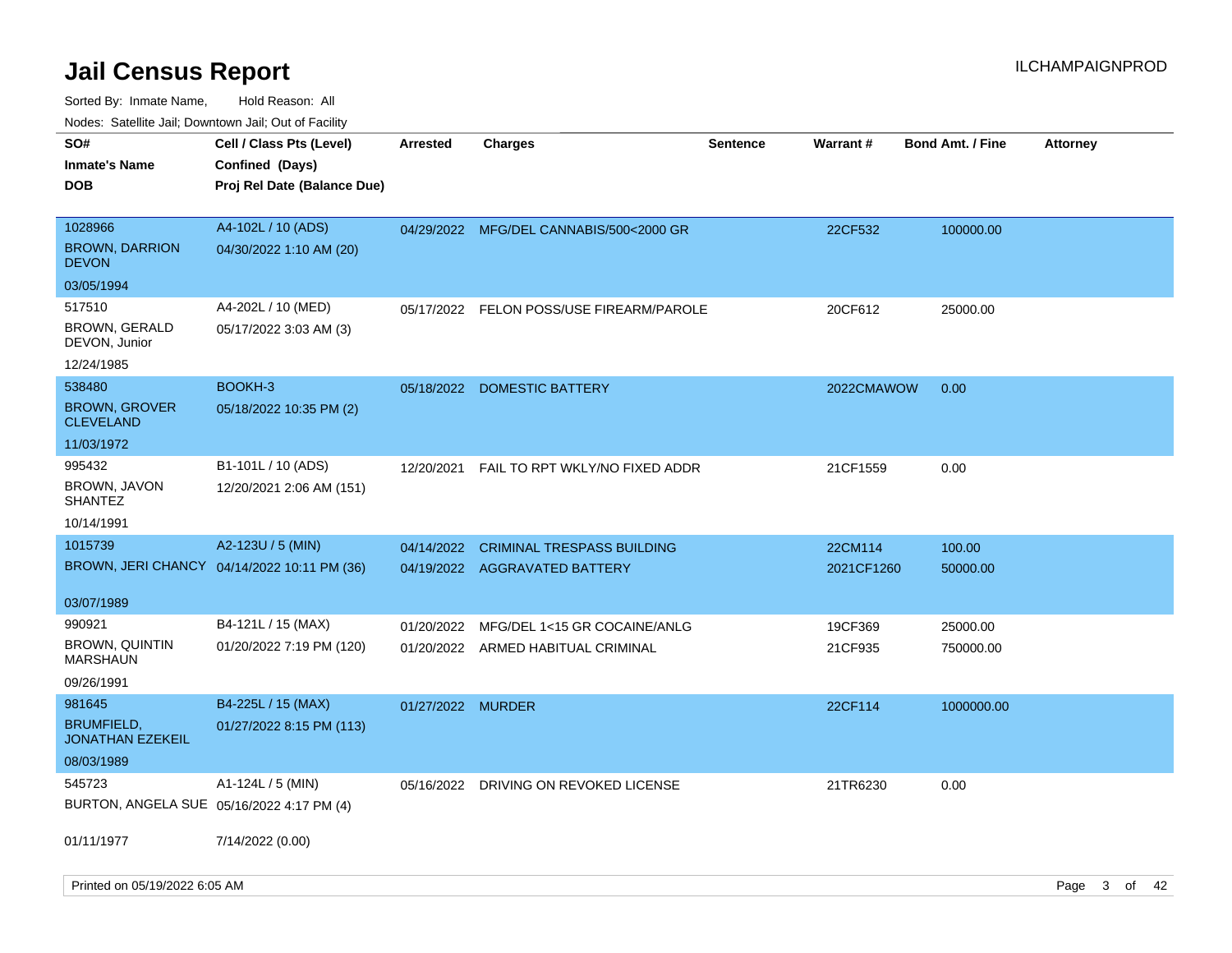| ivoues. Salellite Jali, Downtown Jali, Out of Facility |                             |                  |                                           |                 |            |                         |                 |
|--------------------------------------------------------|-----------------------------|------------------|-------------------------------------------|-----------------|------------|-------------------------|-----------------|
| SO#                                                    | Cell / Class Pts (Level)    | <b>Arrested</b>  | <b>Charges</b>                            | <b>Sentence</b> | Warrant#   | <b>Bond Amt. / Fine</b> | <b>Attorney</b> |
| <b>Inmate's Name</b>                                   | Confined (Days)             |                  |                                           |                 |            |                         |                 |
| <b>DOB</b>                                             | Proj Rel Date (Balance Due) |                  |                                           |                 |            |                         |                 |
|                                                        |                             |                  |                                           |                 |            |                         |                 |
| 1047579                                                | A1-125U / 10 (MED)          |                  | 02/24/2022 ARMED ROBBERY/NO FIREARM       |                 | 22CF232    | 150000.00               |                 |
| <b>BUTLER, TAMYRA</b><br><b>COSHAWN</b>                | 02/24/2022 5:40 AM (85)     |                  |                                           |                 |            |                         |                 |
| 07/06/1988                                             |                             |                  |                                           |                 |            |                         |                 |
| 39474                                                  | A4-101L / 10 (ADS)          | 07/06/2021       | MFG/DEL 15<100 GR HEROIN/ANLG             |                 | 21CF792    | 75000.00                |                 |
| CAMPBELL, AARON<br><b>JACOB</b>                        | 07/06/2021 11:56 PM (318)   |                  |                                           |                 |            |                         |                 |
| 07/18/1974                                             |                             |                  |                                           |                 |            |                         |                 |
| 533450                                                 | A1-226U / 5 (ADS)           | 04/25/2022 THEFT |                                           |                 | 22CF503    | 280.00                  |                 |
| CAMPBELL,                                              | 04/25/2022 7:24 PM (25)     | 04/26/2022 THEFT |                                           |                 | 22CF511    | 780.00                  |                 |
| <b>ELIZABETH TAEHEE</b>                                |                             |                  | 04/26/2022 POSSESSION OF METH< 5 GRAMS    |                 | 22CF512    | 780.00                  |                 |
| 11/11/1979                                             |                             |                  |                                           |                 |            |                         |                 |
| 001078967                                              | BOOKH-8 / 5 (MIN)           |                  | 05/15/2022 WARRANT OUT OF COUNTY          |                 | 2021CF68   | 10000.00                |                 |
| CAMPBELL, MICHAEL<br>JAMES                             | 05/15/2022 12:54 PM (5)     |                  |                                           |                 |            |                         |                 |
| 01/05/1990                                             |                             |                  |                                           |                 |            |                         |                 |
| 979443                                                 | <b>BOOKH-7</b>              |                  | 05/17/2022 POSS STOLEN VEHICLE > \$25,000 |                 | 22CF614    | 3000.00                 |                 |
| CASTELO, SHANE<br><b>ROBERT</b>                        | 05/17/2022 4:26 PM (3)      |                  |                                           |                 |            |                         |                 |
| 03/17/1994                                             |                             |                  |                                           |                 |            |                         |                 |
| 1029088                                                | A4-203L / 10 (MED)          | 12/21/2021       | FELON POSS/USE FIREARM PRIOR              |                 | 21CF1338   | 250000.00               |                 |
| CHAPPLE, MALIK<br><b>BIANCO</b>                        | 12/22/2021 10:02 AM (149)   |                  |                                           |                 |            |                         |                 |
| 10/25/1994                                             |                             |                  |                                           |                 |            |                         |                 |
| 1072407                                                | A2-221L / 10 (MED)          | 04/17/2022       | FORGERY/ISSUE/DELIVER DOCUMENT            |                 | 2021CF1159 | 24820.00                |                 |
| <b>CLARK, AMY KANANI</b>                               | 04/17/2022 1:20 AM (33)     |                  | 04/17/2022 AGG BATTERY/PEACE OFFICER      |                 | 22CF473    | 10000.00                |                 |
|                                                        |                             |                  |                                           |                 |            |                         |                 |
| 11/29/1988                                             |                             |                  |                                           |                 |            |                         |                 |
| 56241                                                  | B1-104U / 5 (MIN)           | 01/13/2022       | VIOLATE ORDER/PRIOR DOM BTRY              |                 | 22CF59     | 10000.00                |                 |
| CLARK, DAMON<br><b>GILLMORE</b>                        | 01/13/2022 4:36 AM (127)    |                  | 04/04/2022 CIVIL FTA WARRANT              |                 | 2007D200   | 100000.00               |                 |
| 12/21/1976                                             |                             |                  |                                           |                 |            |                         |                 |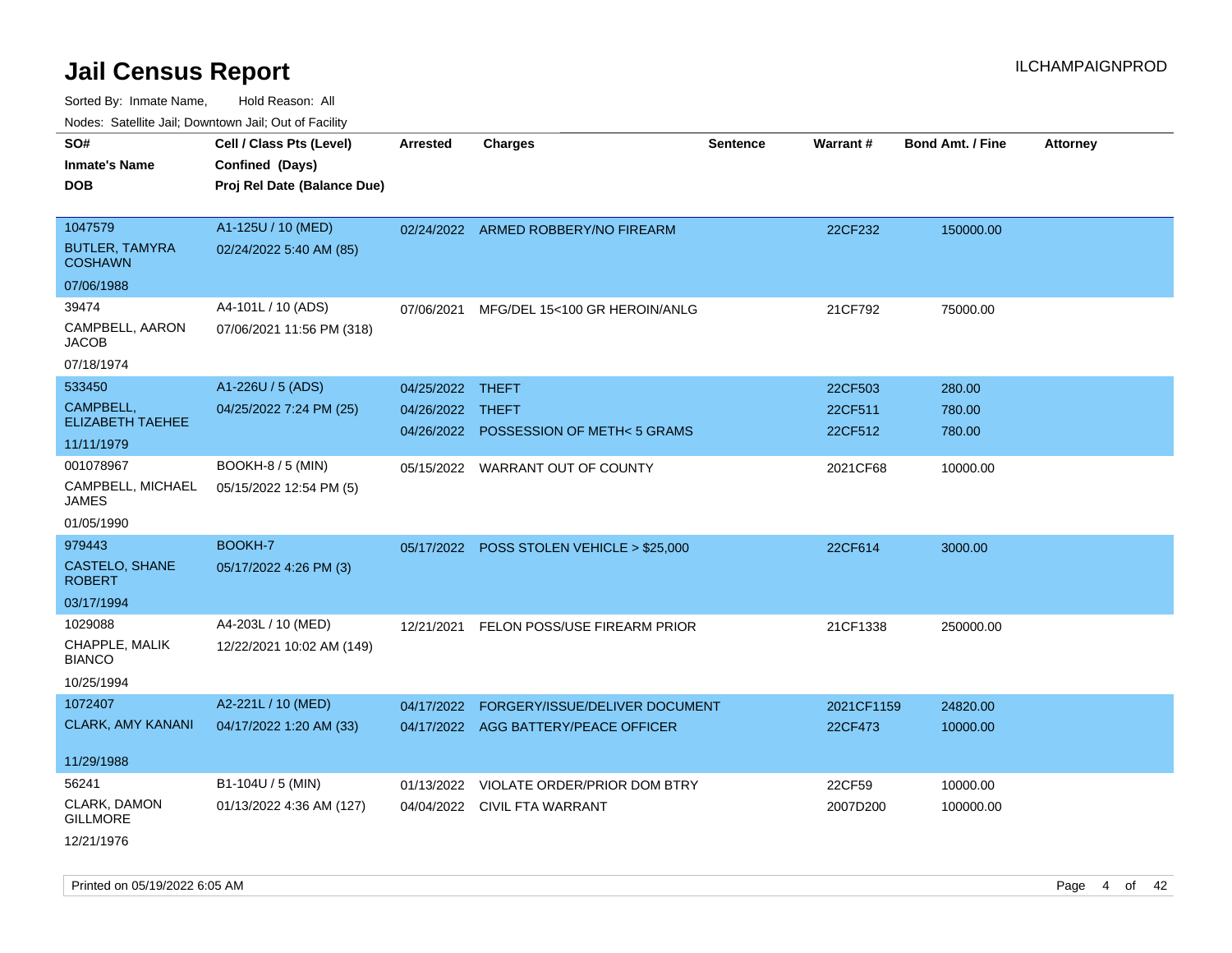Sorted By: Inmate Name, Hold Reason: All Nodes:

| oortog Dy: Thingto Namo,                              | <b>TIUR INGUOUT.</b>                         |                 |                                           |                 |                 |                  |                 |
|-------------------------------------------------------|----------------------------------------------|-----------------|-------------------------------------------|-----------------|-----------------|------------------|-----------------|
| Nodes: Satellite Jail; Downtown Jail; Out of Facility |                                              |                 |                                           |                 |                 |                  |                 |
| SO#                                                   | Cell / Class Pts (Level)                     | <b>Arrested</b> | <b>Charges</b>                            | <b>Sentence</b> | <b>Warrant#</b> | Bond Amt. / Fine | <b>Attorney</b> |
| <b>Inmate's Name</b>                                  | Confined (Days)                              |                 |                                           |                 |                 |                  |                 |
| <b>DOB</b>                                            | Proj Rel Date (Balance Due)                  |                 |                                           |                 |                 |                  |                 |
|                                                       |                                              |                 |                                           |                 |                 |                  |                 |
| 001078838                                             | B1-206L / 15 (ADS)                           |                 | 02/12/2022 PRED CRIM SEX ASLT/BODILY HARM |                 | 21CF30          | 150000.00        |                 |
| <b>CLAYTON, KAREEM</b><br><b>JAMAL</b>                | 02/12/2022 8:55 AM (97)                      |                 |                                           |                 |                 |                  |                 |
| 02/03/1974                                            |                                              |                 |                                           |                 |                 |                  |                 |
| 001077485                                             | A1-227U / 15 (MAX)                           | 12/21/2021      | MURDER/INTENT TO KILL/INJURE              |                 | 2021CF1282      | 1000000.00       |                 |
| COLBERT, ARIEANA<br><b>FELICIA</b>                    | 12/21/2021 2:08 PM (150)                     |                 |                                           |                 |                 |                  |                 |
| 12/13/2000                                            |                                              |                 |                                           |                 |                 |                  |                 |
| 34805                                                 | B4-223U / 15 (MAX)                           | 10/01/2021      | <b>DOMESTIC BATTERY</b>                   |                 | 21CF1183        | 10000.00         |                 |
|                                                       | CONERLY, KIN JOSEPH 10/01/2021 1:53 AM (231) | 10/01/2021      | <b>ARMED HABITUAL CRIMINAL</b>            |                 | 21CF1184        | 1500000.00       |                 |
|                                                       |                                              | 10/06/2021      | POSS STOLEN VEHICLE > \$25,000            |                 | 19CF1786        | 10000.00         |                 |
| 11/16/1971                                            |                                              |                 |                                           |                 |                 |                  |                 |
| 1075361                                               | B1-205L / 5 (ADS)                            | 04/16/2021      | <b>BURGLARY</b>                           |                 | 21CF414         | 5000.00          |                 |
| COWART, TORREY<br>BENJAMEN, Junior                    | 04/16/2021 9:17 PM (399)                     |                 |                                           |                 |                 |                  |                 |
| 11/22/1987                                            |                                              |                 |                                           |                 |                 |                  |                 |
| 1074319                                               | B2-T3-09U / 15 (SPH)                         | 10/12/2021      | AGGRAVATED CRUELTY TO ANIMALS             |                 | 21CF1238        | 43430.00         |                 |
| CRAIG, DAVUCCI<br><b>DAVION</b>                       | 10/12/2021 11:36 AM (220)                    | 10/14/2021      | <b>MURDER</b>                             |                 | 21CF1239        | 2000000.00       |                 |
| 08/02/2001                                            |                                              |                 |                                           |                 |                 |                  |                 |
| 001077549                                             | B2-T3-10L / 10 (SPH)                         | 12/22/2020      | PRED CRIM SEX ASLT/VICTIM <13             |                 | 2020CF1469      | 250000.00        |                 |
| CRISTOBAL-MATEO,<br><b>CRISTOBAL</b>                  | 12/22/2020 1:17 PM (514)                     |                 |                                           |                 |                 |                  |                 |
| 12/02/1988                                            |                                              |                 |                                           |                 |                 |                  |                 |
| 1066482                                               | <b>BOOKH-2 / 15 (ADS)</b>                    | 04/24/2022      | AGG ROBBERY/INDICATE ARM W/FIR            |                 | 22CF500         | 500000.00        |                 |
| DANGERFIELD,                                          | 04/24/2022 12:22 PM (26)                     | 04/26/2022      | <b>RETAIL THEFT</b>                       |                 | 21CF811         | 100000.00        |                 |
| <b>AMANTAE ESSTAVION</b>                              |                                              | 04/26/2022      | CRIM DAMAGE TO PROPERTY <\$500            |                 | 21CM239         | 50000.00         |                 |
| 01/11/1998                                            |                                              |                 |                                           |                 |                 |                  |                 |
| 001079106                                             | A3-217L / 10 (ADS)                           | 04/25/2022      | BATTERY/MAKES PHYSICAL CONTACT            |                 | 22CM130         | 75000.00         |                 |
| DENNIGER-BRADLEY,<br><b>TYAIRE L</b>                  | 04/25/2022 4:21 PM (25)                      |                 |                                           |                 |                 |                  |                 |

06/29/1990

Printed on 05/19/2022 6:05 AM Page 5 of 42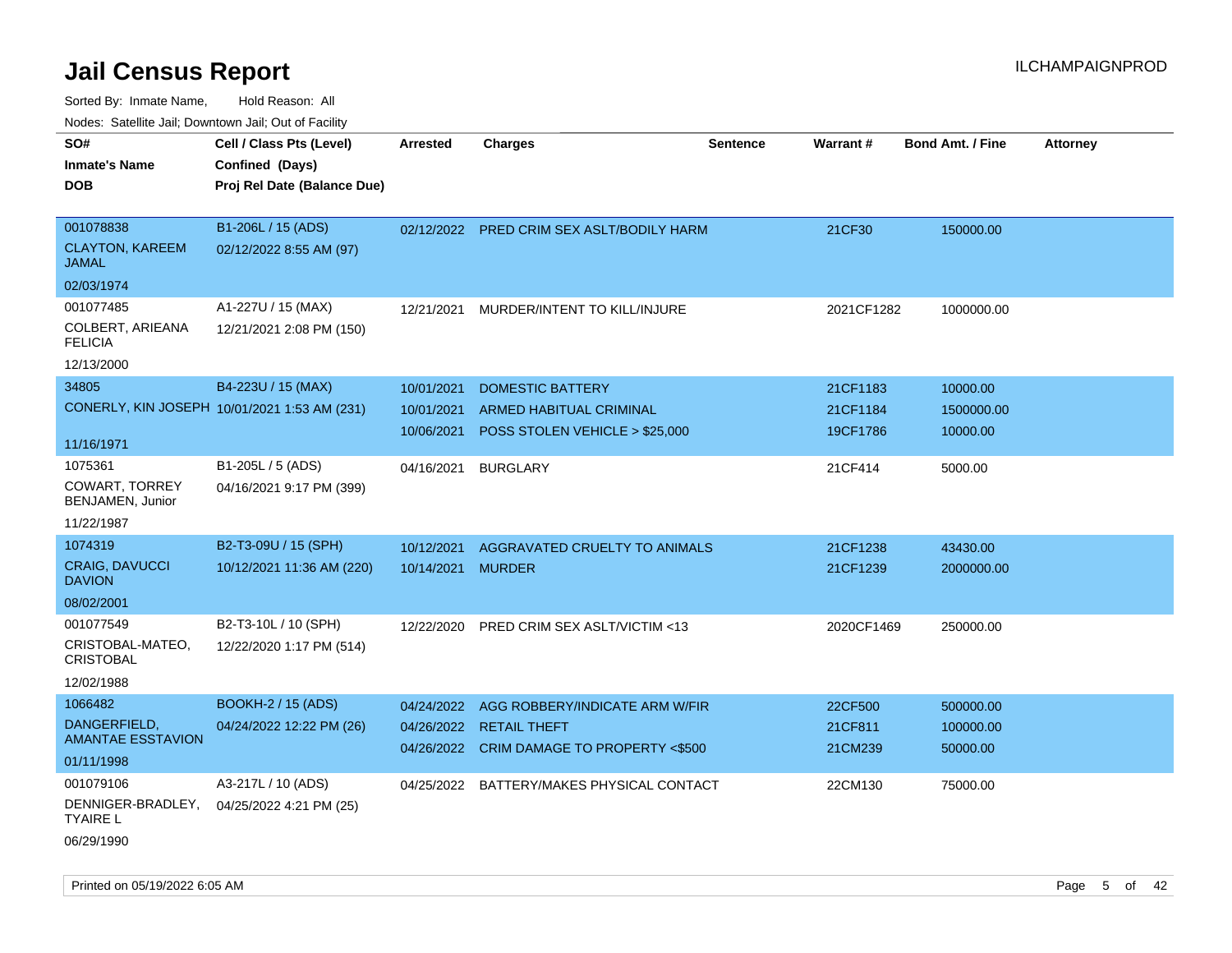| roaco. Calcinio dan, Downtown dan, Cal or Fability |                                                                            |                          |                                                  |                 |                     |                         |                 |
|----------------------------------------------------|----------------------------------------------------------------------------|--------------------------|--------------------------------------------------|-----------------|---------------------|-------------------------|-----------------|
| SO#<br>Inmate's Name<br>DOB                        | Cell / Class Pts (Level)<br>Confined (Days)<br>Proj Rel Date (Balance Due) | Arrested                 | <b>Charges</b>                                   | <b>Sentence</b> | <b>Warrant#</b>     | <b>Bond Amt. / Fine</b> | <b>Attorney</b> |
|                                                    |                                                                            |                          |                                                  |                 |                     |                         |                 |
| 001079047<br>DILLARD, WILDON<br><b>JEROME</b>      | A4-107L / 10 (MED)<br>04/11/2022 1:54 AM (39)                              |                          | 04/10/2022 HOME INVASION/CAUSE INJURY            |                 | 22CF432             | 25000.00                |                 |
| 03/27/1971                                         |                                                                            |                          |                                                  |                 |                     |                         |                 |
| 571307                                             | A3-117U / 15 (ADS)                                                         | 09/14/2020               | CRIM SEXUAL ABUSE/CONSENT                        |                 | 2020CF1026          | 500000.00               |                 |
| DOMINGO-<br>CASTANEDA,                             | 09/14/2020 11:19 PM (613)                                                  | 09/14/2020               | PRED CRIM SEX ASLT/VICTIM <13                    |                 | 2020CF1025          | 500000.00               |                 |
| 09/29/1989                                         |                                                                            |                          |                                                  |                 |                     |                         |                 |
| 527379                                             | B1-106L / 15 (ADS)                                                         | 10/25/2021               | ARMED HABITUAL CRIMINAL                          |                 | 21CF1297            | 500000.00               |                 |
| <b>DRAKE, MARCELL</b><br>DEON                      | 10/25/2021 5:05 PM (207)                                                   | 10/27/2021               | AGG DOMESTIC BATTERY/STRANGLE                    |                 | 21CF1245            | 500000.00               |                 |
| 04/20/1987                                         |                                                                            |                          |                                                  |                 |                     |                         |                 |
| 36298<br>DUCEY, SCOTT<br><b>ROBERT</b>             | B2-DR / 5 (SPH)<br>03/11/2022 12:49 PM (70)                                | 03/11/2022 AGG DUI/3     |                                                  |                 | 21CF380             | 25000.00                |                 |
| 04/02/1969                                         |                                                                            |                          |                                                  |                 |                     |                         |                 |
| 1024895                                            | A4-201U / 10 (MED)                                                         | 12/15/2021               | MFG/DEL 100<400 GR COCA/ANLG                     |                 | 21CF1535            | 750000.00               |                 |
| <b>EDWARDS, GEORGE</b><br>CORTEZ                   | 12/15/2021 12:26 PM (156)                                                  | 12/15/2021<br>04/29/2022 | <b>AGGRAVATED BATTERY</b><br>PROBATION VIOLATION |                 | 21CF1536<br>18CF964 | 100000.00<br>1000.00    |                 |
| 06/19/1994                                         |                                                                            |                          |                                                  |                 |                     |                         |                 |
| 1074720                                            | B2-DR / 15 (SPH)                                                           | 01/19/2022               | <b>PRED CRIM SEX ASLT/VICTIM &lt;13</b>          |                 | 21CF1414            | 500000.00               |                 |
| ELVIR-REYES, JORGE<br>LEONARDO                     | 01/19/2022 1:43 PM (121)                                                   |                          |                                                  |                 |                     |                         |                 |
| 06/03/1988                                         |                                                                            |                          |                                                  |                 |                     |                         |                 |
| 43977                                              | B2-T1-02L / 5 (SPH)                                                        | 12/20/2021               | AGG FLEEING POLICE/21 MPH OVER                   |                 | 21CF1566            | 25000.00                |                 |
| <b>EMKES, DOUGLAS</b><br>ALAN                      | 12/20/2021 9:59 AM (151)                                                   | 12/20/2021               | <b>PAROLE REVOCATION</b>                         |                 |                     | 0.00                    |                 |
| 06/08/1959                                         |                                                                            |                          |                                                  |                 |                     |                         |                 |
| 987328                                             | A2-122L / 10 (MED)                                                         | 12/11/2021               | AGG ASLT PEACE OFF/FIRE/ER WRK                   |                 | 21CF1515            | 0.00                    |                 |
| ERVIN, DEIDRA ANN<br>RUTH                          | 12/11/2021 8:48 PM (160)                                                   |                          |                                                  |                 |                     |                         |                 |
| 04/15/1991                                         |                                                                            |                          |                                                  |                 |                     |                         |                 |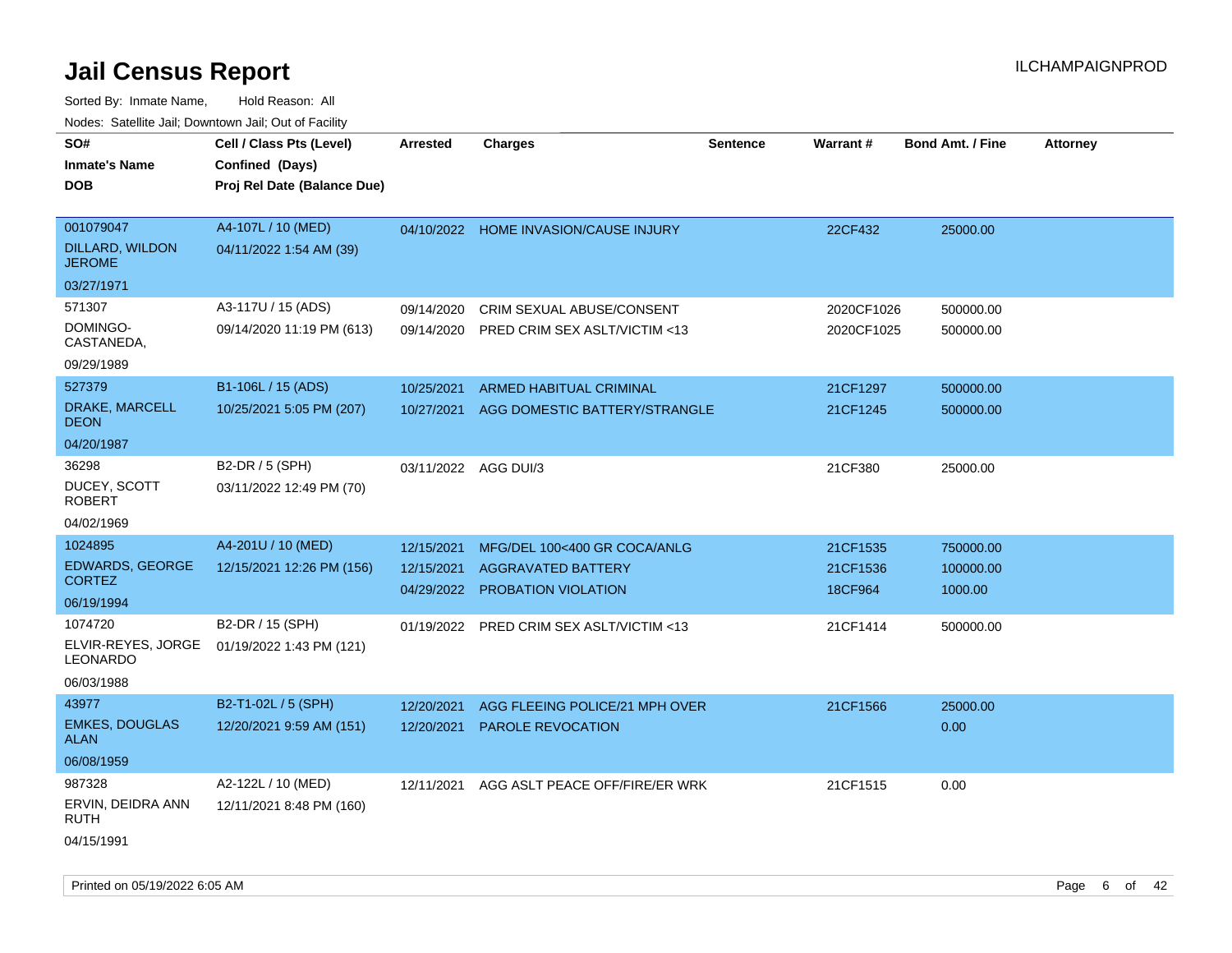| routs. Saltille Jali, Downlown Jali, Out of Facility |                                             |                   |                                                     |                 |            |                         |                 |
|------------------------------------------------------|---------------------------------------------|-------------------|-----------------------------------------------------|-----------------|------------|-------------------------|-----------------|
| SO#                                                  | Cell / Class Pts (Level)                    | <b>Arrested</b>   | <b>Charges</b>                                      | <b>Sentence</b> | Warrant#   | <b>Bond Amt. / Fine</b> | <b>Attorney</b> |
| <b>Inmate's Name</b>                                 | Confined (Days)                             |                   |                                                     |                 |            |                         |                 |
| <b>DOB</b>                                           | Proj Rel Date (Balance Due)                 |                   |                                                     |                 |            |                         |                 |
|                                                      |                                             |                   |                                                     |                 |            |                         |                 |
| 66468                                                | A3-115L / 15 (MAX)                          | 03/06/2022 MURDER |                                                     |                 | 22CF273    | 1000000.00              |                 |
| FERRELL, BRIAN<br>JAMAL                              | 03/06/2022 9:04 PM (75)                     |                   |                                                     |                 |            |                         |                 |
| 11/15/1985                                           |                                             |                   |                                                     |                 |            |                         |                 |
| 962759                                               | B2-T2-05U / 15 (SPH)                        | 07/16/2021        | METH DELIVERY<5 GRAMS                               |                 | 21CF833    | 250000.00               |                 |
| FINLEY, KEVIN DANTE                                  | 07/16/2021 9:44 PM (308)                    |                   | 07/29/2021 AGG CRIM SEX ASSAULT/FELONY              |                 | 21CF891    | 1000000.00              |                 |
| 12/28/1988                                           |                                             |                   |                                                     |                 |            |                         |                 |
| 1039744                                              | B4-225U / 15 (MAX)                          | 12/06/2021 MURDER |                                                     |                 | 20CF959    | 1000000.00              |                 |
| FONVILLE, TREVOY                                     | 12/06/2021 10:52 AM (165)                   |                   |                                                     |                 |            |                         |                 |
| <b>JERMAINE</b>                                      |                                             |                   |                                                     |                 |            |                         |                 |
| 01/13/1996                                           |                                             |                   |                                                     |                 |            |                         |                 |
| 001077852                                            | A4-103U / 10 (MED)                          |                   | 05/11/2022 AGG UNLAWFUL USE WEAPON/PERSON 14m (DOC) |                 | 2021CF404  | 0.00                    |                 |
| FONZA, DAMARI<br><b>RAQUAN</b>                       | 05/11/2022 3:54 PM (9)                      |                   |                                                     |                 |            |                         |                 |
| 12/07/2001                                           |                                             |                   |                                                     |                 |            |                         |                 |
| 001077819                                            | A3-113U / 15 (ADS)                          |                   | 04/06/2022 MURDER/INTENT TO KILL/INJURE             |                 | 22CF416    | 5000000.00              |                 |
| FORTUNE, DOMINIC<br><b>AUGUSTUS</b>                  | 04/06/2022 7:15 AM (44)                     |                   |                                                     |                 |            |                         |                 |
| 02/16/1999                                           |                                             |                   |                                                     |                 |            |                         |                 |
| 001078863                                            | B4-122L / 15 (MAX)                          |                   | 02/19/2022 POSSESSION OF STOLEN FIREARM             |                 | 22CF203    | 100000.00               |                 |
| FOSTER, JOHN<br>CARELL                               | 02/19/2022 6:01 AM (90)                     |                   |                                                     |                 |            |                         |                 |
| 03/13/1981                                           |                                             |                   |                                                     |                 |            |                         |                 |
| 518395                                               | B2-T3-12L / 15 (SPH)                        | 07/07/2020        | <b>CRIMINAL SEXUAL ASSAULT</b>                      |                 | 2020-CF735 | 250000.00               |                 |
|                                                      | FRANDLE, MARK RYAN 07/07/2020 3:42 PM (682) |                   |                                                     |                 |            |                         |                 |
|                                                      |                                             |                   |                                                     |                 |            |                         |                 |
| 09/10/1985                                           |                                             |                   |                                                     |                 |            |                         |                 |
| 001079034                                            | B4-124U / 10 (MED)                          |                   | 04/08/2022 POSS FIR FOID EXPIRED/NOT ELIG           |                 | 22CF434    | 50000.00                |                 |
| FRANKLIN, MICHAEL<br>ANDRAE                          | 04/08/2022 1:53 PM (42)                     |                   |                                                     |                 |            |                         |                 |
| 12/18/1997                                           |                                             |                   |                                                     |                 |            |                         |                 |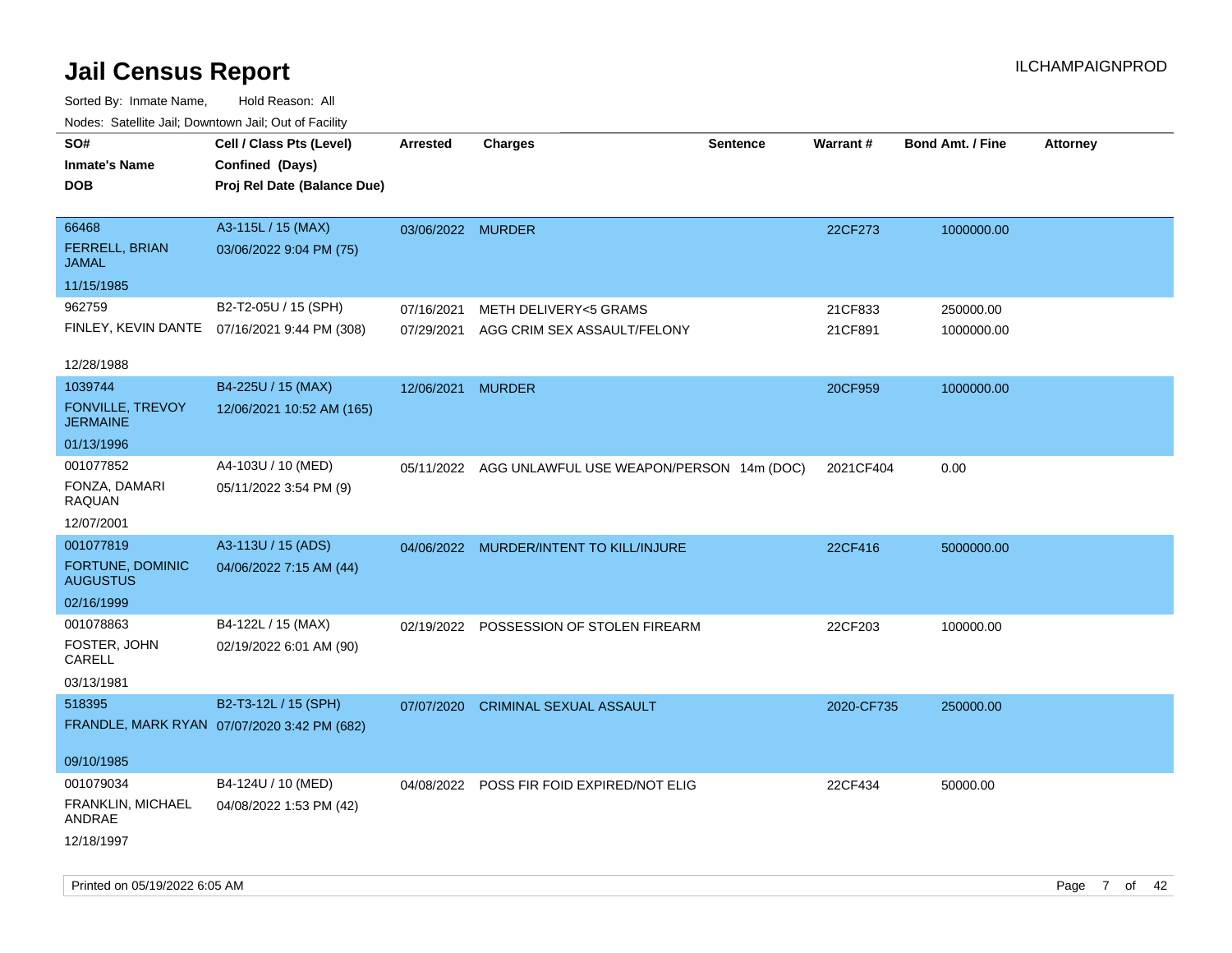Sorted By: Inmate Name, Hold Reason: All Nodes: Satellite Jail; Downtown Jail; Out of Facility

| Noues. Salenne Jan, Downtown Jan, Out of Facility |                                            |            |                                           |                 |                 |                         |                 |
|---------------------------------------------------|--------------------------------------------|------------|-------------------------------------------|-----------------|-----------------|-------------------------|-----------------|
| SO#                                               | Cell / Class Pts (Level)                   | Arrested   | <b>Charges</b>                            | <b>Sentence</b> | <b>Warrant#</b> | <b>Bond Amt. / Fine</b> | <b>Attorney</b> |
| <b>Inmate's Name</b>                              | Confined (Days)                            |            |                                           |                 |                 |                         |                 |
| <b>DOB</b>                                        | Proj Rel Date (Balance Due)                |            |                                           |                 |                 |                         |                 |
|                                                   |                                            |            |                                           |                 |                 |                         |                 |
| 001077934                                         | A1-125L / 10 (MED)                         | 08/22/2021 | AGG DUI/ACCIDENT/DEATH                    | 10y (DOC)       | 21CF1024        | 0.00                    |                 |
| <b>FREED, LOGAN</b><br><b>SUZANNE</b>             | 08/22/2021 11:45 PM (271)                  |            |                                           |                 |                 |                         |                 |
| 08/18/1996                                        |                                            |            |                                           |                 |                 |                         |                 |
| 001078290                                         | A1-224L / 10 (ADS)                         | 08/19/2021 | MACHINE GUN/AUTO WEAPON/VEH               |                 | 21CF1012        | 250000.00               |                 |
| FREEMAN, ANGEL<br>JANILA KAY                      | 08/19/2021 1:26 AM (274)                   |            |                                           |                 |                 |                         |                 |
| 12/25/1995                                        |                                            |            |                                           |                 |                 |                         |                 |
| 591514                                            | B2-T4-14L / 10 (SPH)                       | 02/25/2022 | AGG CRIM SEX ABUSE/VIC 13-17              |                 | 22CF230         | 100000.00               |                 |
|                                                   | GAMBLE, SCOTT PAUL 02/25/2022 6:08 PM (84) |            | 02/25/2022 AGG CRIM SEX ABUSE/THREAT LIFE |                 | 22CF135         | 0.00                    |                 |
|                                                   |                                            |            |                                           |                 |                 |                         |                 |
| 09/06/1968                                        |                                            |            |                                           |                 |                 |                         |                 |
| 1068917                                           | B1-201L / 5 (ADS)                          | 08/11/2021 | VIO ORDER/PRIOR VIO OF ORDER              |                 | 21CF965         | 50000.00                |                 |
| <b>GARCIA, JUAN</b><br>CARLOS                     | 08/11/2021 9:24 PM (282)                   |            |                                           |                 |                 |                         |                 |
| 10/21/1997                                        |                                            |            |                                           |                 |                 |                         |                 |
| 001078154                                         | B4-223L / 10 (MED)                         | 01/09/2022 | DRVG UNDER INFLU OF ALCOHOL               |                 | 2021 DT 182     | 5000.00                 |                 |
| <b>GENTRY, DAMON</b><br><b>LIONEL</b>             | 01/09/2022 4:41 PM (131)                   | 01/09/2022 | AGG DOMESTIC BATTERY/STRANGLE             |                 | 2021 CF 1396    | 50000.00                |                 |
| 12/25/1971                                        |                                            |            |                                           |                 |                 |                         |                 |
| 1064590                                           | B4-123L / 10 (MED)                         |            | 04/26/2022 AGG RECK DRVG/INCLINE/BOD HARM |                 | 22CF517         | 200000.00               |                 |
| <b>GIPSON, JERRION</b><br>CONTREAL                | 04/26/2022 7:43 PM (24)                    |            |                                           |                 |                 |                         |                 |
| 05/21/1996                                        |                                            |            |                                           |                 |                 |                         |                 |
| 001078633                                         | B2-T3-11U / 25 (SPH)                       | 12/01/2021 | <b>PRED CRIM SEX ASLT/VICTIM &lt;13</b>   |                 | 21CF1416        | 250000.00               |                 |
| GONZALEZ-GUILLEN,<br><b>EDWARD</b>                | 12/01/2021 12:08 PM (170)                  |            |                                           |                 |                 |                         |                 |
| 08/25/2002                                        |                                            |            |                                           |                 |                 |                         |                 |
| 1031794                                           | B3-W3-10L / 10 (MED)                       | 04/19/2022 | DOMESTIC BATTERY                          |                 | 21CF662         | 25000.00                |                 |
| GOODWIN, ANTHONY                                  | 04/19/2022 3:51 PM (31)                    | 04/19/2022 | RESIST/OBSTRUCTING A PEACE OFFICER        |                 | 20CM553         | 1000.00                 |                 |
| <b>DWAYNE</b>                                     |                                            | 04/19/2022 | BATTERY/MAKES PHYSICAL CONTACT            |                 | 21CM175         | 1000.00                 |                 |
| 07/03/1986                                        |                                            |            |                                           |                 |                 |                         |                 |

Printed on 05/19/2022 6:05 AM **Page 8** of 42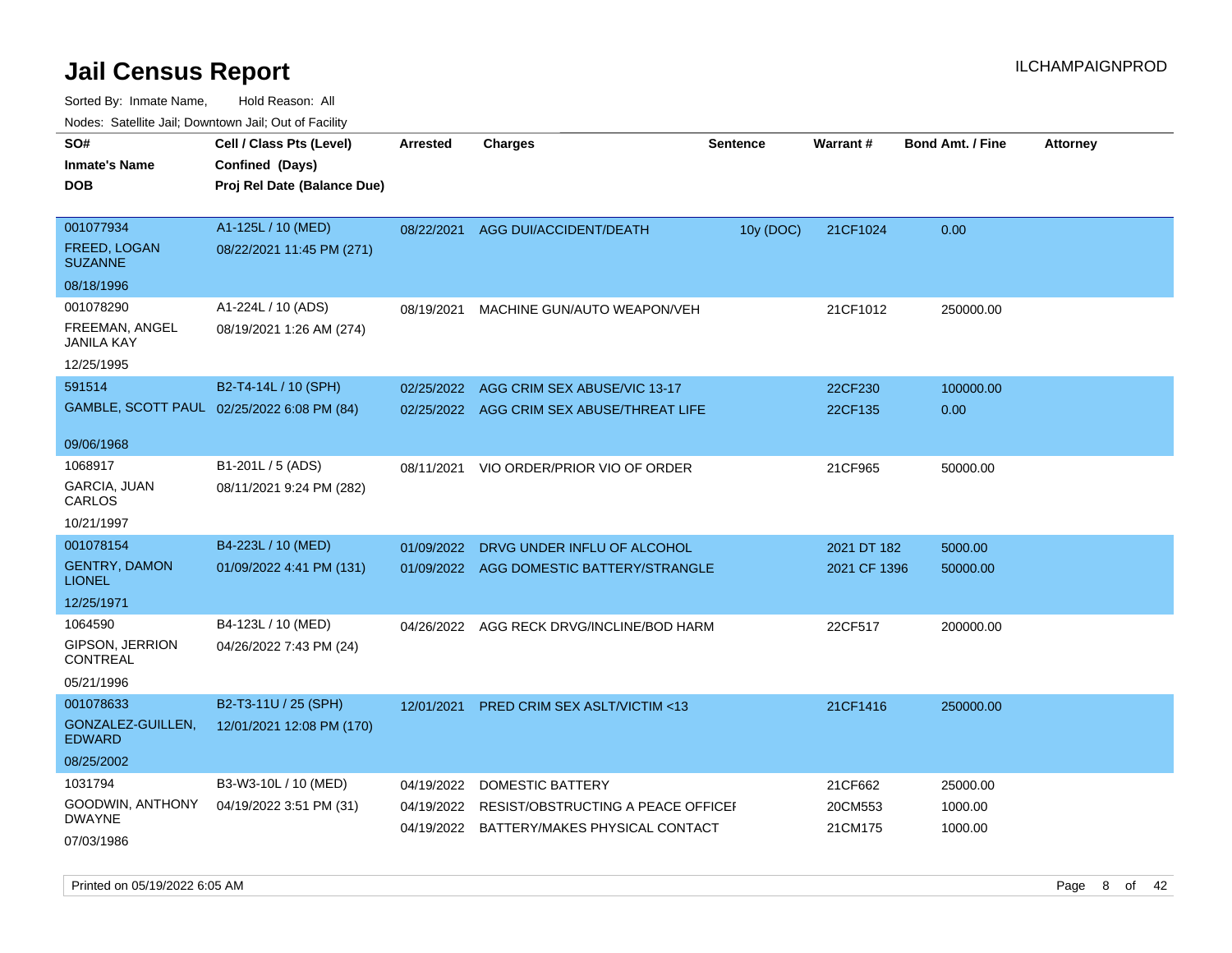| SO#                                    | Cell / Class Pts (Level)                   | Arrested   | <b>Charges</b>                            | <b>Sentence</b> | Warrant#    | <b>Bond Amt. / Fine</b> | <b>Attorney</b> |
|----------------------------------------|--------------------------------------------|------------|-------------------------------------------|-----------------|-------------|-------------------------|-----------------|
| <b>Inmate's Name</b>                   | Confined (Days)                            |            |                                           |                 |             |                         |                 |
| <b>DOB</b>                             | Proj Rel Date (Balance Due)                |            |                                           |                 |             |                         |                 |
|                                        |                                            |            |                                           |                 |             |                         |                 |
| 35329                                  | BOOKH-1 / 10 (PC)                          |            | 05/12/2022 VIO BAIL BOND/CLASS 4 OFFENSE  |                 | 22CM164     | 2290.00                 |                 |
|                                        | GRADY, JAMES LAMAR 05/12/2022 11:44 PM (8) |            |                                           |                 |             |                         |                 |
| 12/07/1971                             |                                            |            |                                           |                 |             |                         |                 |
| 1073067                                | BOOKH-3                                    | 05/18/2022 | POSS AMT CON SUB EXCEPT(A)/(D)            |                 | 2019CF1663  | 10000.00                |                 |
| <b>GRAHAM, ISAAC</b>                   | 05/18/2022 2:20 PM (2)                     | 05/18/2022 | DRIVING ON SUSPENDED LICENSE              |                 | 2020TR11193 | 5000.00                 |                 |
| <b>CHRISTIAN</b>                       |                                            |            | 05/18/2022 FELON FAIL/RETURN FRM FURLOUGH |                 | 2016CF63    | 0.00                    |                 |
| 03/11/1997                             |                                            |            |                                           |                 |             |                         |                 |
| 001078607                              | B4-221L / 15 (MAX)                         | 11/22/2021 | FELON POSS/USE FIREARM/PAROLE             |                 | 21CF1437    | 250000.00               |                 |
| <b>GRAY, WILLIAM</b><br><b>DA'VON</b>  | 11/22/2021 2:57 PM (179)                   | 11/22/2021 | ATTEMPT (FIRST DEGREE MURDER)             |                 | 21CF1435    | 1000000.00              |                 |
| 04/18/1984                             |                                            |            |                                           |                 |             |                         |                 |
| 1074062                                | A2-223U / 15 (ADS)                         |            | 05/06/2022 FUGITIVE FROM JUSTICE          |                 |             | 0.00                    |                 |
| <b>GREEN, DANIELLE</b><br><b>IMARI</b> | 05/06/2022 3:39 PM (14)                    |            |                                           |                 |             |                         |                 |
| 09/18/1986                             |                                            |            |                                           |                 |             |                         |                 |
| 56342                                  | A4-205U / 10 (MED)                         | 10/21/2021 | THEFT CONTROL INTENT <\$500               |                 | 17CF1451    | 10000.00                |                 |
| <b>GRIFFIN, NATHAN</b>                 | 10/21/2021 4:20 PM (211)                   | 10/21/2021 | DRIVING ON REVOKED LICENSE                |                 | 20TR1979    | 3000.00                 |                 |
| <b>EUGENE</b>                          |                                            | 10/21/2021 | <b>ARMED HABITUAL CRIMINAL</b>            |                 | 21CF1279    | 250000.00               |                 |
| 02/24/1969                             |                                            |            |                                           |                 |             |                         |                 |
| 001078868                              | B1-202L / 5 (ADS)                          |            | 02/24/2022 STALKING/CAUSE FEAR FOR SAFETY |                 | 22CF227     | 150000.00               |                 |
| HARRIS-MINER,<br><b>NICHOLAS</b>       | 02/24/2022 3:56 PM (85)                    |            |                                           |                 |             |                         |                 |
| 07/08/1998                             |                                            |            |                                           |                 |             |                         |                 |
| 975293                                 | A3-215L / 10 (MED)                         | 07/21/2021 | VIO ORDER/PRIOR VIO OF ORDER              |                 | 21CF914     | 250000.00               |                 |
| <b>HILL, JACOB MILES</b>               | 07/21/2021 8:43 PM (303)                   | 07/21/2021 | <b>STALKING</b>                           |                 | 2021CF863   | 75000.00                |                 |
|                                        |                                            | 07/25/2021 | PAROLE REVOCATION                         |                 | CH2104646   | 0.00                    |                 |
| 02/06/1988                             |                                            | 08/18/2021 | <b>HARASS WITNESS/FAMILY MBR/REP</b>      |                 | 21CF992     | 250000.00               |                 |
|                                        |                                            | 09/09/2021 | AGG STALKING/BODILY HARM                  |                 | 21CF1073    | 500000.00               |                 |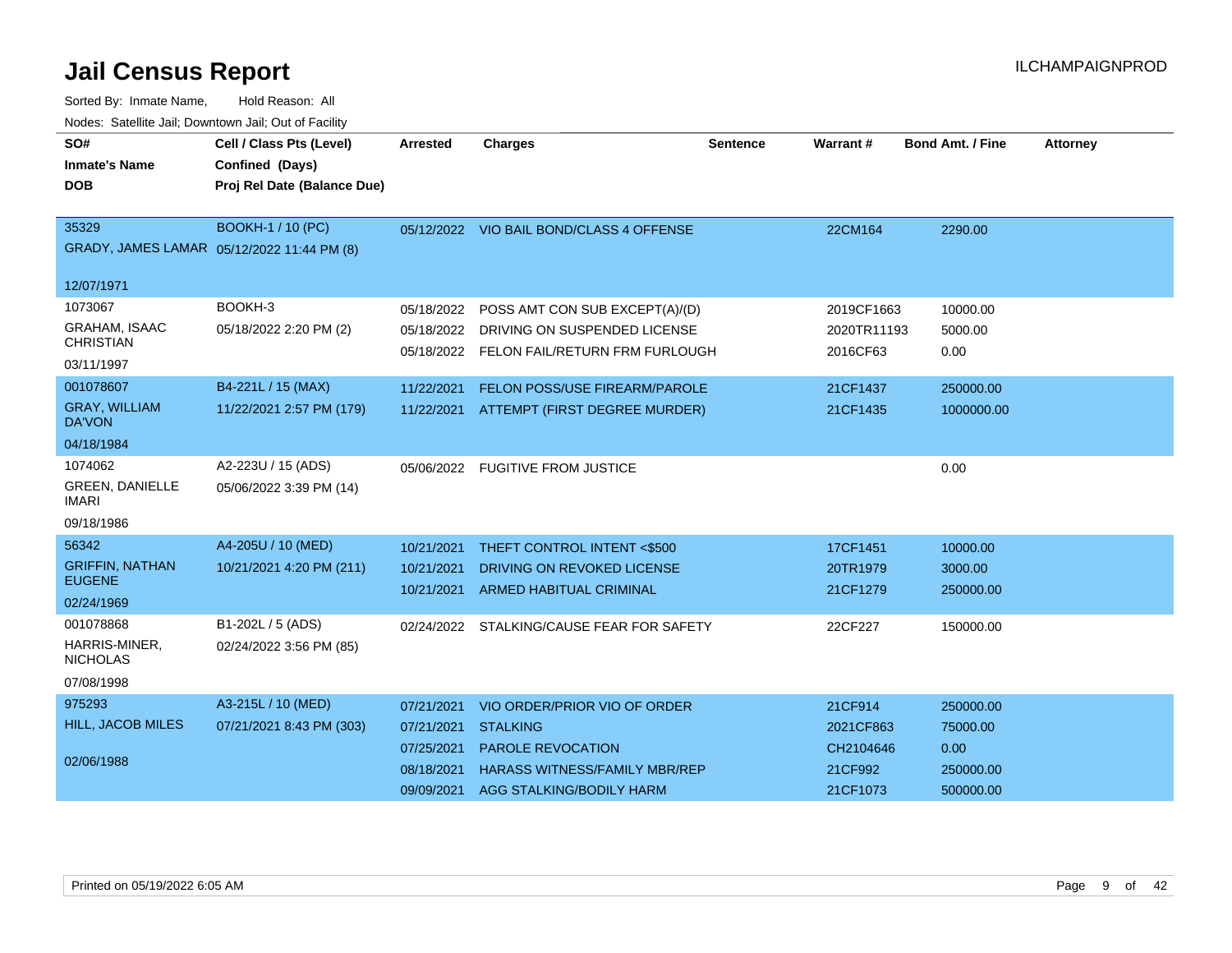Sorted By: Inmate Name, Hold Reason: All Nodes: Satellite Jail; Downtown Jail; Out of Facility

| noaco. Catomto can, Domntonn can, Cat or I domt<br>SO# | Cell / Class Pts (Level)                       | <b>Arrested</b>  | Charges                                   | <b>Sentence</b> | <b>Warrant#</b> | <b>Bond Amt. / Fine</b> | <b>Attorney</b> |
|--------------------------------------------------------|------------------------------------------------|------------------|-------------------------------------------|-----------------|-----------------|-------------------------|-----------------|
| <b>Inmate's Name</b>                                   | Confined (Days)                                |                  |                                           |                 |                 |                         |                 |
| <b>DOB</b>                                             | Proj Rel Date (Balance Due)                    |                  |                                           |                 |                 |                         |                 |
|                                                        |                                                |                  |                                           |                 |                 |                         |                 |
| 980939<br>HILL, XAVIER<br><b>LENSHAUN</b>              | B4-227U / 10 (MED)<br>03/25/2022 11:15 AM (56) |                  | 03/25/2022 RECEIVE/POSS/SELL STOLEN VEH   | 8y (DOC)        | 22CF357         | 15000.00                |                 |
| 06/18/1988                                             |                                                |                  |                                           |                 |                 |                         |                 |
| 988718                                                 | A4-202U / 15 (MAX)                             | 05/14/2022       | ARMED HABITUAL CRIMINAL                   |                 | 21CF1339        | 250000.00               |                 |
| HUGGER,<br><b>CHRISTOPHER</b>                          | 05/14/2022 11:22 AM (6)                        |                  | 05/14/2022 ARMED HABITUAL CRIMINAL        |                 | 22CF597         | 1000000.00              |                 |
| 03/30/1991                                             |                                                |                  |                                           |                 |                 |                         |                 |
| 518711                                                 | B3-W5-17U / 5 (MIN)                            | 01/30/2022 THEFT |                                           |                 | 22CF133         | 25000.00                |                 |
| <b>INGERSON, LUCUS</b><br><b>JAMES</b>                 | 01/30/2022 4:57 PM (110)                       |                  |                                           |                 |                 |                         |                 |
| 09/16/1979                                             |                                                |                  |                                           |                 |                 |                         |                 |
| 1061186                                                | A1-224U / 15 (MAX)                             |                  | 03/16/2022 MURDER/STRONG PROB KILL/INJURE |                 | 22CF329         | 2000000.00              |                 |
| INGRAM, CHERELL<br>LETRISE                             | 03/16/2022 10:17 PM (65)                       |                  |                                           |                 |                 |                         |                 |
| 10/01/1986                                             |                                                |                  |                                           |                 |                 |                         |                 |
| 38993                                                  | A4-103L / 15 (MAX)                             |                  | 02/13/2021 ATTEMPT (FIRST DEGREE MURDER)  |                 | 21CF181         | 1000000.00              |                 |
| <b>JACKSON, LAMONT</b><br><b>JEREMIE</b>               | 02/13/2021 7:45 AM (461)                       |                  |                                           |                 |                 |                         |                 |
| 07/31/1973                                             |                                                |                  |                                           |                 |                 |                         |                 |
| 001077711                                              | B3-W2-06L / 10 (MED)                           |                  | 04/28/2022 AGG CRIM SEX ABUSE/BODILY HARM |                 | 21CF190         | 0.00                    |                 |
| JACOBS, JOSHUA<br>PAUL                                 | 04/28/2022 2:50 PM (22)                        |                  |                                           |                 |                 |                         |                 |
| 02/07/1997                                             | 6/2/2022 (0.00)                                |                  |                                           |                 |                 |                         |                 |
| 001077866                                              | B4-226U / 10 (MED)                             |                  | 04/28/2022 FELON POSS/USE WEAPON/FIREARM  |                 | 22CF524         | 200000.00               |                 |
| <b>JENKINS, ISAIAH</b><br><b>DUJAUN</b>                | 04/28/2022 8:32 PM (22)                        |                  |                                           |                 |                 |                         |                 |
| 04/26/1994                                             |                                                |                  |                                           |                 |                 |                         |                 |
| 1076684                                                | A3-211U / 5 (ADS)                              | 04/27/2022       | <b>CRIMINAL TRESPASS BUILDING</b>         |                 | 22CM140         | 100.00                  |                 |
| JENKINS, KORON                                         | 04/27/2022 1:46 PM (23)                        | 04/29/2022       | <b>CRIM TRESPASS TO RESIDENCE</b>         |                 | 22CM113         | 5000.00                 |                 |
| SAMUEL                                                 |                                                | 04/29/2022       | AGG BATTERY/PUBLIC PLACE                  |                 | 22CF342         | 5000.00                 |                 |
| 04/28/2002                                             |                                                | 04/29/2022       | <b>BURGLARY</b>                           |                 | 22CF159         | 0.00                    |                 |

Printed on 05/19/2022 6:05 AM Page 10 of 42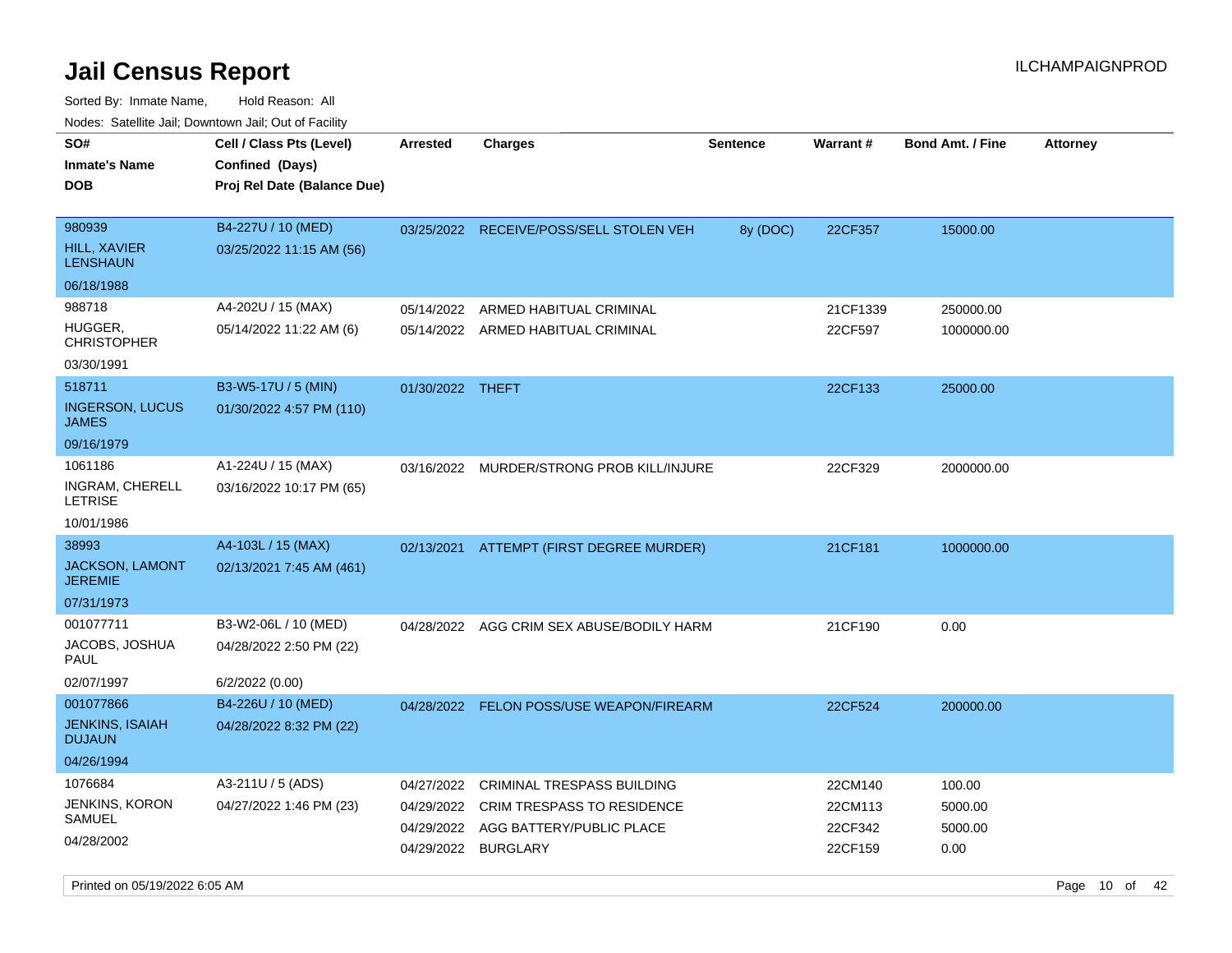| SO#                                      | Cell / Class Pts (Level)                    | <b>Arrested</b> | <b>Charges</b>                            | <b>Sentence</b> | Warrant#    | <b>Bond Amt. / Fine</b> | <b>Attorney</b> |
|------------------------------------------|---------------------------------------------|-----------------|-------------------------------------------|-----------------|-------------|-------------------------|-----------------|
| <b>Inmate's Name</b>                     | Confined (Days)                             |                 |                                           |                 |             |                         |                 |
| <b>DOB</b>                               | Proj Rel Date (Balance Due)                 |                 |                                           |                 |             |                         |                 |
|                                          |                                             |                 |                                           |                 |             |                         |                 |
| 001078703                                | A2-221U / 15 (ADS)                          | 12/20/2021      | MURDER/INTENT TO KILL/INJURE              |                 | 21CF1574    | 2500000.00              |                 |
| <b>JOHNS, SHANIQUH</b><br><b>THERESA</b> | 12/22/2021 6:41 AM (149)                    |                 |                                           |                 |             |                         |                 |
| 04/03/1992                               |                                             |                 |                                           |                 |             |                         |                 |
| 001078807                                | B3-W1-01U / 10 (MED)                        |                 | 05/10/2022 AGG BTRY/PREGNANT/HANDICAPPED  |                 | 2022-CF-134 | 0.00                    |                 |
| JOHNSON,<br><b>CHRISTOPHER</b>           | 05/10/2022 10:13 AM (10)                    |                 |                                           |                 |             |                         |                 |
| 10/25/1986                               | 7/6/2022 (0.00)                             |                 |                                           |                 |             |                         |                 |
| 001079105                                | A3-116L                                     | 04/25/2022      | CRIM DAMAGE TO PROPERTY <\$500            |                 | 20CM375     | 3000.00                 |                 |
| <b>JOHNSON, EVERETT</b><br><b>LEON</b>   | 04/25/2022 3:08 PM (25)                     |                 | 04/25/2022 POSS STOLEN VEHICLE > \$25,000 |                 | 22CF505     | 10000.00                |                 |
| 01/22/1965                               |                                             |                 |                                           |                 |             |                         |                 |
| 001078766                                | A3-214L / 5 (ADS)                           | 02/08/2022      | AGGRAVATED BATTERY                        |                 | 22CF160     | 3000.00                 |                 |
| JOHNSON, IYONZI                          | 02/08/2022 11:56 AM (101)                   |                 | 02/08/2022 BURGLARY                       |                 | 22CF63      | 3000.00                 |                 |
| 07/16/1994                               |                                             |                 |                                           |                 |             |                         |                 |
| 001079089                                | B2-T1-03U / 15 (SPH)                        | 04/22/2022      | PRED CRIM SEX ASLT/VIC <13/FIR            |                 | 21CF858     | 250000.00               |                 |
|                                          | JONES, DAVARUIS LEE 04/22/2022 6:34 AM (28) |                 |                                           |                 |             |                         |                 |
| 04/21/2001                               |                                             |                 |                                           |                 |             |                         |                 |
| 001078645                                | B3-W1-02L / 10 (MED)                        | 12/02/2021      | AGG DISCHARGE FIREARM                     |                 | 21CF1478    | 250000.00               |                 |
| JONES, KELVIN<br><b>KHYRIC</b>           | 12/02/2021 6:56 PM (169)                    |                 |                                           |                 |             |                         |                 |
| 02/27/2001                               |                                             |                 |                                           |                 |             |                         |                 |
| 59668                                    | B2-T1-04L / 10 (SPH)                        | 02/11/2022      | FAIL TO RPT CHNG ADDRESS/EMPL             |                 | 20 CF 1241  | 75000.00                |                 |
| <b>JONES, MARTELL</b><br><b>DEANGELO</b> | 02/11/2022 3:19 PM (98)                     |                 | 02/11/2022 AGGRAVATED ARSON/BODILY HARM   |                 | 22 CF 169   | 75000.00                |                 |
| 07/11/1983                               |                                             |                 |                                           |                 |             |                         |                 |
| 1008468                                  | B4-125L / 10 (MED)                          | 12/01/2021      | FELON POSS/USE WEAPON/FIREARM             |                 | 21CF1472    | 250000.00               |                 |
| JONES, MARTEZ<br><b>LAMONTE</b>          | 12/01/2021 1:28 PM (170)                    | 12/02/2021      | PROBATION VIOLATION                       |                 | 20CF1151    | 5000.00                 |                 |
| 06/22/1993                               |                                             |                 |                                           |                 |             |                         |                 |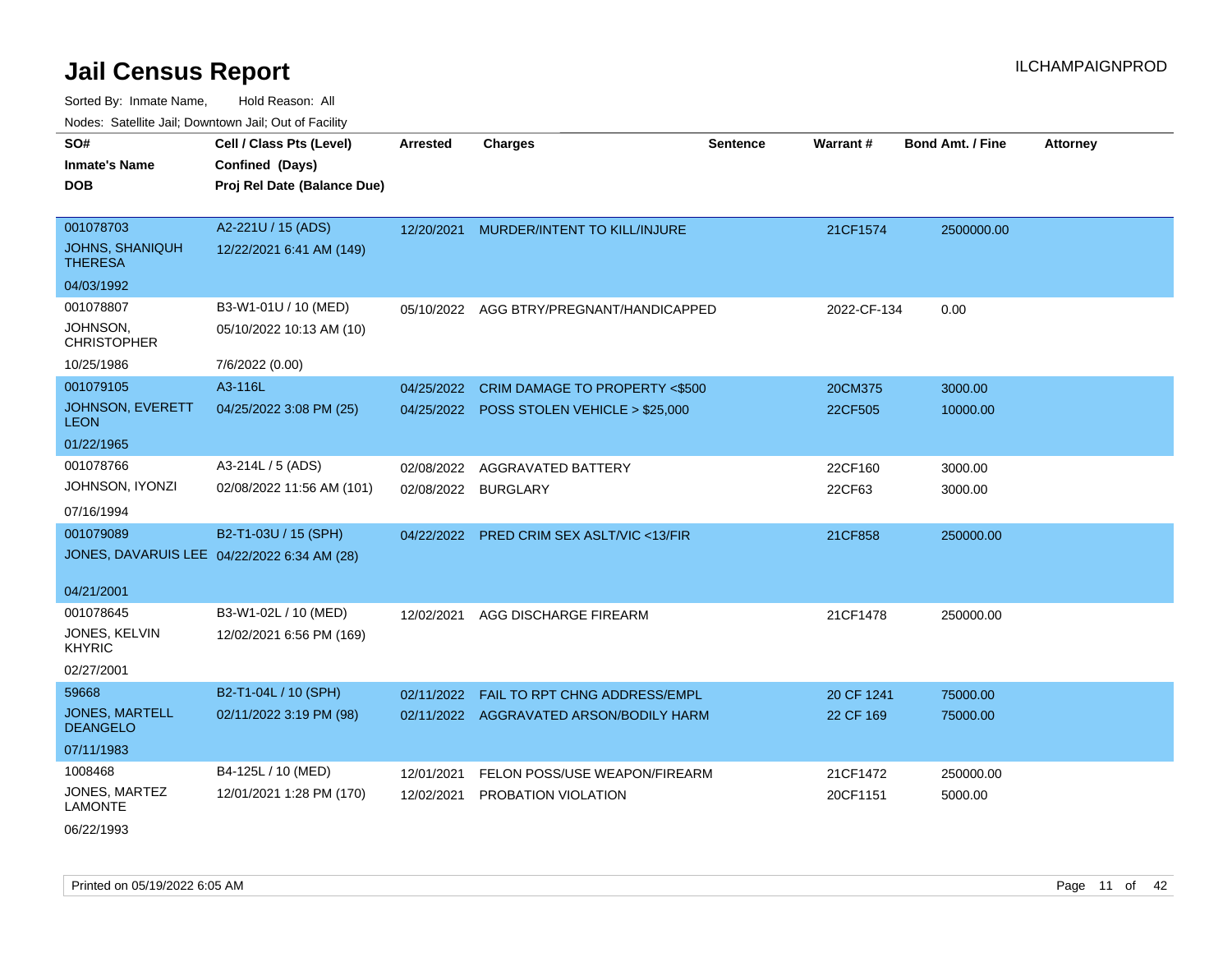Sorted By: Inmate Name, Hold Reason: All Nodes: Satellite Jail; Downtown Jail; Out of Facility

| SO#<br><b>Inmate's Name</b><br><b>DOB</b> | Cell / Class Pts (Level)<br>Confined (Days)<br>Proj Rel Date (Balance Due) | <b>Arrested</b> | <b>Charges</b>                           | <b>Sentence</b> | <b>Warrant#</b> | <b>Bond Amt. / Fine</b> | <b>Attorney</b> |
|-------------------------------------------|----------------------------------------------------------------------------|-----------------|------------------------------------------|-----------------|-----------------|-------------------------|-----------------|
|                                           |                                                                            |                 |                                          |                 |                 |                         |                 |
| 994904                                    | B4-127U / 10 (MED)                                                         | 04/21/2022      | <b>RESIDENTIAL ARSON</b>                 |                 | 22CF486         | 5000.00                 |                 |
| <b>KEIGHER, BRADLY</b><br><b>ALAN</b>     | 04/21/2022 2:51 PM (29)                                                    |                 |                                          |                 |                 |                         |                 |
| 10/03/1988                                |                                                                            |                 |                                          |                 |                 |                         |                 |
| 1000825                                   | A2-223L / 5 (ADS)                                                          | 04/27/2022      | RESIST/OBSTRUCTING A PEACE OFFICEL       |                 | <b>22CF4</b>    | 10000.00                |                 |
| <b>KELLEY, MEGAN</b>                      | 04/27/2022 6:19 PM (23)                                                    | 04/27/2022      | POSSESSION OF METH/5<15 GRAMS            |                 | 21CF965         | 5000.00                 |                 |
| <b>MARIE</b>                              |                                                                            | 04/27/2022      | POSSESSION OF METH<5 GRAMS               |                 | 21CF1639        | 75000.00                |                 |
| 10/31/1991                                | 5/24/2022 (0.00)                                                           | 04/27/2022      | DRIVING ON REVOKED LICENSE               |                 | 21CF38          | 4550.00                 |                 |
| 44798                                     | A4-207L / 10 (MED)                                                         |                 | 04/19/2022 AGG BATTERY/GOVERNMENT EMP    |                 | 22CF481         | 2100.00                 |                 |
| <b>KILLAM, STEVEN</b><br><b>WAYNE</b>     | 04/19/2022 5:26 PM (31)                                                    |                 |                                          |                 |                 |                         |                 |
| 03/30/1977                                |                                                                            |                 |                                          |                 |                 |                         |                 |
| 001078818                                 | B1-107L / 10 (MED)                                                         |                 | 02/04/2022 DOMESTIC BATTERY/OTHER PRIOR  |                 | 22CF148         | 50000.00                |                 |
| KINSEL, EVERAL<br>MICHAEL WILLIAM         | 02/04/2022 7:37 PM (105)                                                   |                 |                                          |                 |                 |                         |                 |
| 10/16/1985                                |                                                                            |                 |                                          |                 |                 |                         |                 |
| 987201                                    | <b>BOOKH-8 / 15 (MAX)</b>                                                  | 05/14/2022      | <b>FELON POSS/USE WEAPON/FIREARM</b>     |                 | 20CF927         | 25000.00                |                 |
| <b>LAMBERT, DERRICK</b>                   | 05/14/2022 11:04 AM (6)                                                    | 05/14/2022      | ARMED HABITUAL CRIMINAL                  |                 | 21CF1340        | 250000.00               |                 |
| <b>LAMONT</b>                             |                                                                            |                 | 05/14/2022 ARMED HABITUAL CRIMINAL       |                 | 22CF596         | 1000000.00              |                 |
| 07/13/1989                                |                                                                            |                 |                                          |                 |                 |                         |                 |
| 001077710                                 | B3-W6-23U / 5 (MIN)                                                        | 03/31/2022      | AGG DOMESTIC BATTERY/STRANGLE            |                 | 21CF212         | 0.00                    |                 |
| LANGE, DEVONTAE<br>AND'RE                 | 03/31/2022 2:21 PM (50)                                                    |                 | 03/31/2022 AGG BATTERY/PUBLIC PLACE      |                 | 21CF279         | 0.00                    |                 |
| 03/05/1994                                |                                                                            |                 |                                          |                 |                 |                         |                 |
| 29681                                     | A3-117L / 15 (ADS)                                                         | 07/14/2020      | PREDATORY CRIMINAL SEX ASSLT/CHILD       |                 | 20CF-781        | 250000.00               |                 |
| LENOIR, JOHN<br><b>CHRISTOPHER</b>        | 07/14/2020 12:51 PM (675)                                                  |                 |                                          |                 |                 |                         |                 |
| 04/20/1966                                |                                                                            |                 |                                          |                 |                 |                         |                 |
| 001078797                                 | B1-105L / 10 (ADS)                                                         |                 | 01/26/2022 VIO STALKING NO CONTACT ORDER |                 | 22CM31          | 5000.00                 |                 |
| LEVIN, DANIEL DAVID                       | 01/26/2022 3:00 PM (114)                                                   |                 |                                          |                 |                 |                         |                 |

08/08/1984

Printed on 05/19/2022 6:05 AM Page 12 of 42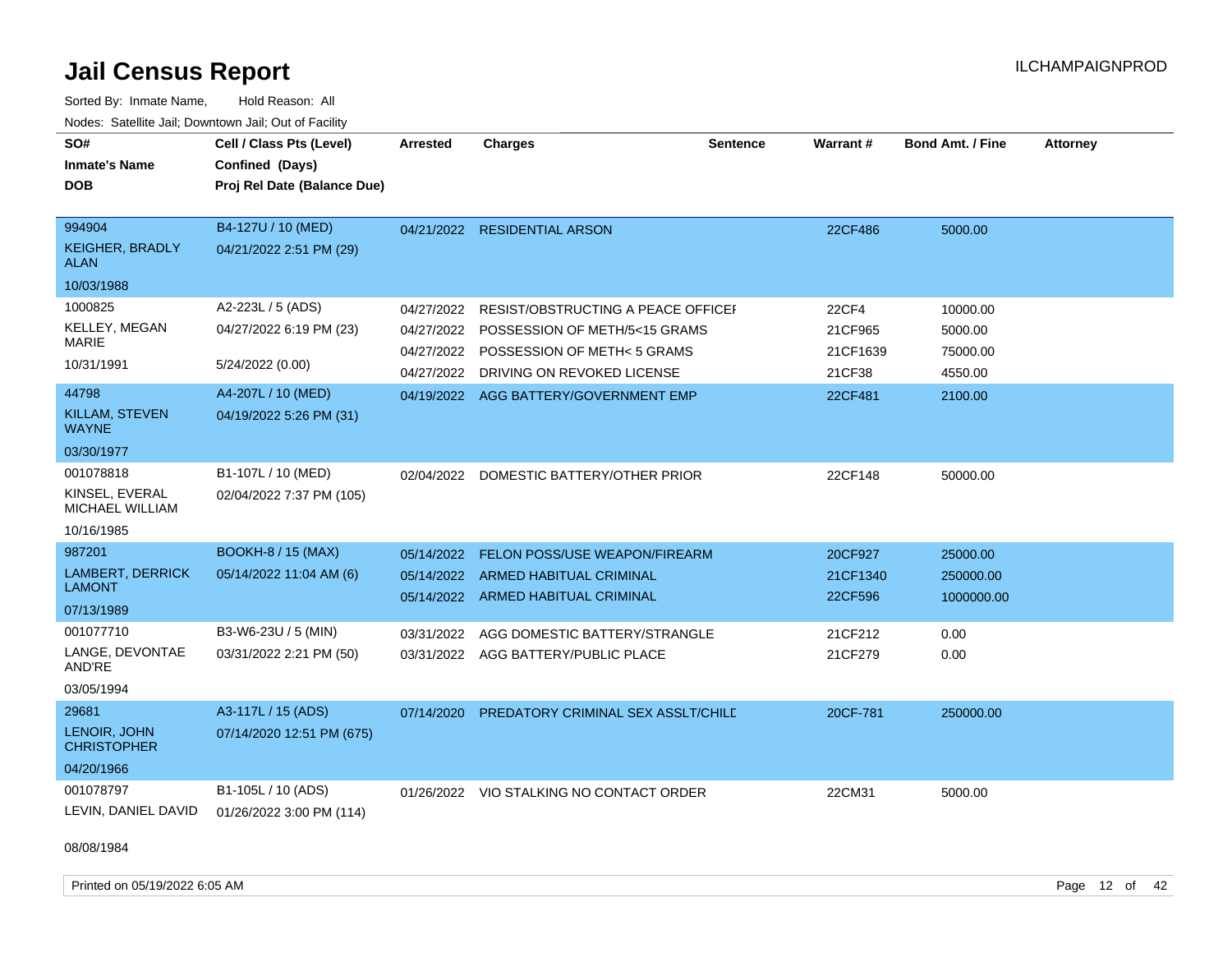| ivouss. Satellite Jali, Downtown Jali, Out of Facility |                                             |                 |                                         |                 |                 |                         |                 |
|--------------------------------------------------------|---------------------------------------------|-----------------|-----------------------------------------|-----------------|-----------------|-------------------------|-----------------|
| SO#                                                    | Cell / Class Pts (Level)                    | <b>Arrested</b> | <b>Charges</b>                          | <b>Sentence</b> | <b>Warrant#</b> | <b>Bond Amt. / Fine</b> | <b>Attorney</b> |
| Inmate's Name                                          | Confined (Days)                             |                 |                                         |                 |                 |                         |                 |
| DOB                                                    | Proj Rel Date (Balance Due)                 |                 |                                         |                 |                 |                         |                 |
|                                                        |                                             |                 |                                         |                 |                 |                         |                 |
| 55648                                                  | <b>BOOKH-4 / 5 (ADS)</b>                    |                 | 05/08/2022 CRIM DMG TO PROP \$500-10K   |                 | 2020CF821       | 940.00                  |                 |
| LEWIS, LATASHA<br>ANNLEE                               | 05/08/2022 10:33 AM (12)                    |                 |                                         |                 |                 |                         |                 |
| 03/23/1982                                             |                                             |                 |                                         |                 |                 |                         |                 |
| 41428                                                  | B4-224U / 10 (MED)                          | 05/02/2022      | POSSESSING A CONTROLLED SUBSTAND        |                 | 22CF255         | 100000.00               |                 |
| LINDSEY, DERRICK<br>LAMONT                             | 03/02/2022 8:03 AM (79)                     |                 |                                         |                 |                 |                         |                 |
| 06/19/1975                                             |                                             |                 |                                         |                 |                 |                         |                 |
| 001077143                                              | B3-W3-11U / 10 (MED)                        | 05/04/2022      | <b>BURGLARY</b>                         |                 | 22CF545         | 2050.00                 |                 |
| LORENZO-MATEO,                                         | 05/04/2022 4:07 AM (16)                     | 05/04/2022      | AGG ASLT PEACE OFF/FIRE/ER WRK          |                 | 22CF401         | 3000.00                 |                 |
| <b>DIEGO</b>                                           |                                             |                 | 05/04/2022 AGG BATTERY/PEACE OFFICER    |                 | 21CF180         | 3000.00                 |                 |
| 11/01/2000                                             |                                             |                 |                                         |                 |                 |                         |                 |
| 1035159                                                | B2-T2-07U / 15 (SPH)                        |                 | 05/09/2022 RECEIVE/POSS/SELL STOLEN VEH |                 | 22CF579         | 25000.00                |                 |
| MACKEY, MICHAEL<br>ANTHONY                             | 05/09/2022 11:53 AM (11)                    |                 |                                         |                 |                 |                         |                 |
| 07/27/1971                                             |                                             |                 |                                         |                 |                 |                         |                 |
| 53045                                                  | B3-W2-05U / 10 (MED)                        | 04/21/2022      | DOMESTIC BTRY/CONTACT/VIO O/P           |                 |                 | 5000.00                 |                 |
| MARKHAM, HENRY<br>EARL                                 | 04/21/2022 10:56 PM (29)                    |                 | 04/21/2022 AGGRAVATED BATTERY/NURSE     |                 | 22CF487         | 1000.00                 |                 |
| 02/10/1981                                             | 6/19/2022 (0.00)                            |                 |                                         |                 |                 |                         |                 |
| 001078320                                              | A3-216U / 10 (ADS)                          |                 | 04/30/2022 BURGLARY                     |                 | 22CF533         | 5000.00                 |                 |
| MARSH, PAUL<br>OLUFUNMILAYO                            | 04/30/2022 8:44 PM (20)                     |                 |                                         |                 |                 |                         |                 |
| 07/13/1994                                             |                                             |                 |                                         |                 |                 |                         |                 |
| 1063030                                                | B1-107U / 15 (ADS)                          | 12/20/2021      | <b>MURDER</b>                           |                 | 21CF1571        | 5000000.00              |                 |
|                                                        | MASON, RYAN ONEIAL 12/21/2021 9:30 AM (150) | 12/22/2021      | <b>PAROLE REVOCATION</b>                |                 | CH2107979       | 0.00                    |                 |
| 02/22/1991                                             |                                             |                 |                                         |                 |                 |                         |                 |
| 1038892                                                | B2-DR / 10 (SPH)                            | 02/16/2022      | PRED CRIM SEX ASLT/BODILY HARM          |                 | 22CF199         | 500000.00               |                 |
| WILLIAM                                                | MCCAULEY, TIMOTHY 02/16/2022 8:49 PM (93)   |                 |                                         |                 |                 |                         |                 |
| 03/05/1989                                             |                                             |                 |                                         |                 |                 |                         |                 |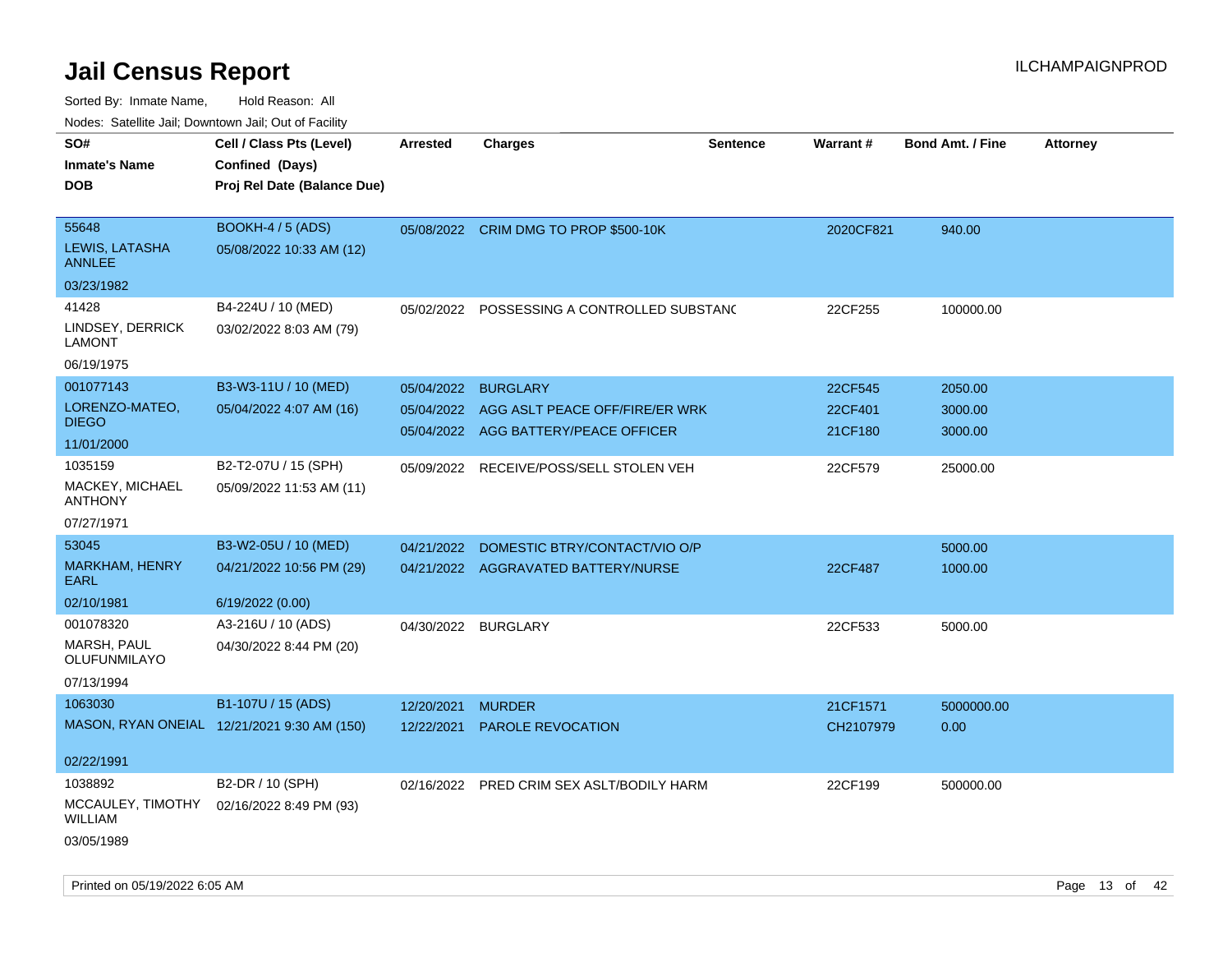Sorted By: Inmate Name, Hold Reason: All

| Nodes: Satellite Jail; Downtown Jail; Out of Facility |  |  |
|-------------------------------------------------------|--|--|
|                                                       |  |  |

| SO#<br><b>Inmate's Name</b>                  | Cell / Class Pts (Level)<br>Confined (Days)           | <b>Arrested</b>                        | <b>Charges</b>                                                                  | <b>Sentence</b> | Warrant#                          | <b>Bond Amt. / Fine</b>          | <b>Attorney</b> |
|----------------------------------------------|-------------------------------------------------------|----------------------------------------|---------------------------------------------------------------------------------|-----------------|-----------------------------------|----------------------------------|-----------------|
| <b>DOB</b>                                   | Proj Rel Date (Balance Due)                           |                                        |                                                                                 |                 |                                   |                                  |                 |
| 48792<br>MCCLAIN, HURCHEL<br><b>JOSEPH</b>   | B4-126L / 10 (MED)<br>11/20/2021 4:11 AM (181)        | 11/19/2021                             | AGG BATTERY/DISCHARGE FIREARM                                                   |                 | 21CF1425                          | 500000.00                        |                 |
| 05/01/1979                                   |                                                       |                                        |                                                                                 |                 |                                   |                                  |                 |
| 1005514<br>MCDONALD,<br>RAYTRELL DOMINIQUE   | B4-121U / 15 (MAX)<br>04/27/2022 11:11 PM (23)        | 04/27/2022                             | FELON POSS/USE WEAPON/FIREARM                                                   |                 | 22CF518                           | 750000.00                        |                 |
| 03/08/1992                                   |                                                       |                                        |                                                                                 |                 |                                   |                                  |                 |
| 001077938<br>MCGAHA.<br><b>CHRISTOPHER D</b> | <b>BOOKH-6 / 15 (ADS)</b><br>05/10/2021 7:02 PM (375) | 05/10/2021<br>05/11/2021<br>05/27/2021 | AGG KIDNAPING DISCH FIR/HARM<br><b>MURDER</b><br>ESCAPE FROM DEPT OF CORRECTION |                 | 21CF532<br>2021-CF-215<br>21CF600 | 5000000.00<br>0.00<br>2000000.00 |                 |
| 07/27/1991<br>66710                          |                                                       |                                        |                                                                                 |                 |                                   |                                  |                 |
| MEEKS, CASSARIOUS<br><b>MONTE</b>            | A4-207U / 15 (ADS)<br>01/20/2022 11:40 AM (120)       | 01/19/2022                             | ARMED VIOLENCE/CATEGORY I                                                       |                 | 22CF88                            | 75000.00                         |                 |
| 06/22/1984                                   |                                                       |                                        |                                                                                 |                 |                                   |                                  |                 |
| 1043071                                      | A2-120L / 10 (MED)                                    | 11/08/2021                             | CRIM DMG/GOVT PROP/<\$500                                                       |                 | 21CF1378                          | 0.00                             |                 |
| <b>MERRELL-</b><br>SUTHERLAND, ALICIA        | 11/08/2021 2:22 AM (193)                              |                                        |                                                                                 |                 |                                   |                                  |                 |
| 11/26/1972                                   |                                                       |                                        |                                                                                 |                 |                                   |                                  |                 |
| 40235<br>MERRIWEATHER,<br><b>MARCUS TODD</b> | B3-W7-25U / 5 (MIN)<br>10/04/2021 4:41 PM (228)       | 10/04/2021                             | AGG DUI/4                                                                       |                 | 2021CF1145                        | 35000.00                         |                 |
| 11/28/1967                                   |                                                       |                                        |                                                                                 |                 |                                   |                                  |                 |
| 1040273                                      | B1-102L / 15 (MAX)                                    | 09/30/2021                             | PRED CRIM SEX ASLT/VICTIM <13                                                   |                 | 21CF329                           | 500000.00                        |                 |
| METCALFE, LANELL<br><b>JARON</b>             | 09/30/2021 11:32 PM (232)                             |                                        |                                                                                 |                 |                                   |                                  |                 |
| 09/22/1988                                   |                                                       |                                        |                                                                                 |                 |                                   |                                  |                 |
| 968679                                       | A4-205L / 15 (MAX)                                    |                                        | 04/10/2022 ARMED VIOLENCE/CATEGORY I                                            |                 | 21CF911                           | 750000.00                        |                 |
| MILES, ANTHONY<br><b>MARCUS JERALE</b>       | 04/10/2022 9:29 PM (40)                               |                                        |                                                                                 |                 |                                   |                                  |                 |
| 10/21/1985                                   |                                                       |                                        |                                                                                 |                 |                                   |                                  |                 |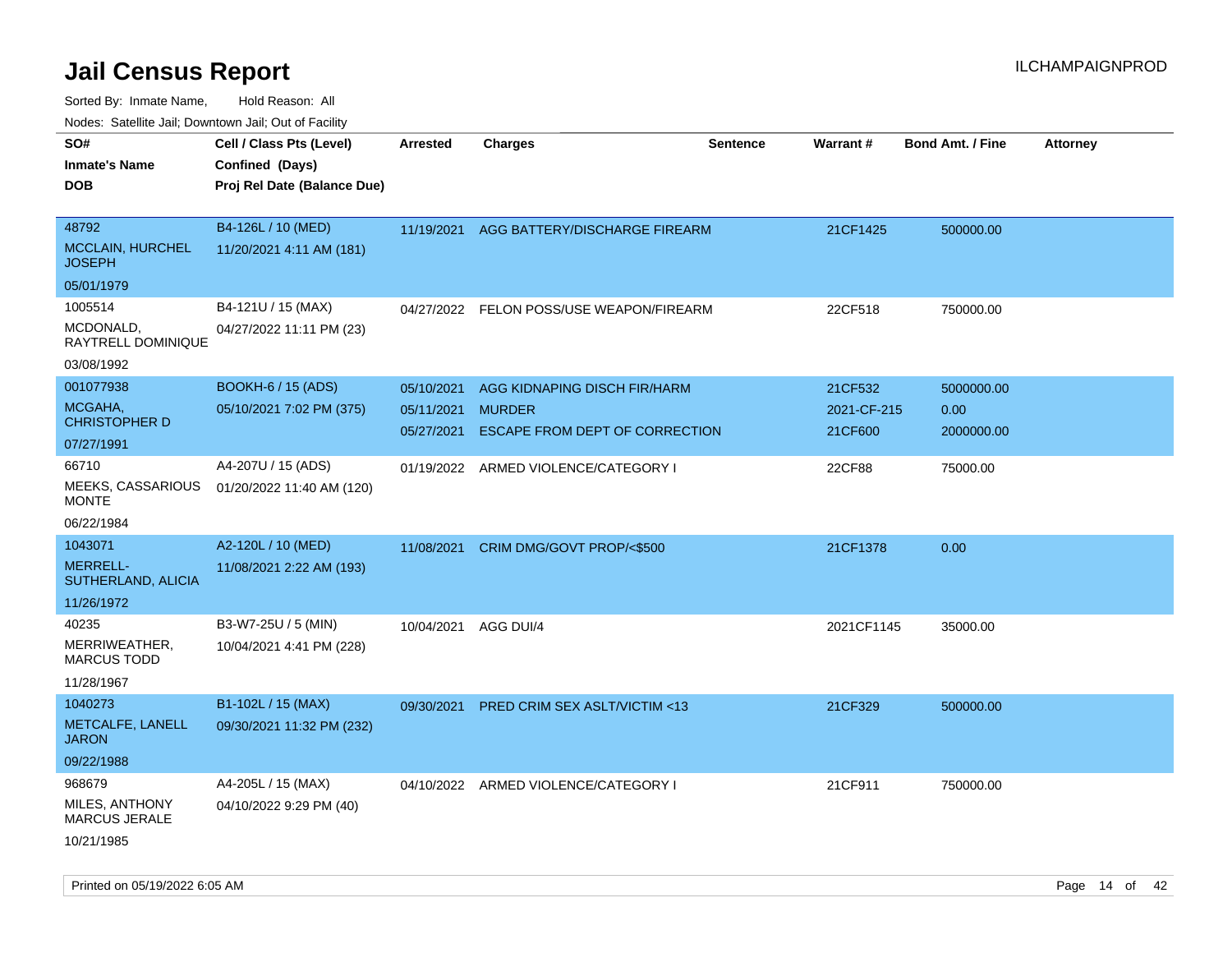Sorted By: Inmate Name, Hold Reason: All

| Nodes: Satellite Jail; Downtown Jail; Out of Facility |                                              |                 |                                           |                 |                 |                         |                 |
|-------------------------------------------------------|----------------------------------------------|-----------------|-------------------------------------------|-----------------|-----------------|-------------------------|-----------------|
| SO#                                                   | Cell / Class Pts (Level)                     | <b>Arrested</b> | <b>Charges</b>                            | <b>Sentence</b> | <b>Warrant#</b> | <b>Bond Amt. / Fine</b> | <b>Attorney</b> |
| <b>Inmate's Name</b>                                  | Confined (Days)                              |                 |                                           |                 |                 |                         |                 |
| <b>DOB</b>                                            | Proj Rel Date (Balance Due)                  |                 |                                           |                 |                 |                         |                 |
|                                                       |                                              |                 |                                           |                 |                 |                         |                 |
| 41584                                                 | B4-227L / 15 (MAX)                           |                 | 12/01/2021 ARMED HABITUAL CRIMINAL        |                 | 21CF1467        | 500000.00               |                 |
|                                                       | MILLER, JOSE LOVELL 12/02/2021 1:04 AM (169) |                 |                                           |                 |                 |                         |                 |
| 10/07/1975                                            |                                              |                 |                                           |                 |                 |                         |                 |
| 001077922                                             | BOOKH-8 / 15 (MAX)                           |                 | 05/15/2022 AGG UNLAWFUL USE OF WEAPON/VEH |                 | 22CF602         | 100000.00               |                 |
| MOFFITT, STEFONCE                                     | 05/15/2022 7:14 PM (5)                       |                 |                                           |                 |                 |                         |                 |
| <b>TERRELL</b>                                        |                                              |                 |                                           |                 |                 |                         |                 |
| 02/14/2001                                            |                                              |                 |                                           |                 |                 |                         |                 |
| 1007540                                               | <b>BOOKH-8 / 10 (MED)</b>                    |                 | 05/16/2022 BURGLARY                       |                 | 22CF437         | 100000.00               |                 |
| <b>MOLINA, PABLO</b><br><b>DAMIEN</b>                 | 05/16/2022 9:04 AM (4)                       |                 | 05/16/2022 BURGLARY                       |                 | 22CF610         | 4910.00                 |                 |
| 07/21/1978                                            |                                              |                 | 05/17/2022 AGG ROBBERY/INDICATE ARM W/FIR |                 | 21CF1391        | 15000.00                |                 |
| 1042168                                               | B3-W5-18L / 5 (MIN)                          |                 |                                           |                 |                 |                         |                 |
| MONTALVO, ANTONIO                                     | 02/26/2022 6:14 AM (83)                      |                 | 02/26/2022 AGG DUI/4                      |                 | 22CF238         | 15000.00                |                 |
|                                                       |                                              |                 |                                           |                 |                 |                         |                 |
| 05/03/1976                                            |                                              |                 |                                           |                 |                 |                         |                 |
| 1052889                                               | B3-W6-24L / 10 (MED)                         |                 | 03/31/2022 AGGRAVATED DOMESTIC BATTERY    |                 | 22CF375         | 500000.00               |                 |
| MOORE, JEREMIAH                                       | 03/31/2022 2:39 AM (50)                      |                 |                                           |                 |                 |                         |                 |
| <b>THOMAS</b>                                         |                                              |                 |                                           |                 |                 |                         |                 |
| 07/21/1996                                            |                                              |                 |                                           |                 |                 |                         |                 |
| 539294                                                | B3-W3-12L / 10 (MED)                         |                 | 01/11/2022 AGG DUI/NO VALID DL            |                 | 22CF49          | 5000.00                 |                 |
| MOSLEY, JAMES<br><b>CALVIN</b>                        | 01/11/2022 9:43 PM (129)                     |                 | 01/11/2022 PAROLE REVOCATION              |                 | CH2200227       | 0.00                    |                 |
| 12/11/1985                                            |                                              |                 |                                           |                 |                 |                         |                 |
| 001078993                                             | A3-212L / 10 (ADS)                           | 03/29/2022      | AGG ASLT PEACE OFF/FIRE/ER WRK            |                 | <b>22CM87</b>   | 5000.00                 |                 |
| <b>MURPHY, JUSTIN RAY</b>                             | 03/29/2022 6:40 PM (52)                      |                 |                                           |                 |                 |                         |                 |
|                                                       |                                              |                 |                                           |                 |                 |                         |                 |
| 03/12/1997                                            |                                              |                 |                                           |                 |                 |                         |                 |
| 001078814                                             | B3-W5-19U / 5 (MIN)                          |                 | 05/05/2022 VIO BAIL BOND/CLASS 2 OFFENSE  |                 | 22CM150         | 14580.00                |                 |
| MYLES, JENTAVIOUS                                     | 05/05/2022 4:19 AM (15)                      |                 |                                           |                 |                 |                         |                 |
| <b>KENTRAIL</b>                                       |                                              |                 |                                           |                 |                 |                         |                 |
| 10/12/2001                                            |                                              |                 |                                           |                 |                 |                         |                 |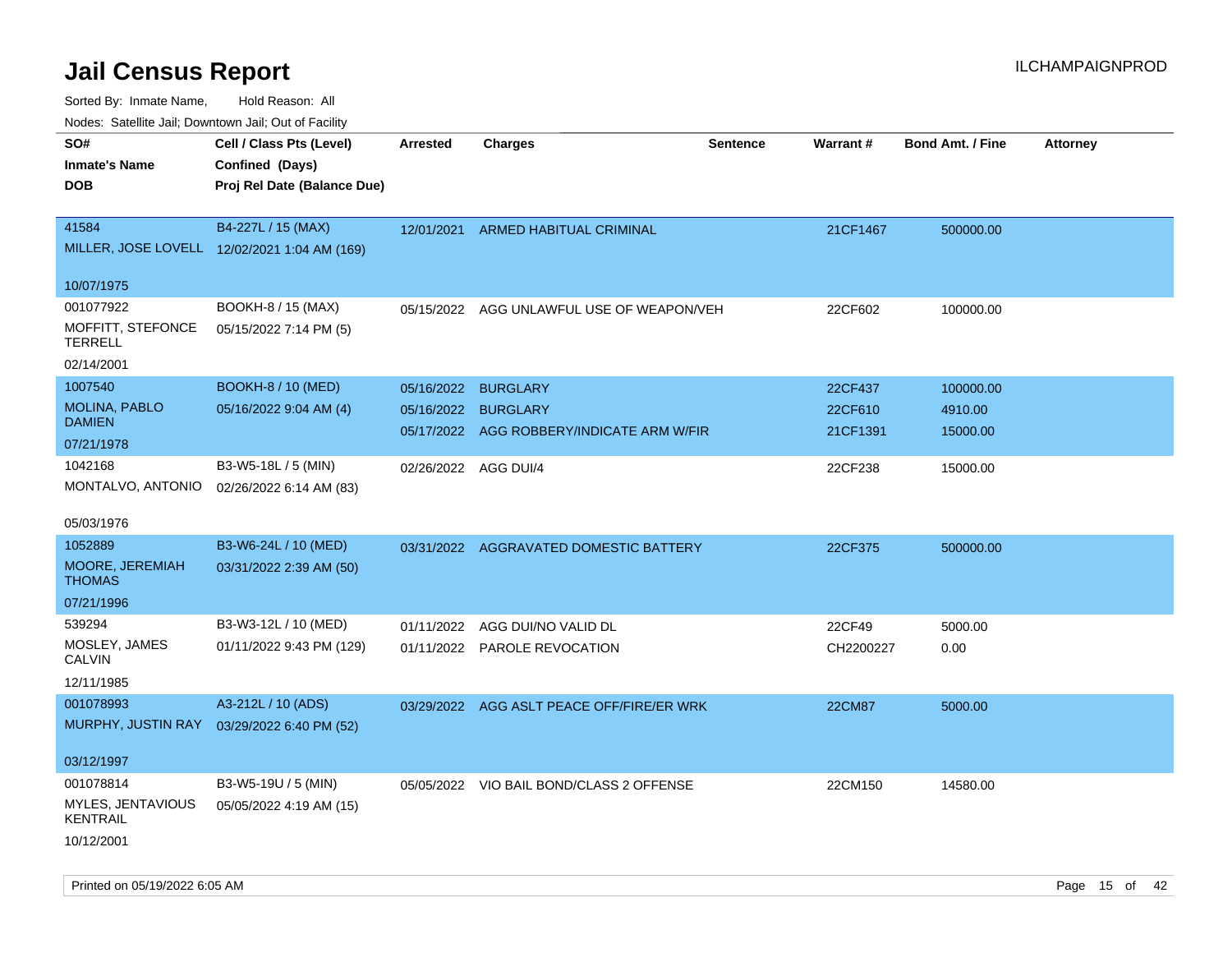| SO#                                 | Cell / Class Pts (Level)                    | <b>Arrested</b>    | <b>Charges</b>                          | <b>Sentence</b> | Warrant#     | <b>Bond Amt. / Fine</b> | <b>Attorney</b> |
|-------------------------------------|---------------------------------------------|--------------------|-----------------------------------------|-----------------|--------------|-------------------------|-----------------|
| <b>Inmate's Name</b>                | Confined (Days)                             |                    |                                         |                 |              |                         |                 |
| DOB                                 | Proj Rel Date (Balance Due)                 |                    |                                         |                 |              |                         |                 |
|                                     |                                             |                    |                                         |                 |              |                         |                 |
| 544881                              | B3-W6-21U / 5 (MIN)                         | 05/02/2022         | <b>RESIST/OBSTRUCT WITH INJURY</b>      |                 | 22CF543      | 6990.00                 |                 |
|                                     | PASCUAL, FRANCISCO 05/02/2022 11:40 PM (18) | 05/02/2022         | BATTERY/CAUSE BODILY HARM               |                 | 20CM592      | 7500.00                 |                 |
| <b>JUAN</b>                         |                                             | 05/02/2022         | DOMESTIC BTRY/PHYSICAL CONTACT          |                 | 20CM802      | 5000.00                 |                 |
| 04/20/1983                          |                                             |                    |                                         |                 |              |                         |                 |
| 001078854                           | B2-DR / 15 (SPH)                            | 02/15/2022         | ARMED VIOLENCE/CATEGORY I               |                 | 22CF190      | 100000.00               |                 |
| PATNAUDE, MARTY<br>WW.              | 02/15/2022 5:12 PM (94)                     | 02/15/2022         | AGG BATTERY/DISCHARGE FIREARM           |                 | 2019JD22     | 0.00                    |                 |
| 08/26/2003                          |                                             |                    |                                         |                 |              |                         |                 |
| 1076920                             | B4-127L / 10 (MED)                          | 05/11/2022         | <b>FELON POSS/USE WEAPON/FIREARM</b>    | 15y (DOC)       | 20-CF-892    | 0.00                    |                 |
| PENNINGTON, RICHIE<br><b>DEAN</b>   | 05/11/2022 12:19 PM (9)                     |                    |                                         |                 |              |                         |                 |
| 05/11/1977                          |                                             |                    |                                         |                 |              |                         |                 |
| 61251                               | A3-114L / 15 (ADS)                          | 12/27/2021         | <b>PRED CRIM SEX ASLT/VICTIM &lt;13</b> |                 | 21CF651      | 500000.00               |                 |
| PETMECKY, JOHN<br>ROBERT            | 12/27/2021 1:52 PM (144)                    |                    |                                         |                 |              |                         |                 |
| 03/09/1983                          |                                             |                    |                                         |                 |              |                         |                 |
| 001078357                           | A4-105L                                     | 09/17/2021         | ARMED ROBBERY/ARMED W/FIREARM           |                 | 21CF1230     | 500000.00               |                 |
| PETTIGREW, CAREY                    | 09/17/2021 9:56 AM (245)                    | 09/17/2021         | ARMED ROBBERY/ARMED W/FIREARM           |                 | 22-CF-7      | 500000.00               |                 |
| <b>CORNITRIAS DEOBLO</b>            |                                             | 09/17/2021         | ARMED ROBBERY/ARMED W/FIREARM           |                 | 21CF1128     | 1000000.00              |                 |
| 08/31/1986                          |                                             | 09/17/2021         | ARMED ROBBERY/ARMED W/FIREARM           |                 | 21CF1129     | 1000000.00              |                 |
| 1030954                             | B3-W4-16L / 10 (MED)                        | 01/14/2022         | ARMED VIOLENCE/CATEGORY I               |                 | 22CF76       | 150000.00               |                 |
| PETTIGREW,                          | 01/15/2022 4:35 AM (125)                    | 01/14/2022         | MFG/DEL CANNABIS/10-30 GRAMS            |                 | 2020CF9      | 15000.00                |                 |
| <b>MALCOME JAMIESON</b>             |                                             |                    |                                         |                 |              |                         |                 |
| 02/20/1995                          |                                             |                    |                                         |                 |              |                         |                 |
| 1008308                             | A4-106U / 10 (MED)                          | 01/30/2022 ASSAULT |                                         |                 | 19CM364      | 4000.00                 |                 |
| PETTIGREW, MARIO<br><b>TRAVINIO</b> | 01/30/2022 6:15 AM (110)                    |                    |                                         |                 |              |                         |                 |
| 08/11/1992                          |                                             |                    |                                         |                 |              |                         |                 |
| 1022441                             | B2-T1-01U / 10 (SPH)                        | 10/27/2021         | AGG BATTERY/PEACE OFFICER               |                 | 2021 CF 12   | 7500.00                 |                 |
| PICKENS, DONTRELL<br><b>DEMAR</b>   | 10/27/2021 1:39 PM (205)                    | 10/27/2021         | AGG BATTERY/PEACE OFFICER               |                 | 2020 CF 1488 | 7500.00                 |                 |
| 12/10/1993                          |                                             |                    |                                         |                 |              |                         |                 |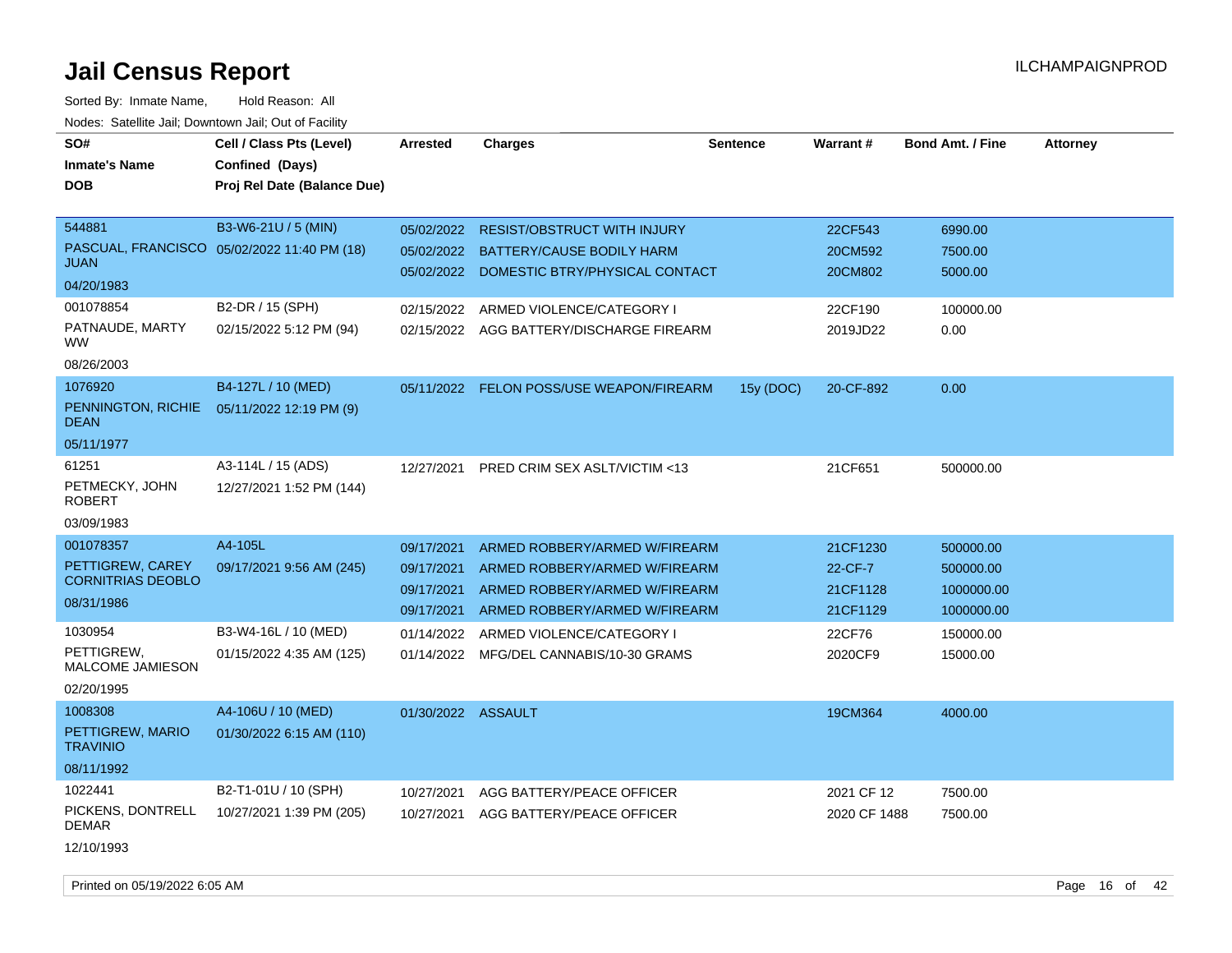Sorted By: Inmate Name, Hold Reason: All Nodes: Satellite Jail; Downtown Jail; Out of Facility

| roaco. Catolino cali, Downtown cali, Out of Fability                 |                                                                            |                                        |                                                                                                            |                 |                                                    |                                    |                 |
|----------------------------------------------------------------------|----------------------------------------------------------------------------|----------------------------------------|------------------------------------------------------------------------------------------------------------|-----------------|----------------------------------------------------|------------------------------------|-----------------|
| SO#<br>Inmate's Name<br>DOB                                          | Cell / Class Pts (Level)<br>Confined (Days)<br>Proj Rel Date (Balance Due) | <b>Arrested</b>                        | <b>Charges</b>                                                                                             | <b>Sentence</b> | <b>Warrant#</b>                                    | <b>Bond Amt. / Fine</b>            | <b>Attorney</b> |
| 001078005<br>PINEX, MARCHELLO D<br>12/25/1991                        | B1-204L / 10 (MED)<br>03/08/2022 2:54 AM (73)                              | 03/08/2022                             | HOME INVASION/CAUSE INJURY<br>03/08/2022 AGGRAVATED BATTERY/STRANGLE                                       |                 | 22CF280<br>19CR605101                              | 1000000.00<br>0.00                 |                 |
| 60613<br>POINDEXTER,<br>ANTHONY DEVON<br>06/14/1978                  | B4-226L / 10 (MED)<br>04/26/2022 8:49 PM (24)                              |                                        | 04/26/2022 FELON POSS/USE WEAPON/FIREARM                                                                   |                 | 22CF513                                            | 75000.00                           |                 |
| 1040515<br>PRINGLE, NEDTRIA<br><b>MARIE</b><br>05/27/1992            | BOOKF-2<br>05/18/2022 7:41 AM (2)                                          |                                        | 05/18/2022 USE FORGED CR/DEBIT CARD/<\$300                                                                 |                 | 22CF72                                             | 10000.00                           |                 |
| 52509<br>RAUP, STACIE LYNN<br>11/03/1972                             | BOOKF-2<br>05/18/2022 9:36 PM (2)                                          |                                        | 05/18/2022 DOMESTIC BATTERY                                                                                |                 | 2022CMAWOW                                         | 0.00                               |                 |
| 54916<br>RAYBURN, JOSHUA<br><b>STEVEN</b><br>03/09/1982              | B4-222U / 10 (MED)<br>04/29/2022 1:56 PM (21)                              |                                        | 04/29/2022 ATTEMPT DISARM PC OFF/CORR EMP                                                                  |                 | 22CF535                                            | 100000.00                          |                 |
| 1008646<br>RIVERA, ANDRIANNA<br>LEANN<br>06/25/1991                  | A2-222L / 10 (MED)<br>05/12/2022 1:14 PM (8)                               | 05/12/2022 THEFT                       | 05/12/2022 AGG ASLT/USE DDLY WEAPON                                                                        |                 | 22CF20<br>21CM490                                  | 10000.00<br>1000.00                |                 |
| 001077783<br>RIVERA, DARYL<br><b>ANTONIO</b><br>11/14/1981           | A3-213L / 10 (ADS)<br>01/05/2022 4:20 PM (135)                             |                                        | 01/05/2022 AGGRAVATED BATTERY                                                                              |                 | 21CF325                                            | 500000.00                          |                 |
| 001079048<br>ROBINSON, AMARI<br><b>MICHELLE TAMIRA</b><br>04/10/2004 | A1-227L / 15 (MAX)<br>04/10/2022 9:44 AM (40)                              | 04/10/2022<br>04/10/2022<br>04/10/2022 | <b>MURDER</b><br>AGGRAVATED BATTERY<br><b>CRIMINAL DAMAGE</b><br>04/10/2022 AGG UNLAWFUL USE WEAPON/PERSON |                 | 21CF649<br>2022-JD-014<br>2022-JD-014<br>21-JD-079 | 1000000.00<br>0.00<br>0.00<br>0.00 |                 |

Printed on 05/19/2022 6:05 AM Page 17 of 42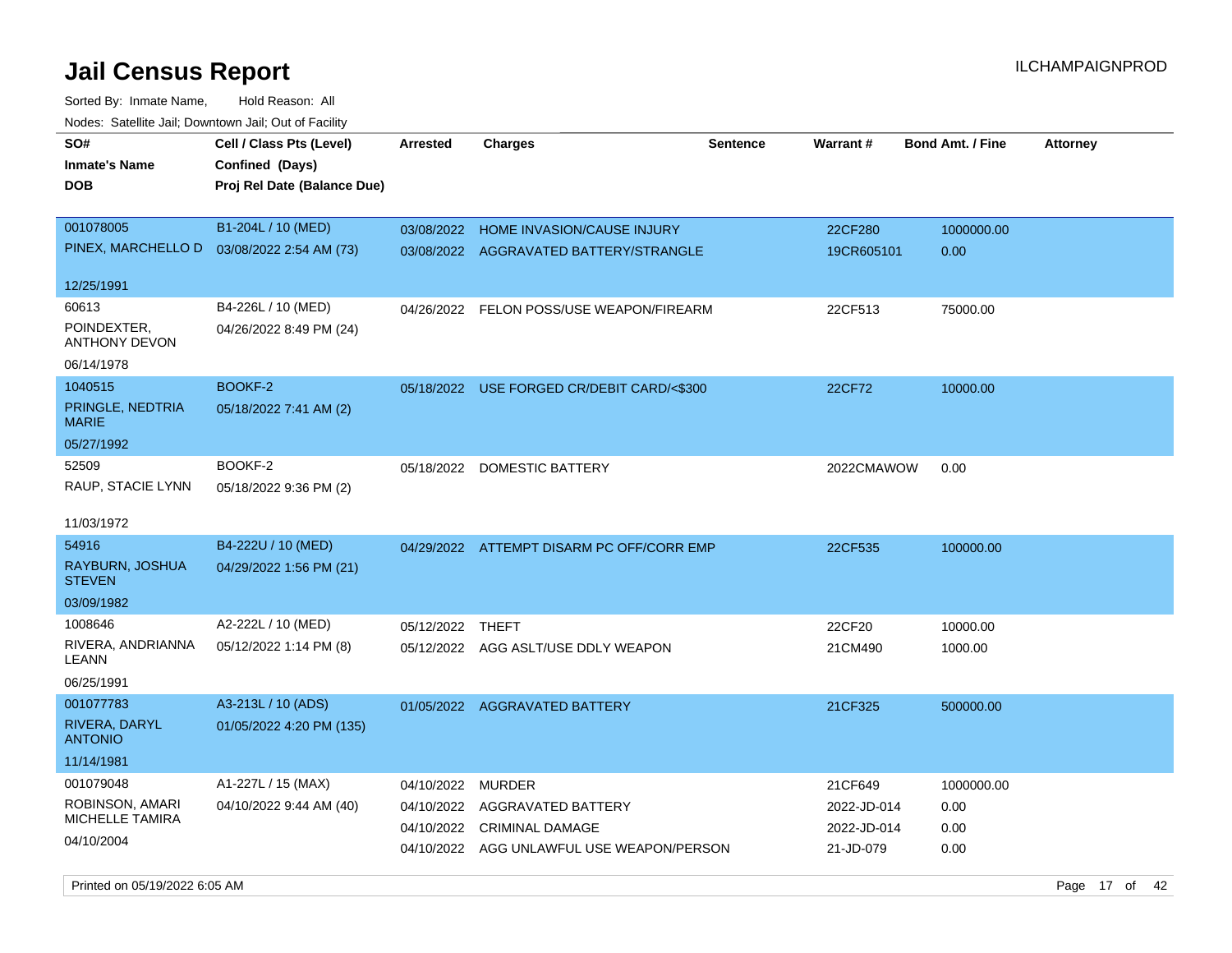| Noues. Sateme Jan, Downtown Jan, Out or Facility |                             |            |                                          |          |            |                         |                 |
|--------------------------------------------------|-----------------------------|------------|------------------------------------------|----------|------------|-------------------------|-----------------|
| SO#                                              | Cell / Class Pts (Level)    | Arrested   | <b>Charges</b>                           | Sentence | Warrant#   | <b>Bond Amt. / Fine</b> | <b>Attorney</b> |
| <b>Inmate's Name</b>                             | Confined (Days)             |            |                                          |          |            |                         |                 |
| <b>DOB</b>                                       | Proj Rel Date (Balance Due) |            |                                          |          |            |                         |                 |
|                                                  |                             |            |                                          |          |            |                         |                 |
| 979485                                           | B2-T4-16L / 15 (SPH)        | 03/12/2021 | <b>PRED CRIM SEX ASLT/VICTIM &lt;13</b>  |          | 21CF282    | 1000000.00              |                 |
| RODRIGUEZ, JOSHUA<br><b>ANTHONY</b>              | 03/12/2021 1:57 PM (434)    |            |                                          |          |            |                         |                 |
| 04/06/1990                                       |                             |            |                                          |          |            |                         |                 |
| 001079177                                        | B3-W4-13U / 10 (MED)        |            | 05/17/2022 AGG BATTERY/PUBLIC PLACE      |          | 2021CF230  | 0.00                    |                 |
| ROGERS, LUKE OLEN                                | 05/17/2022 12:04 PM (3)     |            |                                          |          |            |                         |                 |
|                                                  |                             |            |                                          |          |            |                         |                 |
| 09/20/1990                                       | 6/15/2022 (0.00)            |            |                                          |          |            |                         |                 |
| 61330                                            | B4-224L / 15 (MAX)          | 12/01/2021 | ARMED HABITUAL CRIMINAL                  |          | 21CF1473   | 500000.00               |                 |
| <b>RUFFIN, JONATHON</b><br><b>CECIL</b>          | 12/01/2021 5:34 AM (170)    | 12/01/2021 | PAROLE REVOCATION                        |          | CH2107545  | 0.00                    |                 |
| 05/10/1984                                       |                             |            |                                          |          |            |                         |                 |
| 001077681                                        | B3-W7-26L / 10 (MED)        | 04/08/2022 | CRIM DMG/GOVT PROP/<\$500                |          | 22CM101    | 18770.00                |                 |
| SALES, ANDREW                                    | 04/08/2022 6:03 PM (42)     | 04/11/2022 | ELEC HRSMT/OBSCENE/FORC FEL              |          | 21CF406    | 25000.00                |                 |
| <b>KEVIN</b>                                     |                             |            | 04/11/2022 AGGRAVATED DOMESTIC BATTERY   |          | 21CF247    | 1000.00                 |                 |
| 02/25/1979                                       |                             |            |                                          |          |            |                         |                 |
| 1071161                                          | B4-124L / 15 (MAX)          | 08/18/2021 | DELIVERY OF OR POSSESSION OF W/INT       |          | 21CF1008   | 500000.00               |                 |
| SANDERS, MARKELL<br><b>LAMAR</b>                 | 08/18/2021 6:18 PM (275)    |            |                                          |          |            |                         |                 |
| 02/02/2000                                       |                             |            |                                          |          |            |                         |                 |
| 1062194                                          | BOOKH-7 / 15 (MAX)          | 02/27/2020 | MURDER/OTHER FORCIBLE FELONY             |          | 20CF-247   | 1000000.00              |                 |
| SIMMONS, MICHAEL<br>JAMAL                        | 02/27/2020 1:11 PM (813)    | 09/23/2020 | AGG BATTERY/DISCHARGE FIREARM            |          | 20CF1061   | 500000.00               |                 |
| 11/03/1997                                       |                             |            |                                          |          |            |                         |                 |
| 001078441                                        | BOOKF-3 / 15 (ADS)          | 10/01/2021 | <b>ARMED HABITUAL CRIMINAL</b>           |          | 21CF1182   | 1000000.00              |                 |
| SINGLETON, CORRIE<br><b>DERRELL</b>              | 10/01/2021 12:36 PM (231)   |            | 12/20/2021 SPEEDING 26-34 MPH OVER LIMIT |          | 2021TR2701 | 1000.00                 |                 |
| 05/07/1983                                       |                             |            |                                          |          |            |                         |                 |
| 001078608                                        | A3-112U / 5 (ADS)           |            | 04/28/2022 MFG/DEL CANNABIS/30-500 GRAMS |          | 22CF520    | 4370.00                 |                 |
| SOMERS, DYLAN<br><b>THOMAS</b>                   | 04/28/2022 4:49 AM (22)     |            |                                          |          |            |                         |                 |
| 05/18/2000                                       |                             |            |                                          |          |            |                         |                 |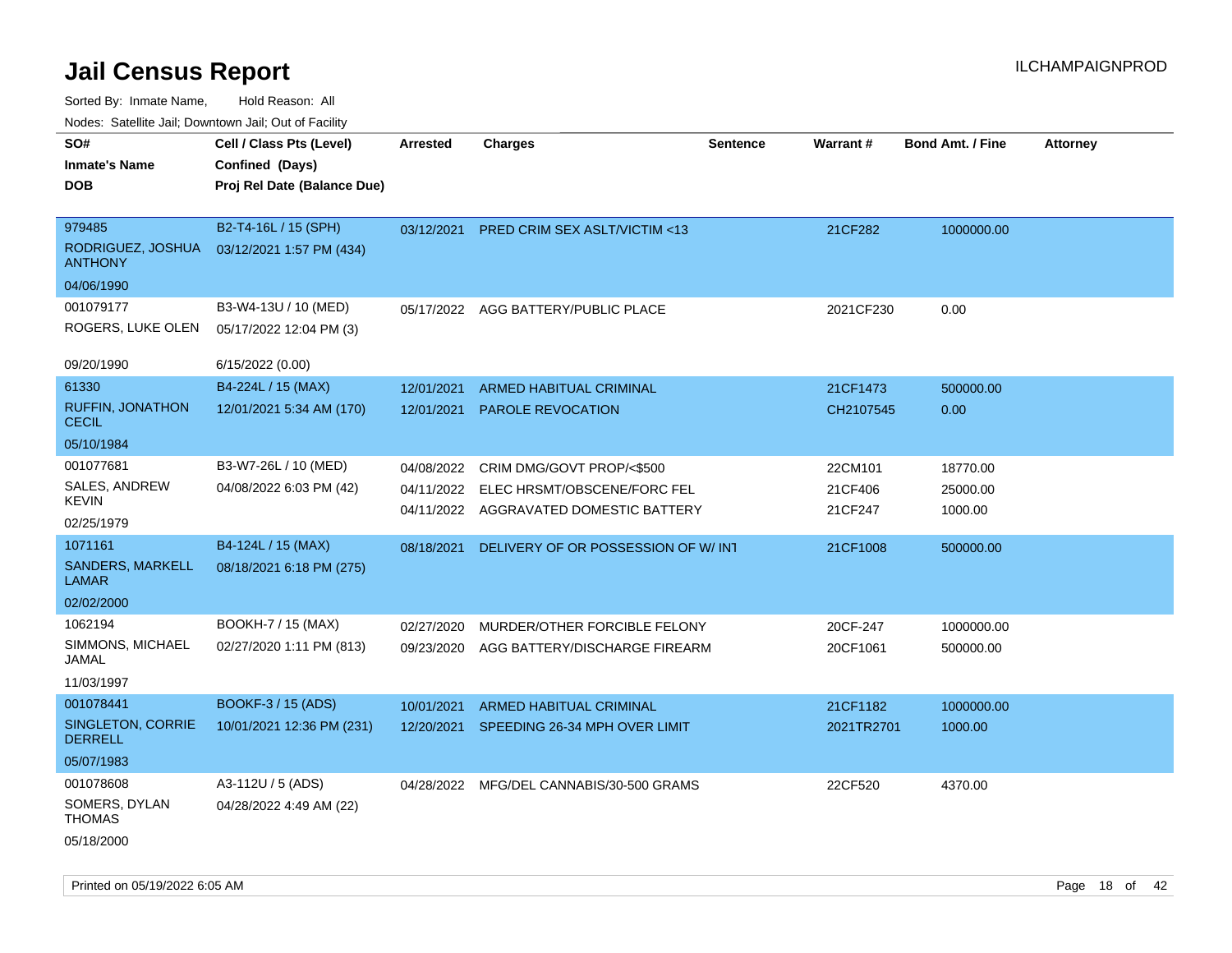Sorted By: Inmate Name, Hold Reason: All Nodes: Satellite Jail; Downtown Jail; Out of Facility

| roaco. Catolino dall, Downtown dall, Out of Fability |                             |                   |                                         |                 |            |                         |                 |
|------------------------------------------------------|-----------------------------|-------------------|-----------------------------------------|-----------------|------------|-------------------------|-----------------|
| SO#                                                  | Cell / Class Pts (Level)    | <b>Arrested</b>   | <b>Charges</b>                          | <b>Sentence</b> | Warrant#   | <b>Bond Amt. / Fine</b> | <b>Attorney</b> |
| <b>Inmate's Name</b>                                 | Confined (Days)             |                   |                                         |                 |            |                         |                 |
| <b>DOB</b>                                           | Proj Rel Date (Balance Due) |                   |                                         |                 |            |                         |                 |
|                                                      |                             |                   |                                         |                 |            |                         |                 |
| 975068                                               | A4-203U / 15 (MAX)          |                   | 04/26/2022 DRVG ON SUSP LICENSE/FTA     |                 | 19TR17004  | 690.00                  |                 |
| SPEARMAN, JOE<br><b>DEMARKUS TERREL</b>              | 04/26/2022 3:34 PM (24)     |                   | 04/26/2022 ARMED VIOLENCE/CATEGORY I    |                 | 22CF515    | 300000.00               |                 |
| 12/15/1989                                           |                             |                   |                                         |                 |            |                         |                 |
| 1064798                                              | A3-112L / 15 (ADS)          | 01/17/2022 MURDER |                                         |                 | 2021CF695  | 1500000.00              |                 |
| STENNIS, BRUCE<br><b>DEONTAY</b>                     | 01/17/2022 1:29 PM (123)    |                   | 01/17/2022 MFG/DEL 1<15 GR COCAINE/ANLG |                 | 21CF520    | 50000.00                |                 |
| 08/12/1998                                           |                             |                   |                                         |                 |            |                         |                 |
| 38305                                                | B2-T2-06L / 10 (SPH)        | 03/18/2020        | <b>CRIMINAL SEXUAL ABUSE</b>            |                 | 20CF-343   | 500000.00               |                 |
| STOVER, JOSH<br><b>ANDREW</b>                        | 03/18/2020 10:24 AM (793)   |                   |                                         |                 |            |                         |                 |
| 08/18/1973                                           |                             |                   |                                         |                 |            |                         |                 |
| 001078742                                            | A2-220L / 5 (MIN)           |                   | 04/01/2022 BURGLARY                     |                 | 22CF33     | 10000.00                |                 |
| TAYLOR, ERIKA LYNN                                   | 04/01/2022 10:15 AM (49)    |                   |                                         |                 |            |                         |                 |
|                                                      |                             |                   |                                         |                 |            |                         |                 |
| 04/09/1996                                           |                             |                   |                                         |                 |            |                         |                 |
| 1066794                                              | B3-W7-28L / 5 (MIN)         |                   | 04/15/2022 VIO ORDER/PRIOR VIO OF ORDER |                 | 2021CF1061 | 50000.00                |                 |
| TAYLOR, STANLEY<br><b>JAMES</b>                      | 04/15/2022 9:27 AM (35)     |                   |                                         |                 |            |                         |                 |
| 01/05/1994                                           |                             |                   |                                         |                 |            |                         |                 |
| 32058                                                | B4-123U / 15 (MAX)          | 06/14/2021        | AGG DISCH FIREARM                       |                 | 21CF690    | 750000.00               |                 |
| THOMPSON, STEVEN<br><b>ONEAL</b>                     | 06/14/2021 6:44 AM (340)    |                   |                                         |                 |            |                         |                 |
| 03/14/1969                                           |                             |                   |                                         |                 |            |                         |                 |
| 993660                                               | B3-W2-07U / 10 (MED)        | 05/04/2022        | <b>BURGLARY</b>                         |                 | 22CF544    | 2050.00                 |                 |
| TORRES-NEGRON,<br><b>JUAN CARLOS</b>                 | 05/04/2022 4:34 AM (16)     |                   | 05/11/2022 PROBATION VIOLATION          |                 | 22CF11     | 5000.00                 |                 |
| 11/18/1983                                           |                             |                   |                                         |                 |            |                         |                 |
| 001078792                                            | B4-122U / 15 (MAX)          | 01/24/2022        | <b>FUGITIVE FROM JUSTICE</b>            |                 | 22CF99     | 30000.00                |                 |
| TRAMBLE, TOM<br><b>MARCUS</b>                        | 01/24/2022 10:24 AM (116)   |                   | 01/24/2022 ARMED VIOLENCE/CATEGORY I    |                 | 22CF101    | 750000.00               |                 |
| 02/28/1985                                           |                             |                   |                                         |                 |            |                         |                 |

Printed on 05/19/2022 6:05 AM **Page 19 of 42**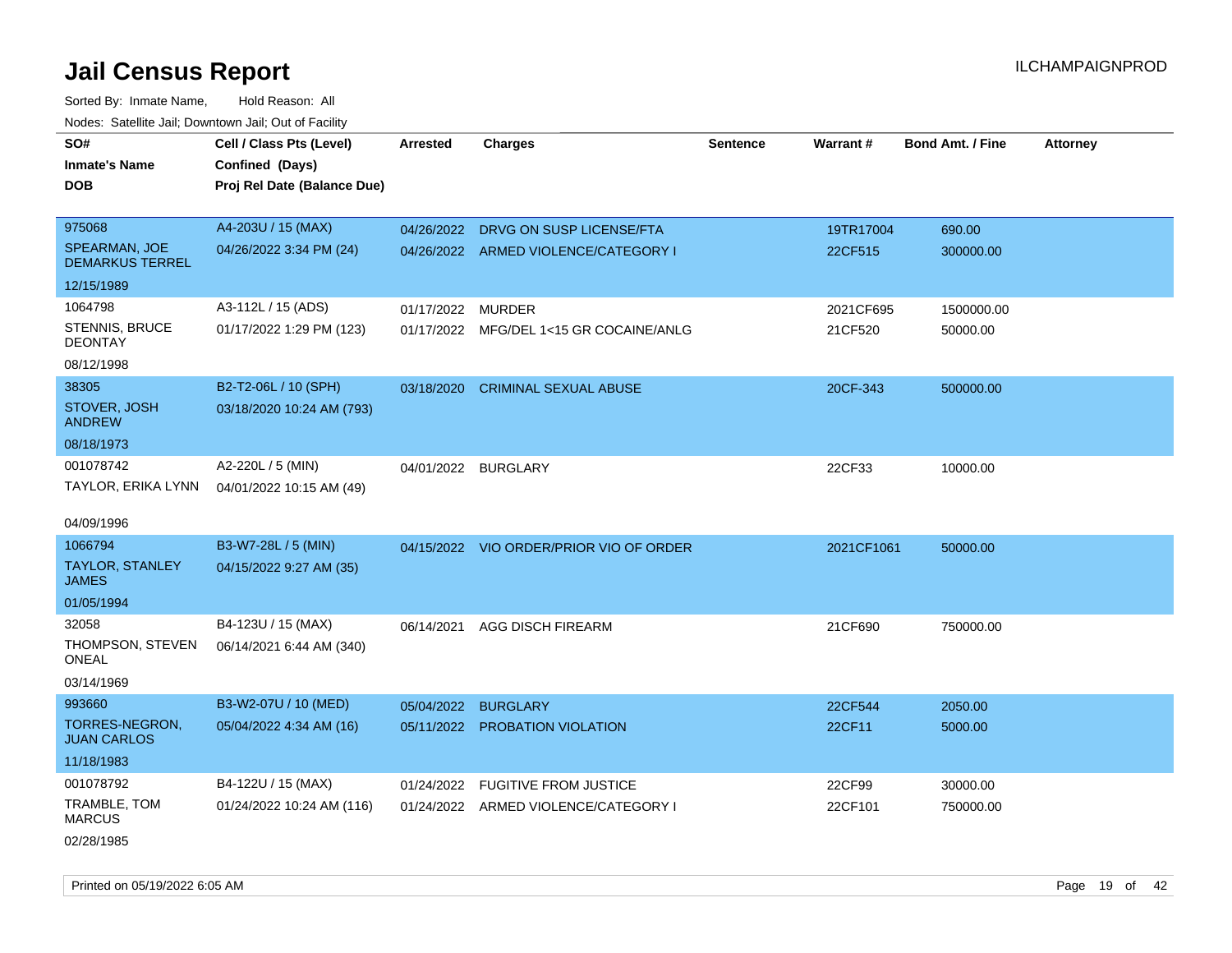| SO#<br><b>Inmate's Name</b><br>DOB        | Cell / Class Pts (Level)<br>Confined (Days)<br>Proj Rel Date (Balance Due) | <b>Arrested</b> | <b>Charges</b>                       | <b>Sentence</b> | <b>Warrant#</b> | <b>Bond Amt. / Fine</b> | <b>Attorney</b> |
|-------------------------------------------|----------------------------------------------------------------------------|-----------------|--------------------------------------|-----------------|-----------------|-------------------------|-----------------|
| 1056971                                   | A4-106L                                                                    | 08/07/2021      | <b>FELON POSS/USE WEAPON/FIREARM</b> |                 | 21CF948         | 500000.00               |                 |
| <b>TRAVIS, DENZEL</b><br><b>DANTRELL</b>  | 08/07/2021 7:36 AM (286)                                                   | 08/08/2021      | AGG BATTERY/PUBLIC PLACE             |                 | 2020CF647       | 25000.00                |                 |
| 03/21/1993                                |                                                                            |                 |                                      |                 |                 |                         |                 |
| 1071272                                   | A2-121L / 10 (ADS)                                                         |                 | 05/04/2022 AGGRAVATED BATTERY        |                 | 22CF549         | 1000.00                 |                 |
| TSHINGUTA,<br><b>GERTRUDE KABONGO</b>     | 05/04/2022 10:38 AM (16)                                                   |                 |                                      |                 |                 |                         |                 |
| 06/04/1976                                |                                                                            |                 |                                      |                 |                 |                         |                 |
| 1076325                                   | A4-201L / 15 (MAX)                                                         | 03/25/2022      | AGG UUW/LOADED/NO FCCA/FOID          |                 | 2020CF742       | 25000.00                |                 |
| <b>TURNER, PRINTISS</b><br>VASHAWN-DEMAN, | 03/25/2022 3:15 PM (56)                                                    | 03/25/2022      | <b>MURDER</b>                        |                 | 2021CF1071      | 1500000.00              |                 |
| 11/10/2001                                |                                                                            | 03/25/2022      | <b>DOMESTIC BATTERY</b>              |                 | 20CM468         | 1000.00                 |                 |
|                                           |                                                                            | 03/25/2022      | AGG UUW/LOADED/NO FCCA/FOID          |                 | 21CF1520        | 50000.00                |                 |
|                                           |                                                                            | 03/28/2022      | <b>FUGITIVE FROM JUSTICE</b>         |                 | 22CF360         | 50000.00                |                 |
| 50548                                     | B3-W4-14L / 10 (MED)                                                       | 03/29/2022      | AGG UNLAWFUL USE OF WEAPON/VEH       |                 | 21CF1067        | 0.00                    |                 |
| VINEYARD, SHORNOR<br><b>JAMAL</b>         | 03/29/2022 8:51 AM (52)                                                    |                 |                                      |                 |                 |                         |                 |
| 12/14/1979                                | 5/19/2022 (0.00)                                                           |                 |                                      |                 |                 |                         |                 |
| 39204                                     | <b>BOOKF-1 / 5 (ADS)</b>                                                   |                 | 05/08/2022 POSS DRUG PARAPHERNALIA   |                 | 22CM152         | 1170.00                 |                 |
| <b>VOGEL, ALLEN RENO</b>                  | 05/08/2022 4:50 PM (12)                                                    |                 |                                      |                 |                 |                         |                 |
| 07/18/1974                                |                                                                            |                 |                                      |                 |                 |                         |                 |
| 968681                                    | B1-103L / 15 (ADS)                                                         | 08/27/2021      | AGG CRIM SX AB/VIC 13<18/TRUST       |                 | 2020CF499       | 250000.00               |                 |
| <b>WADE, DEMETRIUS</b><br><b>DARYL</b>    | 08/27/2021 2:25 AM (266)                                                   | 08/27/2021      | INDIRECT CRIMINAL CONTEMPT           | 3y(DOC)         | 2021CC16        | 0.00                    |                 |
| 01/07/1987                                |                                                                            |                 |                                      |                 |                 |                         |                 |
| 1076520                                   | B4-222L / 15 (MAX)                                                         |                 | 04/20/2022 ARMED VIOLENCE/CATEGORY I |                 | 22CF485         | 200000.00               |                 |
| WARNER-UDUEBOR,<br><b>JAESEN CHI</b>      | 04/20/2022 2:56 PM (30)                                                    |                 |                                      |                 |                 |                         |                 |
| 04/11/2001                                |                                                                            |                 |                                      |                 |                 |                         |                 |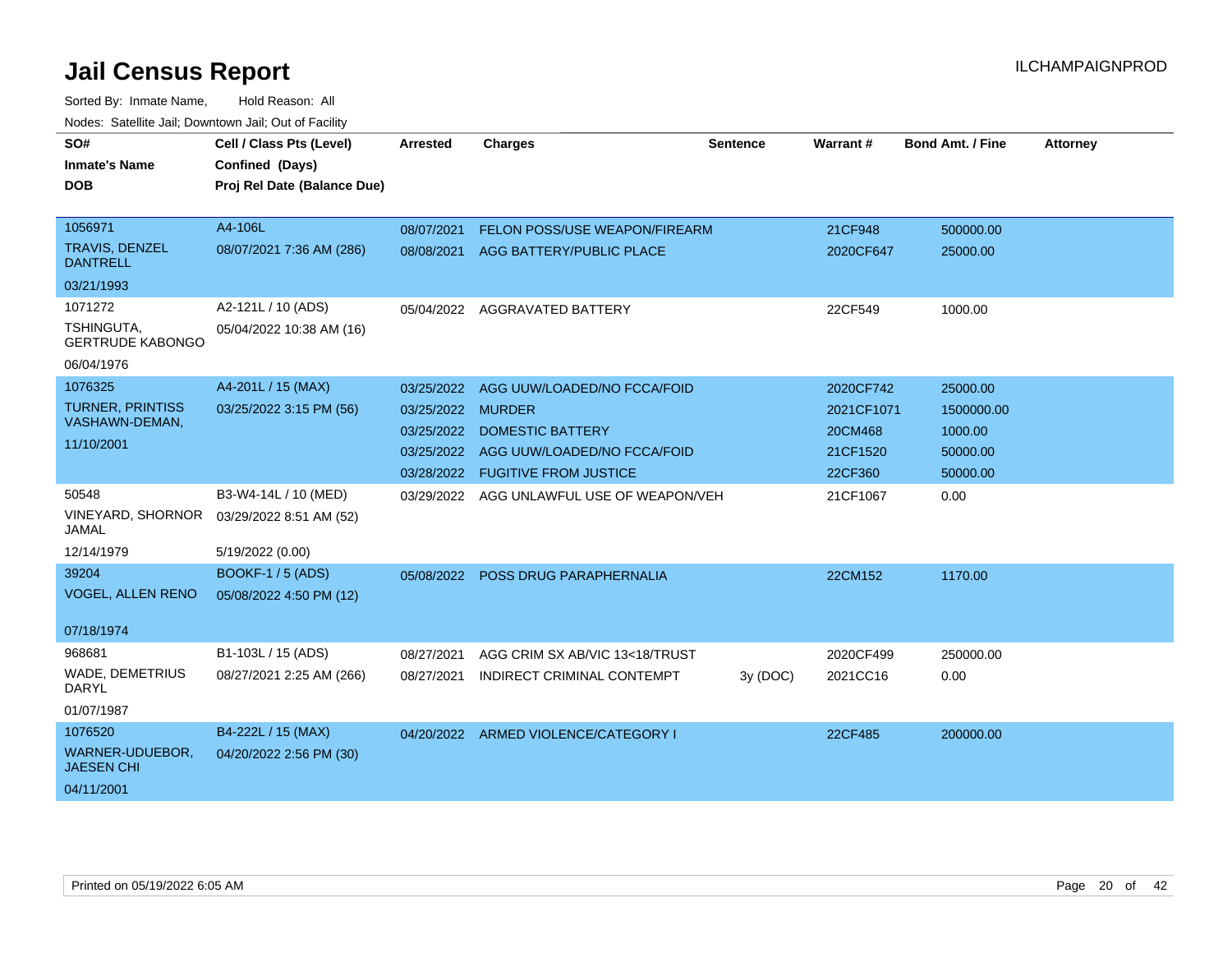Sorted By: Inmate Name, Hold Reason: All

|                                                                        | Nodes: Satellite Jail; Downtown Jail; Out of Facility                      |                                        |                                                                                                                                            |                 |                                               |                                         |                 |
|------------------------------------------------------------------------|----------------------------------------------------------------------------|----------------------------------------|--------------------------------------------------------------------------------------------------------------------------------------------|-----------------|-----------------------------------------------|-----------------------------------------|-----------------|
| SO#<br><b>Inmate's Name</b><br><b>DOB</b>                              | Cell / Class Pts (Level)<br>Confined (Days)<br>Proj Rel Date (Balance Due) | <b>Arrested</b>                        | <b>Charges</b>                                                                                                                             | <b>Sentence</b> | Warrant#                                      | <b>Bond Amt. / Fine</b>                 | <b>Attorney</b> |
| 1070737<br><b>WASHINGTON,</b><br><b>JASTINA VIRGINIA</b><br>04/11/2000 | A1-126L / 15 (MAX)<br>10/14/2021 12:02 PM (218)                            |                                        | 10/14/2021 AGG KIDNAPG/<13/INTEL DISABL                                                                                                    | (DHS)           | 2020CF418                                     | 250000.00                               |                 |
| 977140<br><b>WEBSTER, DERRIAL</b><br><b>DEVON</b><br>01/14/1990        | A4-206L / 10 (MED)<br>10/24/2021 2:46 AM (208)                             | 10/24/2021                             | ARMED HABITUAL CRIMINAL                                                                                                                    |                 | 21CF1289                                      | 750000.00                               |                 |
| 001077235<br><b>WHITLEY, CHARLES</b><br>09/03/1975                     | B4-221U / 10 (MED)<br>04/26/2022 6:11 PM (24)                              | 04/26/2022                             | POSS AMT CON SUB EXCEPT(A)/(D)<br>04/26/2022 WARRANT OUT OF COUNTY<br>04/26/2022 WARRANT OUT OF COUNTY<br>04/26/2022 WARRANT OUT OF COUNTY |                 | 20CF1077<br>20TR10761<br>20TR10760<br>20CM646 | 940.00<br>3000.00<br>3000.00<br>5000.00 |                 |
| 54212<br><b>WHITLOCK, GEORGE</b><br>ABRAM<br>11/10/1978                | B1-204U / 10 (ADS)<br>12/21/2021 1:20 PM (150)                             | 12/21/2021<br>12/21/2021<br>12/21/2021 | ARMED VIOLENCE/CATEGORY I<br>RECEIVE/POSS/SELL STOLEN VEH<br>VIOLATE ORDER PROTECTION                                                      |                 | 21CF1576<br>2021CF669<br>2021CM391            | 150000.00<br>10000.00<br>1000.00        |                 |
| 963324<br><b>WILLIAMS, HERMAN</b><br><b>RASHAAD</b><br>12/01/1988      | A4-107U / 10 (MED)<br>04/24/2022 6:46 PM (26)                              | 04/24/2022<br>04/24/2022<br>04/24/2022 | AGG BTRY/PREGNANT/HANDICAPPED<br><b>CIVIL FTA WARRANT</b><br>POSS AMT CON SUB EXCEPT(A)/(D)                                                |                 | 16CF1327<br>07F10<br>19CF273                  | 150000.00<br>110000.00<br>150000.00     |                 |
| 1058072<br>WILLIAMS, KENNETH<br><b>BERNARD</b><br>10/04/1985           | A4-105U<br>02/25/2021 3:24 PM (449)                                        | 02/25/2021                             | ARMED HABITUAL CRIMINAL                                                                                                                    |                 |                                               | 0.00                                    |                 |
| 638552<br><b>WILLIAMS, MICHAEL</b><br><b>JAMES</b><br>03/29/1964       | B2-T2-08L / 5 (SPH)<br>10/07/2021 12:20 PM (225)                           | 10/07/2021                             | CHILD PORNOGRAPHY/PHOTOGRAPH                                                                                                               |                 | 2021CF1207                                    | 250000.00                               |                 |
| 1066370<br>WILLIAMS, REONTE<br><b>REMIR</b><br>05/14/1999              | A4-101U / 15 (MAX)<br>07/28/2021 5:40 AM (296)                             | 07/28/2021                             | ARMED VIOLENCE/CATEGORY III                                                                                                                |                 | 2021 CF 882                                   | 500000.00                               |                 |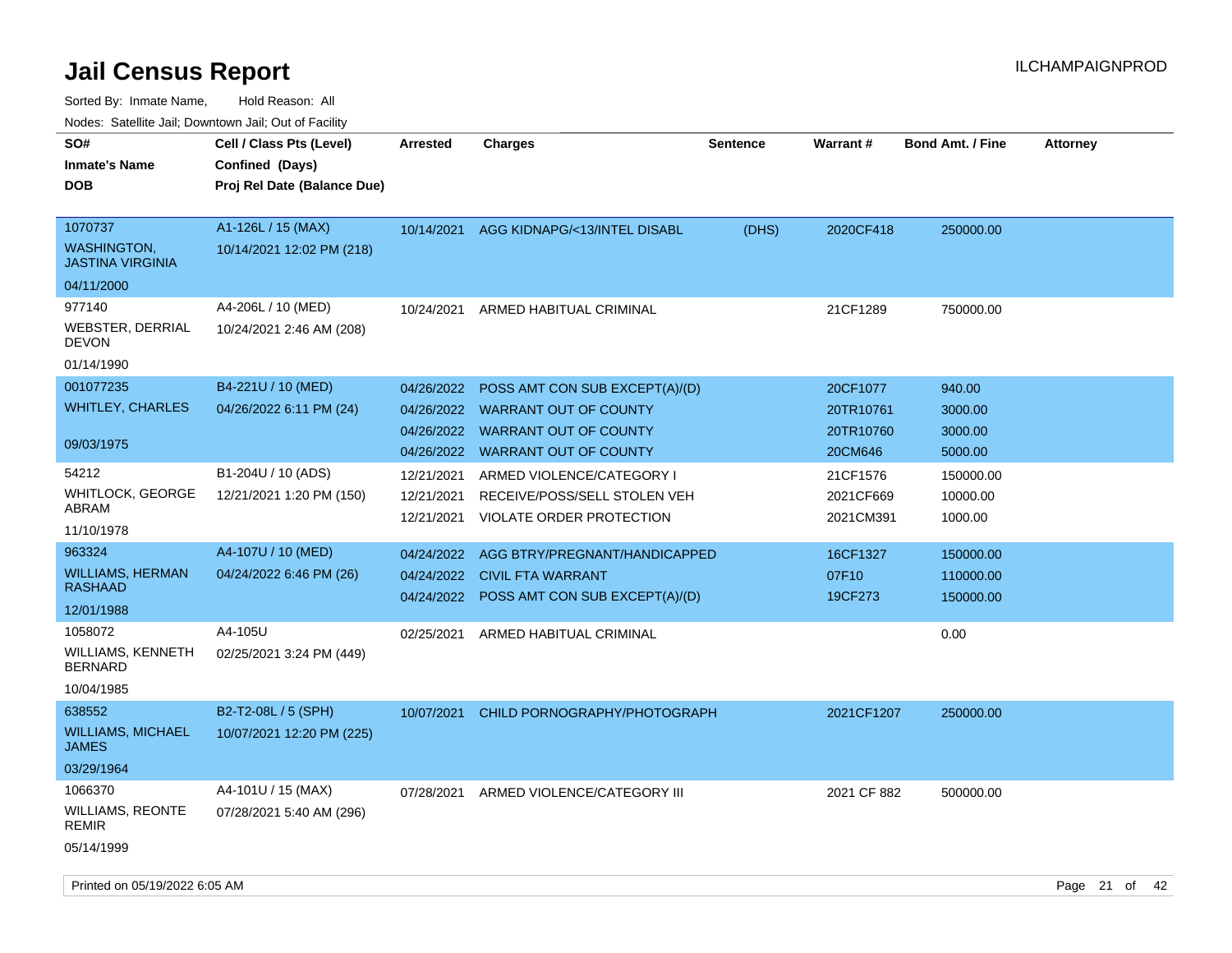| SO#<br><b>Inmate's Name</b><br><b>DOB</b> | Cell / Class Pts (Level)<br>Confined (Days)    | Arrested   | Charges                        | <b>Sentence</b> | Warrant# | <b>Bond Amt. / Fine</b> | <b>Attorney</b> |
|-------------------------------------------|------------------------------------------------|------------|--------------------------------|-----------------|----------|-------------------------|-----------------|
|                                           | Proj Rel Date (Balance Due)                    |            |                                |                 |          |                         |                 |
| 1051953                                   | A1-226L / 10 (MED)                             | 02/02/2022 | DOMESTIC BATTERY/OTHER PRIOR   | 8y (DOC)        | 22CF144  | 50000.00                |                 |
| <b>WINSTON, ALYSSIA</b><br><b>LETEECE</b> | 02/02/2022 4:29 AM (107)                       | 03/28/2022 | AGG ROBBERY/INDICATE ARM W/FIR | 8y (DOC)        | 22CF353  | 40000.00                |                 |
| 03/17/1996                                |                                                |            |                                |                 |          |                         |                 |
| 001077731<br>YOUNG, AARON<br><b>BLAKE</b> | A4-206U / 15 (MAX)<br>04/12/2022 12:53 PM (38) | 04/12/2022 | ATTEMPT (FIRST DEGREE MURDER)  |                 | 22CF428  | 1500000.00              |                 |
| 03/04/2000                                |                                                |            |                                |                 |          |                         |                 |
| <b>Total Satellite Jail: 167</b>          |                                                | Males: 142 | Females: 25<br>Unknown: 0      |                 |          |                         |                 |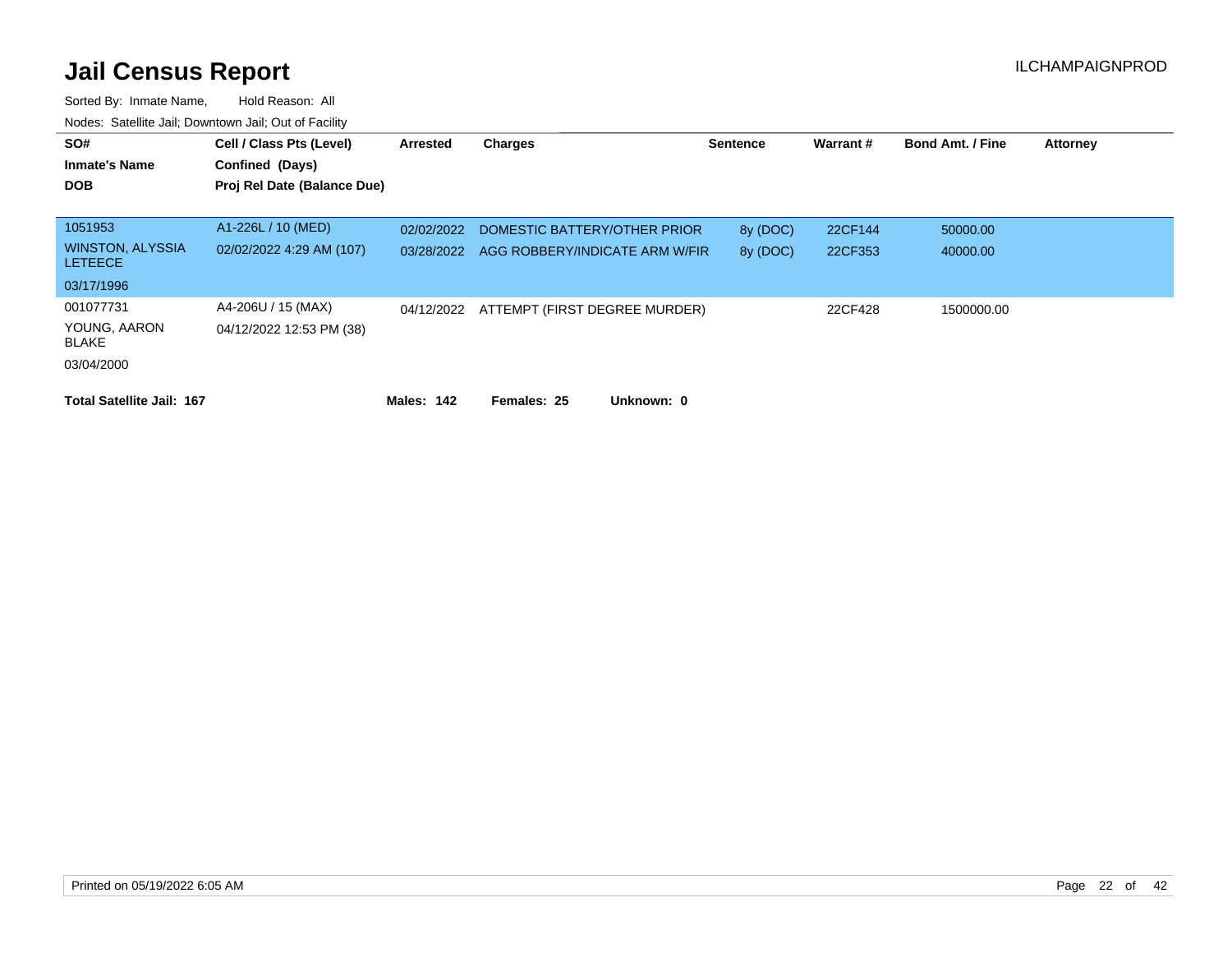| <b>Downtown Jail</b>                  |                                             |                   |                                          |                 |            |                         |                 |
|---------------------------------------|---------------------------------------------|-------------------|------------------------------------------|-----------------|------------|-------------------------|-----------------|
| SO#                                   | Cell / Class Pts (Level)                    | <b>Arrested</b>   | <b>Charges</b>                           | <b>Sentence</b> | Warrant#   | <b>Bond Amt. / Fine</b> | <b>Attorney</b> |
| <b>Inmate's Name</b>                  | Confined (Days)                             |                   |                                          |                 |            |                         |                 |
| <b>DOB</b>                            | Proj Rel Date (Balance Due)                 |                   |                                          |                 |            |                         |                 |
|                                       |                                             |                   |                                          |                 |            |                         |                 |
| 001078900                             | G9L / 15 (ADS)                              |                   | 03/02/2022 MURDER/INTENT TO KILL/INJURE  |                 | 22CF252    | 2000000.00              |                 |
| <b>BYRD, ANDREW</b><br><b>DARNELL</b> | 03/02/2022 11:59 PM (79)                    |                   |                                          |                 |            |                         |                 |
| 12/30/2003                            |                                             |                   |                                          |                 |            |                         |                 |
| 001078092                             | H2U / 10 (ADS)                              | 12/27/2021        | AGG BATTERY/PUBLIC PLACE                 |                 | 2021CF1042 | 5000.00                 |                 |
| <b>WILLIAM</b>                        | CHOUNARD, STANLEY 12/27/2021 10:47 PM (144) |                   |                                          |                 |            |                         |                 |
| 06/25/1986                            |                                             |                   |                                          |                 |            |                         |                 |
| 32913                                 | I1 / 15 (ADS)                               | 12/03/2021        | PRED CRIM SEX ASLT/VICTIM <13            |                 | 21CF1481   | 400000.00               |                 |
| GROB, WARREN A,<br>Junior             | 12/03/2021 4:24 PM (168)                    |                   |                                          |                 |            |                         |                 |
| 12/07/1950                            |                                             |                   |                                          |                 |            |                         |                 |
| 1073894                               | H6L / 5 (ADS)                               |                   | 04/07/2022 PROBATION VIOLATION           |                 | 2021CF920  | 3000.00                 |                 |
| JOKICH, ANTON VEGO                    | 04/07/2022 5:40 PM (43)                     |                   |                                          |                 |            |                         |                 |
| 05/30/1969                            |                                             |                   |                                          |                 |            |                         |                 |
| 527447                                | G7L / 10 (ADS)                              | 02/22/2022        | <b>BURGLARY</b>                          |                 | 22CF224    | 50000.00                |                 |
| KIRKWOOD, TYLER                       | 02/22/2022 10:47 AM (87)                    | 02/22/2022        | AGG BATTERY/GREAT BODILY HARM            |                 | 22CF223    | 50000.00                |                 |
| <b>JAMES</b>                          |                                             |                   | 02/23/2022 BURGLARY                      |                 | 22CF152    | 1000.00                 |                 |
| 10/04/1985                            |                                             |                   | 04/05/2022 RESIDENTIAL BURGLARY          |                 | 22CF383    | 25000.00                |                 |
| 1070610                               | G3L / 10 (ADS)                              | 03/03/2022        | AGG BATTERY/PUBLIC PLACE                 |                 | 21CF930    | 25000.00                |                 |
| PHILLIS, AARON<br><b>MONTRELL</b>     | 03/03/2022 2:49 PM (78)                     |                   | 03/03/2022 AGG BATTERY/GREAT BODILY HARM |                 | 21CF482    | 5000.00                 |                 |
| 03/26/1999                            |                                             |                   |                                          |                 |            |                         |                 |
| 30108                                 | G6L / 15 (ADS)                              | 07/30/2021 MURDER |                                          |                 | 21CF902    | 2000000.00              |                 |
| VANDYKE, DARYL<br><b>ANTHONY</b>      | 07/30/2021 8:29 PM (294)                    |                   |                                          |                 |            |                         |                 |
| 10/04/1965                            |                                             |                   |                                          |                 |            |                         |                 |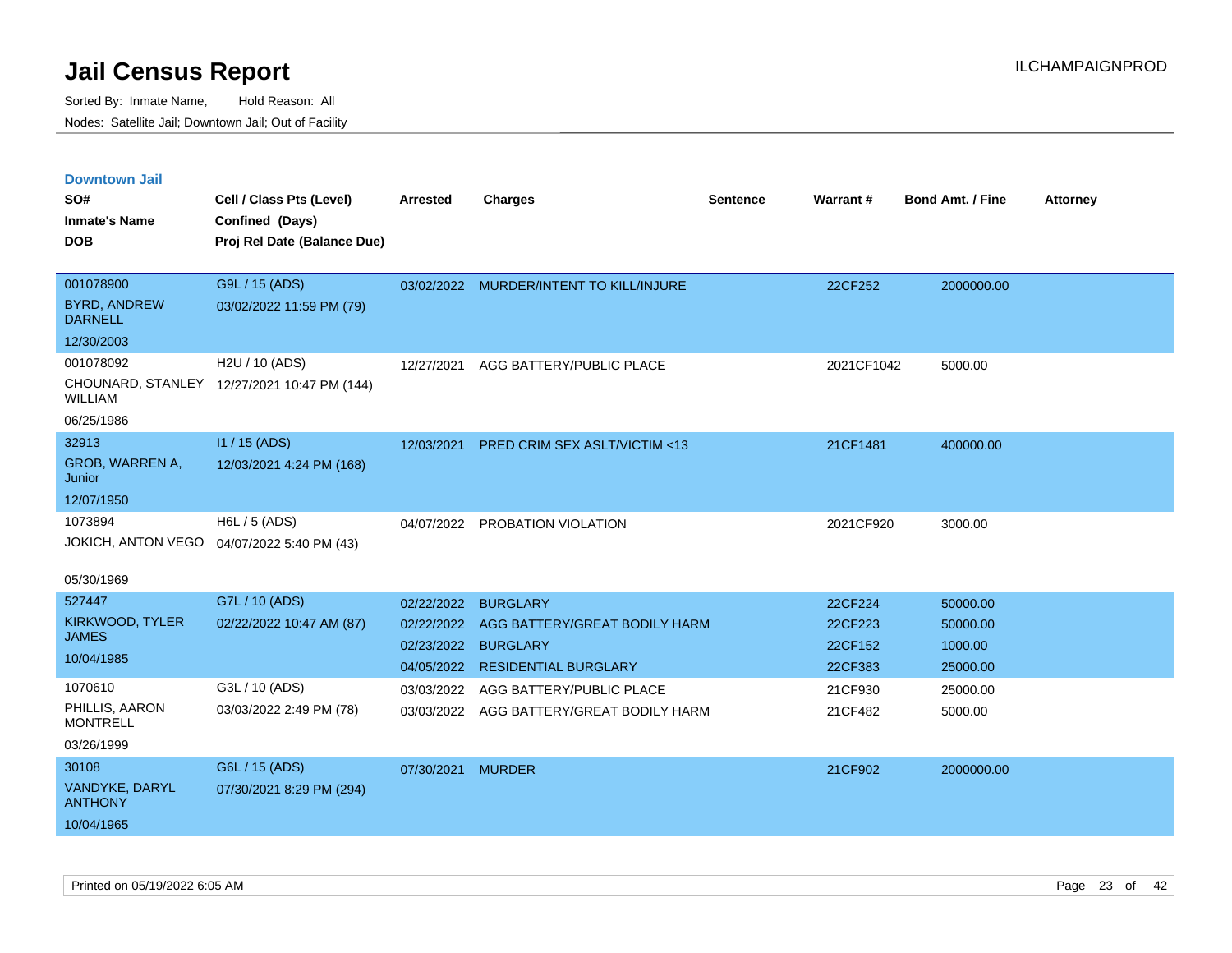| SO#                                   | Cell / Class Pts (Level)    | Arrested   | Charges                         | <b>Sentence</b> | Warrant# | <b>Bond Amt. / Fine</b> | <b>Attorney</b> |
|---------------------------------------|-----------------------------|------------|---------------------------------|-----------------|----------|-------------------------|-----------------|
| <b>Inmate's Name</b>                  | Confined (Days)             |            |                                 |                 |          |                         |                 |
| <b>DOB</b>                            | Proj Rel Date (Balance Due) |            |                                 |                 |          |                         |                 |
|                                       |                             |            |                                 |                 |          |                         |                 |
| 1070971                               | H3L / 5 (ADS)               | 12/07/2021 | <b>IDENTITY THEFT/&lt;\$300</b> |                 | 20CF922  | 0.00                    |                 |
| <b>WEIR, CLINTON</b><br><b>HOWARD</b> | 12/08/2021 3:45 AM (163)    | 12/07/2021 | <b>RECKLESS DRIVING</b>         |                 | 19TR2348 | 0.00                    |                 |
| 03/15/1983                            |                             |            |                                 |                 |          |                         |                 |
| <b>Total Downtown Jail: 8</b>         |                             | Males: 8   | Females: 0<br>Unknown: 0        |                 |          |                         |                 |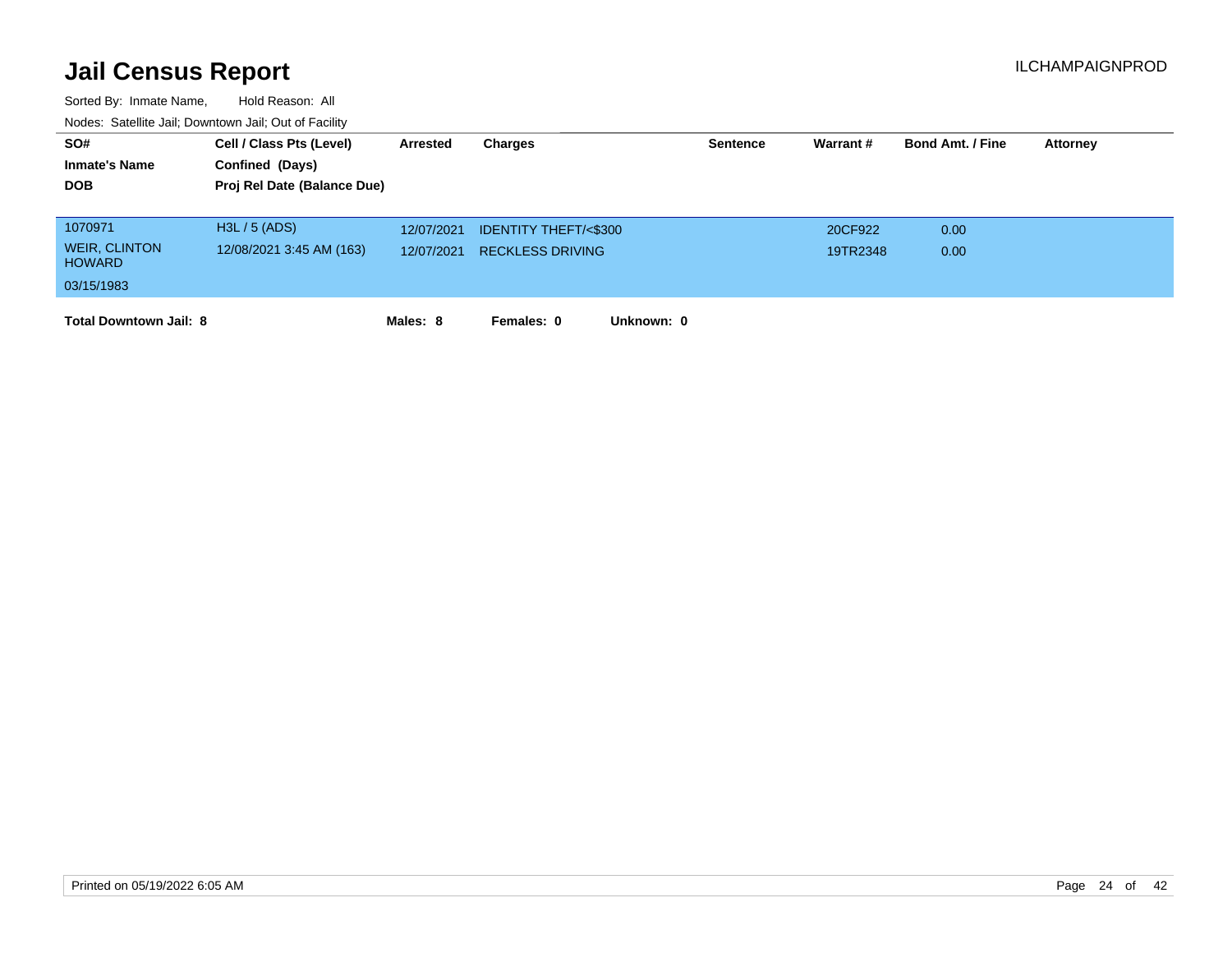Sorted By: Inmate Name, Hold Reason: All Nodes: Satellite Jail; Downtown Jail; Out of Facility

### **Out of Facility**

| SO#<br><b>Inmate's Name</b><br><b>DOB</b>                                | Cell / Class Pts (Level)<br>Confined (Days)<br>Proj Rel Date (Balance Due) | <b>Arrested</b>                        | <b>Charges</b>                                                                  | <b>Sentence</b> | Warrant#                           | <b>Bond Amt. / Fine</b>           | <b>Attorney</b> |
|--------------------------------------------------------------------------|----------------------------------------------------------------------------|----------------------------------------|---------------------------------------------------------------------------------|-----------------|------------------------------------|-----------------------------------|-----------------|
| 983810<br>AKINS, KEVIN IVAN                                              | <b>KAN / 15 (MAX)</b><br>12/14/2021 5:34 PM (157)                          |                                        | 12/14/2021 ARMED HABITUAL CRIMINAL                                              |                 | 21CF1526                           | 750000.00                         |                 |
| 09/23/1990                                                               |                                                                            |                                        |                                                                                 |                 |                                    |                                   |                 |
| 952871<br>AUTEBERRY, JOSHUA<br><b>DAVID</b>                              | KAN / 5 (MIN)<br>03/13/2022 7:24 PM (68)                                   |                                        | 03/13/2022 METH DELIVERY/5<15 GRAMS                                             |                 | 22CF300                            | 75000.00                          |                 |
| 12/28/1984<br>001078292                                                  |                                                                            |                                        |                                                                                 |                 |                                    |                                   |                 |
| <b>BAILEY, DIVONTAE</b><br><b>ANTONIO JEWELEON</b>                       | <b>KAN / 10 (MED)</b><br>03/27/2022 7:43 PM (54)                           |                                        | 03/27/2022 ARMED VIOLENCE/CATEGORY I                                            |                 | 22CF361                            | 250000.00                         |                 |
| 09/28/2001                                                               |                                                                            |                                        |                                                                                 |                 |                                    |                                   |                 |
| 548350<br><b>BAILEY, NORBERT</b><br><b>WILLIAM</b>                       | EHD<br>03/29/2022 9:11 AM (52)                                             |                                        | 03/29/2022 AGG DUI/NO VALID DL                                                  |                 | 2020CF268                          | 0.00                              |                 |
| 02/14/1992                                                               | 5/23/2022 (0.00)                                                           |                                        |                                                                                 |                 |                                    |                                   |                 |
| 001078565<br><b>BARBER, MARK</b><br><b>ANTHONY, Junior</b><br>09/24/2003 | <b>KAN / 15 (MAX)</b><br>11/05/2021 7:40 AM (196)                          | 11/05/2021<br>11/05/2021<br>11/05/2021 | POSSESSION OF STOLEN FIREARM<br>RECEIVE/POSS/SELL STOLEN VEH<br><b>BURGLARY</b> |                 | 21CF1366<br>2021CF1309<br>21CF1369 | 150000.00<br>25000.00<br>75000.00 |                 |
| 001077899<br>BARKSDALE, RAY<br><b>SHAWN</b><br>10/31/1990                | $KAN / 5$ (MIN)<br>03/20/2022 2:40 PM (61)                                 | 03/20/2022<br>03/20/2022<br>03/20/2022 | <b>BURGLARY</b><br>POSSESSION OF METH/5<15 GRAMS<br>POSS STOLEN VEHICLE         |                 | 21CF593<br>21CF655<br>21CF505      | 20000.00<br>20000.00<br>20000.00  |                 |
| 516062<br><b>BENNETT, JOHN</b><br><b>MICHAEL</b><br>04/30/1986           | <b>KAN / 15 (MAX)</b><br>02/22/2021 10:47 AM (452)                         | 02/22/2021<br>02/22/2021               | PHONE HARASSMENT/2+<br>AGG DISCH FIR/VEH/PC OFF/FRMAN                           |                 | 20CF194<br>21CF210                 | 5000.00<br>2000000.00             |                 |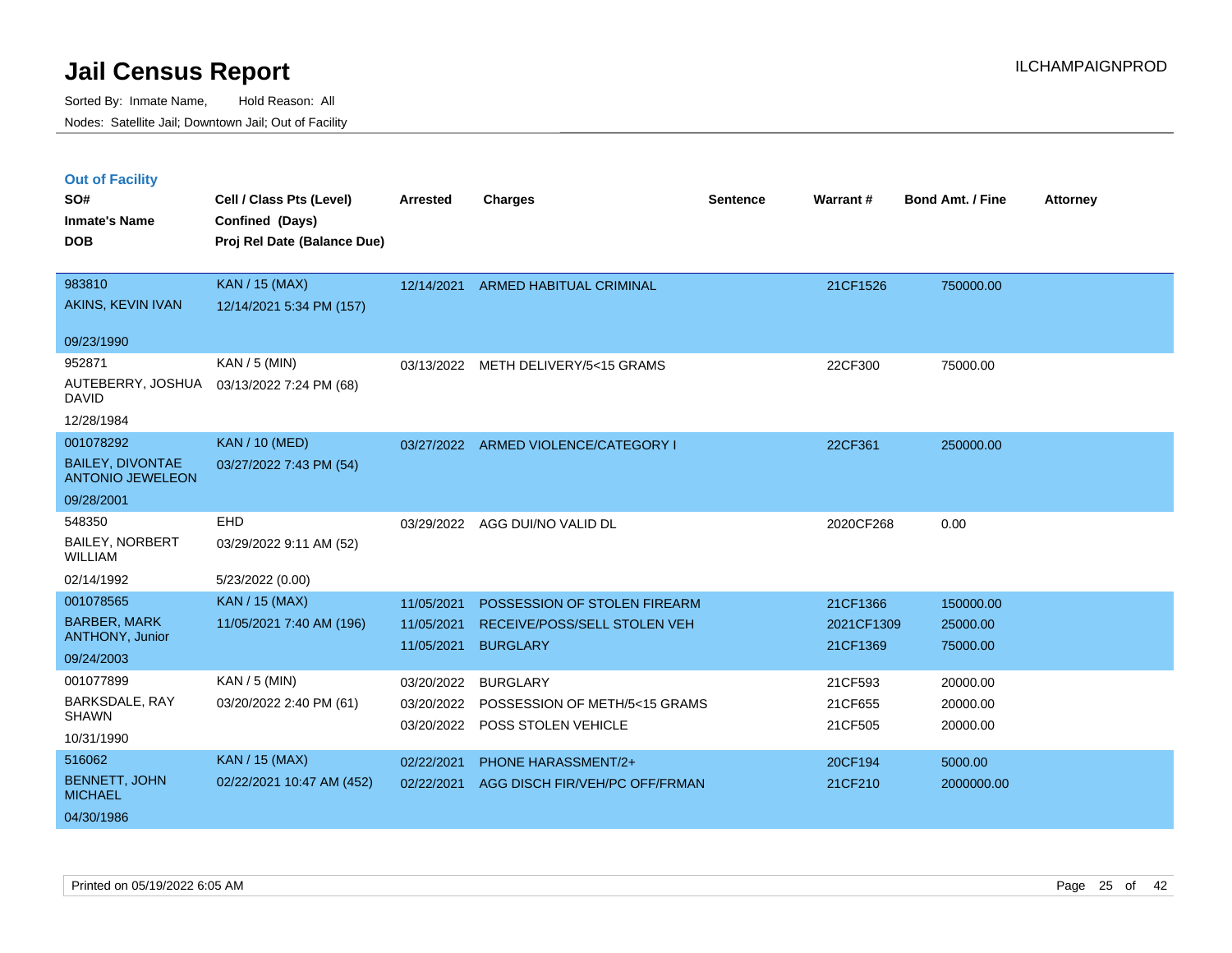| SO#                                        | Cell / Class Pts (Level)    | <b>Arrested</b> | <b>Charges</b>                            | <b>Sentence</b> | Warrant#    | <b>Bond Amt. / Fine</b> | <b>Attorney</b> |
|--------------------------------------------|-----------------------------|-----------------|-------------------------------------------|-----------------|-------------|-------------------------|-----------------|
| <b>Inmate's Name</b>                       | Confined (Days)             |                 |                                           |                 |             |                         |                 |
| <b>DOB</b>                                 | Proj Rel Date (Balance Due) |                 |                                           |                 |             |                         |                 |
|                                            |                             |                 |                                           |                 |             |                         |                 |
| 001078969                                  | <b>KAN / 10 (MED)</b>       |                 | 03/22/2022 AGG UNLAWFUL USE WEAPON/PERSON |                 | 22CF345     | 100000.00               |                 |
| <b>BEVERLY, SAYVION</b><br><b>LAMONTE</b>  | 03/22/2022 10:20 PM (59)    |                 |                                           |                 |             |                         |                 |
| 11/20/2002                                 |                             |                 |                                           |                 |             |                         |                 |
| 35366                                      | EHD                         | 04/05/2022      | DRIVING RVK/SUSP DUI/SSS 4-9              |                 | 2020CF1405  | 0.00                    |                 |
| <b>BRADLEY, EARNEST</b><br>ANGELO VALENTIN | 04/05/2022 8:58 AM (45)     | 04/05/2022      | DRIVING RVK/SUSP DUI/SSS 4-9              |                 | 2021CF361   | 0.00                    |                 |
| 07/30/1968                                 | 6/2/2022 (0.00)             |                 |                                           |                 |             |                         |                 |
| 1074315                                    | <b>KAN / 15 (MAX)</b>       | 07/27/2021      | AGG DISCHARGE FIREARM/VEH/SCH             |                 | 21CF927     | 2000000.00              |                 |
| <b>BRIGGS, PATRICK</b><br><b>MONTAY</b>    | 08/03/2021 4:56 PM (290)    |                 |                                           |                 |             |                         |                 |
| 08/05/2001                                 |                             |                 |                                           |                 |             |                         |                 |
| 001078880                                  | KAN / 15 (MAX)              | 02/25/2022      | <b>PAROLE REVOCATION</b>                  |                 | HN-2200660  | 0.00                    |                 |
| <b>BROACH, CAREU</b>                       | 02/25/2022 3:58 PM (84)     | 02/25/2022      | ARMED VIOLENCE/CATEGORY I                 |                 | 22CF237     | 0.00                    |                 |
| 02/27/2003                                 |                             |                 | 02/25/2022 AGG DISCHARGE FIREARM/BLDG/SCH |                 | 22600096201 | 0.00                    |                 |
| 001079000                                  | <b>KAN / 15 (MAX)</b>       |                 | 04/01/2022 MURDER/STRONG PROB KILL/INJURE |                 | 22CF102     | 2000000.00              |                 |
| <b>BROCK, TONY LAMAR</b>                   | 04/01/2022 9:02 AM (49)     |                 |                                           |                 |             |                         |                 |
|                                            |                             |                 |                                           |                 |             |                         |                 |
| 04/01/2004                                 |                             |                 |                                           |                 |             |                         |                 |
| 001078065                                  | KAN / 10 (ADS)              | 06/17/2021      | AGG BATTERY/DISCHARGE FIREARM             |                 | 21CF704     | 1000000.00              |                 |
| BROWN, CHARMAN<br>LAKEEF                   | 06/17/2021 12:32 PM (337)   |                 |                                           |                 |             |                         |                 |
| 11/30/2002                                 |                             |                 |                                           |                 |             |                         |                 |
| 001078008                                  | <b>KAN / 15 (MAX)</b>       |                 | 02/15/2022 AGG BATTERY/DISCHARGE FIREARM  | 2y (DOC)        | 21CF1090    | 500000.00               |                 |
| BROWN, CODY<br><b>RUSSELL</b>              | 02/15/2022 9:17 AM (94)     |                 | 02/15/2022 FIREARM/FOID INVALID/NOT ELIG  | 3y/6m (DOC)     |             | 0.00                    |                 |
| 02/15/2004                                 |                             |                 |                                           |                 |             |                         |                 |
| 1038554                                    | KAN / 15 (MAX)              | 08/18/2021      | ARMED HABITUAL CRIMINAL                   |                 | 21CF1162    | 500000.00               |                 |
| <b>BROWN, CORRION</b><br><b>DEVONTAE</b>   | 08/18/2021 5:40 PM (275)    | 08/18/2021      | DELIVERY OF OR POSSESSION OF W/INT        |                 | 21CF1009    | 500000.00               |                 |
| 04/19/1995                                 |                             |                 |                                           |                 |             |                         |                 |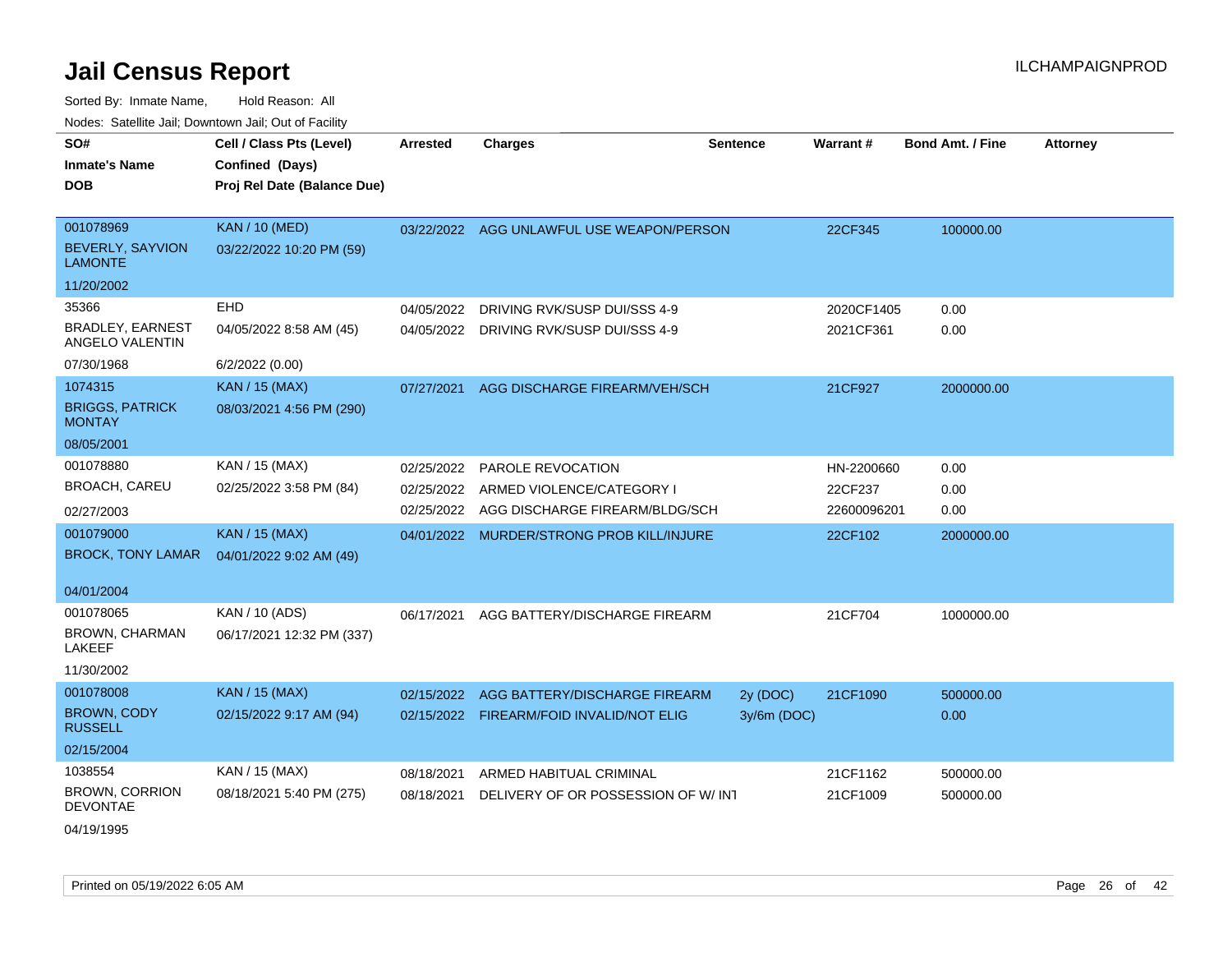| SO#<br><b>Inmate's Name</b><br><b>DOB</b>                                     | Cell / Class Pts (Level)<br>Confined (Days)<br>Proj Rel Date (Balance Due) | Arrested                 | <b>Charges</b>                                                           | <b>Sentence</b> | <b>Warrant#</b>     | <b>Bond Amt. / Fine</b> | <b>Attorney</b> |
|-------------------------------------------------------------------------------|----------------------------------------------------------------------------|--------------------------|--------------------------------------------------------------------------|-----------------|---------------------|-------------------------|-----------------|
| 1067476<br><b>BROWN, JAMES</b><br><b>BRONELL</b>                              | <b>KAN / 10 (MED)</b><br>11/13/2021 2:35 AM (188)                          | 11/13/2021<br>11/13/2021 | AGG DOMESTIC BATTERY/STRANGLE<br><b>RESIDENTIAL BURGLARY</b>             |                 | 20CF575<br>21CF385  | 5000.00<br>25000.00     |                 |
| 01/08/1996<br>1028357<br><b>BROWN, MARCUS</b><br><b>RICKELL</b><br>01/06/1995 | KAN / 15 (MAX)<br>03/23/2022 7:13 PM (58)                                  | 03/23/2022               | DOMESTIC BATTERY/OTHER PRIOR<br>03/23/2022 FELON POSS/USE WEAPON/FIREARM |                 | 22CF348<br>22CF349  | 150000.00<br>150000.00  |                 |
| 1038579<br><b>BROWN, MARKEL</b><br><b>RIKKI</b><br>01/06/1995                 | <b>KAN / 15 (MAX)</b><br>08/18/2021 2:05 PM (275)                          | 08/18/2021               | FELON POSS/USE WEAPON/FIREARM                                            |                 | 21CF1010            | 1000000.00              |                 |
| 1003006<br><b>BROWN, ROCKEITH</b><br><b>JAVONTE</b><br>07/23/1991             | KAN / 15 (MAX)<br>08/19/2021 12:55 AM (274)                                | 08/19/2021               | FELON POSS/USE MACHINE GUN                                               |                 | 21CF1011            | 750000.00               |                 |
| 1068812<br>BRYANT, DANNY<br><b>EUGENE</b><br>11/22/1989                       | <b>KAN / 15 (MAX)</b><br>12/21/2021 1:50 PM (150)                          | 12/21/2021<br>12/21/2021 | FELON POSS/USE FIREARM PRIOR<br>AGG DISCHARGE FIREARM/OCC VEH            |                 | 21CF1568<br>21CF741 | 150000.00<br>0.00       |                 |
| 987334<br>CAIN, ISAIAH<br><b>DEPRIEST</b><br>12/23/1990                       | KAN / 15 (MAX)<br>03/10/2021 2:22 PM (436)                                 |                          | 03/10/2021 ATTEMPT (FIRST DEGREE MURDER)                                 |                 | 19CF689             | 2000000.00              |                 |
| 001077954<br>01/01/1992                                                       | <b>KAN / 10 (MED)</b><br>CALKINS, STEVEN RAY 12/21/2021 6:35 AM (150)      | 12/21/2021               | <b>RESIDENTIAL BURGLARY</b>                                              |                 | 21CF1570            | 250000.00               |                 |
| 992962<br>CAMPBELL, KEITH<br>KNAQEEB<br>07/22/1991                            | KAN / 15 (ADS)<br>05/25/2021 1:19 PM (360)                                 | 05/25/2021               | MURDER/INTENT TO KILL/INJURE                                             |                 | 2018CF1045          | 1000000.00              |                 |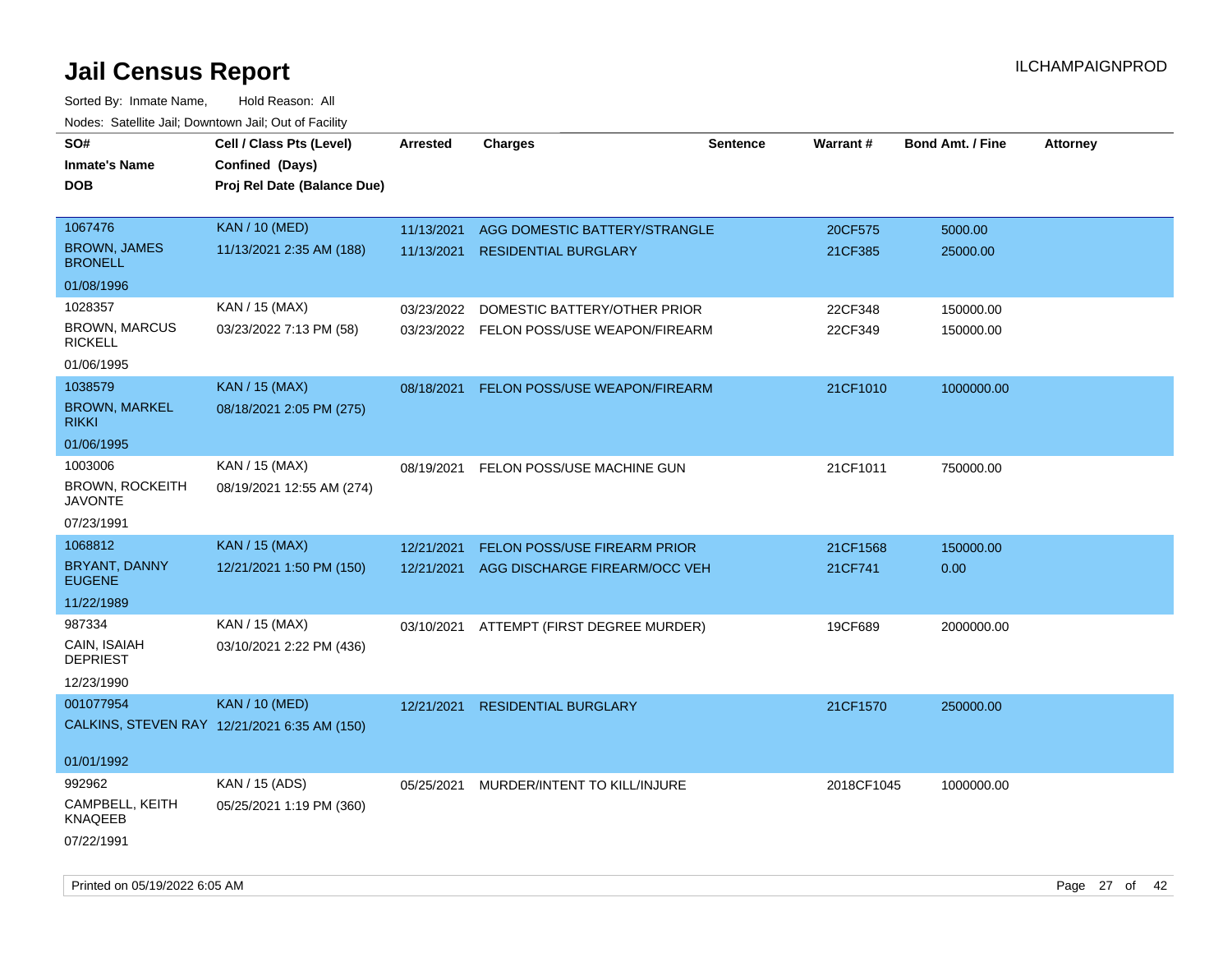Sorted By: Inmate Name, Hold Reason: All Nodes: Satellite Jail; Downtown Jail; Out of Facility

| SO#                                | Cell / Class Pts (Level)    | <b>Arrested</b> | <b>Charges</b>                           | <b>Sentence</b> | <b>Warrant#</b> | <b>Bond Amt. / Fine</b> | <b>Attorney</b> |
|------------------------------------|-----------------------------|-----------------|------------------------------------------|-----------------|-----------------|-------------------------|-----------------|
| <b>Inmate's Name</b>               |                             |                 |                                          |                 |                 |                         |                 |
|                                    | Confined (Days)             |                 |                                          |                 |                 |                         |                 |
| <b>DOB</b>                         | Proj Rel Date (Balance Due) |                 |                                          |                 |                 |                         |                 |
| 001078953                          | <b>KAN / 10 (MED)</b>       | 03/15/2022      | POSSESSION OF STOLEN FIREARM             |                 | 2022CF319       | 150000.00               |                 |
| CAMPBELL,                          | 03/15/2022 10:50 PM (66)    |                 |                                          |                 |                 |                         |                 |
| <b>MOHAMMED BURNELL</b>            |                             |                 |                                          |                 |                 |                         |                 |
| 09/25/1991                         |                             |                 |                                          |                 |                 |                         |                 |
| 1045467                            | KAN / 15 (MAX)              | 04/01/2022      | MFG/DEL CANNABIS/30-500 GRAMS            |                 | 20CF87          | 100000.00 / 34.00       |                 |
| CARPENTER-MOORE,                   | 04/02/2022 5:22 PM (48)     |                 | 04/01/2022 MFG/DEL CANNABIS/30-500 GRAMS |                 | 19CF1770        | 100000.00 / 34.00       |                 |
| <b>JOSEPH CARL, Junior</b>         |                             |                 |                                          |                 |                 |                         |                 |
| 04/18/1992                         |                             |                 |                                          |                 |                 |                         |                 |
| 001078576                          | <b>KAN / 15 (MAX)</b>       | 11/09/2021      | UNLAWFUL USE OF A WEAPON                 |                 | 21CF1383        | 350000.00               |                 |
| <b>CARTER, DEMONDRE</b>            | 11/09/2021 6:01 PM (192)    |                 |                                          |                 |                 |                         |                 |
| <b>DAVON</b>                       |                             |                 |                                          |                 |                 |                         |                 |
| 05/27/2001                         |                             |                 |                                          |                 |                 |                         |                 |
| 1060436                            | KAN / 10 (MED)              | 01/06/2022      | AGGRAVATED UNLAWFUL RESTRAINT            |                 | 22CF29          | 50000.00                |                 |
| CARTER, DERESHEO<br><b>DEWAYNE</b> | 01/06/2022 8:43 PM (134)    |                 | 01/06/2022 FELON ESCAPE/PEACE OFFICER    |                 | 22CF28          | 25000.00                |                 |
| 09/10/1991                         |                             |                 |                                          |                 |                 |                         |                 |
| 1064838                            | <b>KAN / 15 (MAX)</b>       | 04/13/2022      | <b>VIOLATE OP/OTHER PRIOR</b>            |                 | 2022CM68        | 5000.00                 |                 |
| CARTER, JAMAL                      | 04/13/2022 6:34 PM (37)     | 04/13/2022      | DRIVING DURING SUSPENSION                |                 | 2022MT403       | 200.00                  |                 |
| <b>ANTONIO</b>                     |                             | 04/13/2022      | FELON POSS/USE WEAPON/FIREARM            |                 | 2022CF464       | 75000.00                |                 |
| 09/25/1997                         |                             |                 | 04/18/2022 CRIMINAL TRESPASS TO PROPERTY |                 | 2020CF1015      | 5000.00                 |                 |
| 001077353                          | KAN / 15 (MAX)              | 02/12/2022      | FELON POSS/USE WEAPON/FIREARM            |                 | 22CF173         |                         |                 |
| CARTER, JAMES                      | 02/13/2022 1:19 AM (96)     |                 |                                          |                 |                 | 200000.00               |                 |
| <b>IVORY</b>                       |                             | 02/12/2022      | ALCOHOL SALES - MINOR 19-20              |                 | 2020OV127       | 1000.00                 |                 |
| 08/12/2000                         |                             |                 |                                          |                 |                 |                         |                 |
| 1064992                            | <b>KAN / 15 (MAX)</b>       | 09/20/2021      | ARMED VIOLENCE/CATEGORY I                |                 | 21CF1137        | 500000.00               |                 |
| CARTER, KEJUAN                     | 09/20/2021 11:42 PM (242)   |                 |                                          |                 |                 |                         |                 |
| <b>JAVONTE</b>                     |                             |                 |                                          |                 |                 |                         |                 |
| 06/27/1998                         |                             |                 |                                          |                 |                 |                         |                 |
| 001078729                          | KAN / 15 (ADS)              |                 | 01/02/2022 MURDER/INTENT TO KILL/INJURE  |                 | 20CF396         | 1000000.00              |                 |
| CARTER, TROY                       | 01/02/2022 10:29 AM (138)   |                 |                                          |                 |                 |                         |                 |
| <b>DEMON</b>                       |                             |                 |                                          |                 |                 |                         |                 |
| 01/02/2004                         |                             |                 |                                          |                 |                 |                         |                 |

Printed on 05/19/2022 6:05 AM Page 28 of 42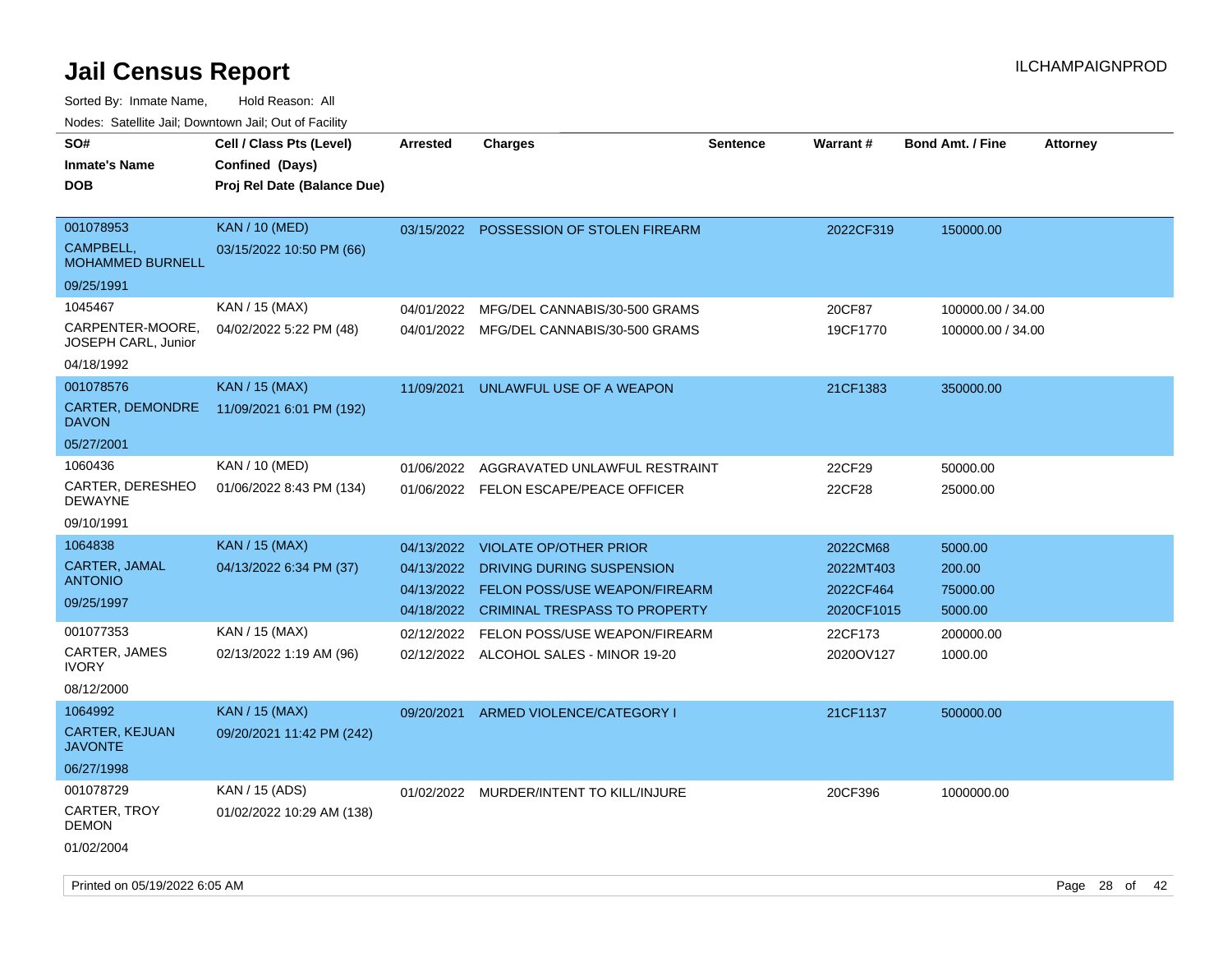Sorted By: Inmate Name, Hold Reason: All Nodes: Satellite Jail; Downtown Jail; Out of Facility

| roaco. Calcinio dan, Downtown dan, Cal or Fability |                                                                            |                 |                                               |                 |                 |                         |                 |
|----------------------------------------------------|----------------------------------------------------------------------------|-----------------|-----------------------------------------------|-----------------|-----------------|-------------------------|-----------------|
| SO#<br>Inmate's Name<br><b>DOB</b>                 | Cell / Class Pts (Level)<br>Confined (Days)<br>Proj Rel Date (Balance Due) | <b>Arrested</b> | <b>Charges</b>                                | <b>Sentence</b> | <b>Warrant#</b> | <b>Bond Amt. / Fine</b> | <b>Attorney</b> |
| 957936                                             | <b>KAN / 15 (MAX)</b>                                                      |                 | 03/10/2022 DELIVERY OF OR POSSESSION OF W/INT |                 | 22CF295         | 500000.00               |                 |
| <b>CAVETTE, JUSTIN</b><br><b>EUGENE</b>            | 03/10/2022 12:10 PM (71)                                                   |                 |                                               |                 |                 |                         |                 |
| 08/02/1988                                         |                                                                            |                 |                                               |                 |                 |                         |                 |
| 001078812                                          | KAN / 15 (MAX)                                                             |                 | 02/01/2022 ARMED ROBBERY/ARMED W/FIREARM      |                 | 22CF145         | 500000.00               |                 |
| COBB, SINTRAE<br>SANCHEZ                           | 02/01/2022 8:33 PM (108)                                                   |                 |                                               |                 |                 |                         |                 |
| 07/05/2002                                         |                                                                            |                 |                                               |                 |                 |                         |                 |
| 1048488                                            | <b>KAN / 10 (ADS)</b>                                                      | 12/30/2021      | ARMED VIOLENCE/CATEGORY I                     |                 | 2022CF4         | 500000.00               |                 |
| <b>COLSON, WAYNE</b><br><b>ARTHUR, Third</b>       | 12/30/2021 8:27 AM (141)                                                   |                 |                                               |                 |                 |                         |                 |
| 10/14/1995                                         |                                                                            |                 |                                               |                 |                 |                         |                 |
| 57733                                              | KAN / 15 (SPH)                                                             | 02/25/2020      | <b>HOMICIDE</b>                               |                 | 2020-CF250      | 0.00                    |                 |
| CRAIG, ANTOINE<br>DARRELL                          | 02/25/2020 4:08 PM (815)                                                   | 02/25/2020      | FELON POSS/USE WEAPON/FIREARM                 |                 | 19CF-1827       | 0.00                    |                 |
| 10/09/1982                                         |                                                                            |                 |                                               |                 |                 |                         |                 |
| 526864                                             | <b>EHD</b>                                                                 | 05/10/2022      | DRIVING RVK/SUSP DUI/SSS 2ND                  |                 | 2020CF913       | 0.00                    |                 |
| <b>CROOM, STEVEN</b><br>NATE                       | 05/10/2022 10:32 AM (10)                                                   |                 |                                               |                 |                 |                         |                 |
| 08/04/1984                                         | 6/8/2022 (0.00)                                                            |                 |                                               |                 |                 |                         |                 |
| 001077939                                          | KAN / 10 (MED)                                                             | 05/10/2021      | FIREARM/FOID INVALID/NOT ELIG                 |                 | 21CF526         | 350000.00               |                 |
| <b>CROSS, PATRICK</b><br><b>DONTRELLE</b>          | 05/10/2021 7:31 PM (375)                                                   | 06/02/2021      | POSS STOLEN VEHICLE > \$25,000                |                 | 21CF612         | 10000.00                |                 |
| 11/07/2001                                         |                                                                            |                 |                                               |                 |                 |                         |                 |
| 1023587                                            | <b>KAN / 15 (MAX)</b>                                                      | 09/24/2021      | MFG/DEL CANNABIS/2.5-10 GRAMS                 |                 | 21CF1155        | 50000.00                |                 |
| DAVIS, MARTIN<br><b>DENNIS</b>                     | 09/24/2021 9:38 PM (238)                                                   | 09/24/2021      | <b>ARMED HABITUAL CRIMINAL</b>                |                 | 2021-CF681      | 500000.00               |                 |
| 12/02/1994                                         |                                                                            |                 |                                               |                 |                 |                         |                 |
| 001077214                                          | KAN / 15 (MAX)                                                             | 12/20/2021      | MURDER                                        |                 | 21CF1572        | 5000000.00              |                 |
| DAVIS-MURDOCK,<br><b>ERION VASSHAD</b>             | 12/21/2021 10:13 AM (150)                                                  |                 |                                               |                 |                 |                         |                 |
|                                                    |                                                                            |                 |                                               |                 |                 |                         |                 |

06/22/1998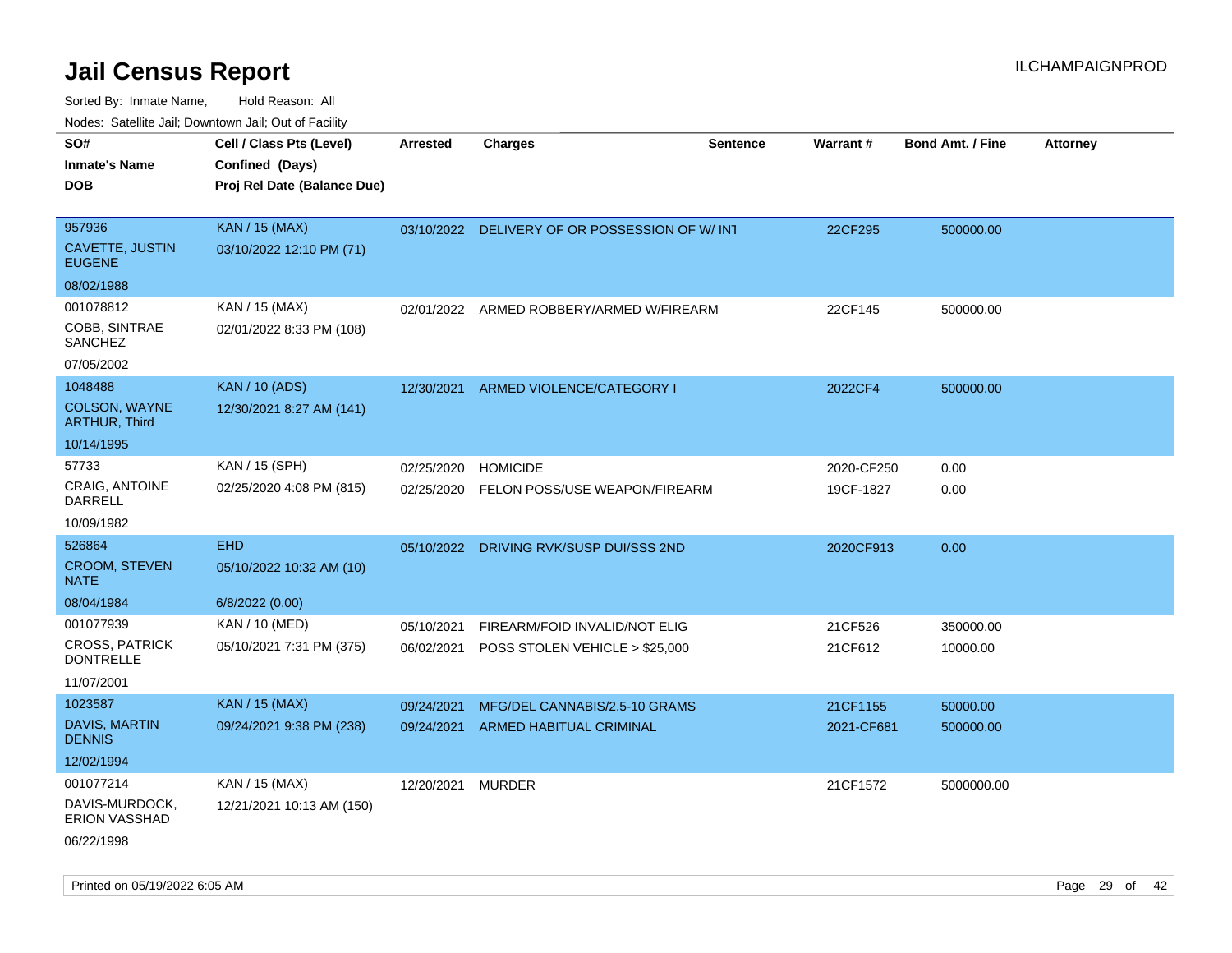| Noues. Sateme Jan, Downtown Jan, Out of Facility |                             |                     |                               |                 |            |                         |                 |
|--------------------------------------------------|-----------------------------|---------------------|-------------------------------|-----------------|------------|-------------------------|-----------------|
| SO#                                              | Cell / Class Pts (Level)    | Arrested            | <b>Charges</b>                | <b>Sentence</b> | Warrant#   | <b>Bond Amt. / Fine</b> | <b>Attorney</b> |
| <b>Inmate's Name</b>                             | Confined (Days)             |                     |                               |                 |            |                         |                 |
| <b>DOB</b>                                       | Proj Rel Date (Balance Due) |                     |                               |                 |            |                         |                 |
|                                                  |                             |                     |                               |                 |            |                         |                 |
| 001078538                                        | <b>KAN / 10 (ADS)</b>       | 10/26/2021          | <b>CRIM SEX ASSAULT/FORCE</b> |                 | 21CF1301   | 250000.00               |                 |
| DAWKINS, LEN                                     | 10/26/2021 8:18 PM (206)    |                     |                               |                 |            |                         |                 |
| 03/23/1987                                       |                             |                     |                               |                 |            |                         |                 |
| 64070                                            | KAN / 10 (MED)              | 02/18/2022 BURGLARY |                               |                 | 21CF1176   | 20000.00                |                 |
| DECKER, ANTHONY V                                | 02/18/2022 6:52 PM (91)     |                     |                               |                 |            |                         |                 |
|                                                  |                             |                     |                               |                 |            |                         |                 |
| 11/27/1982                                       |                             |                     |                               |                 |            |                         |                 |
| 001078223                                        | <b>KAN / 5 (MIN)</b>        | 11/09/2021          | AGG DUI/NO VALID DL           |                 | 21CF1382   | 250000.00               |                 |
| DIEGO-MATEO,<br><b>JOAQUIN</b>                   | 11/09/2021 10:52 PM (192)   |                     |                               |                 |            |                         |                 |
| 01/23/2002                                       |                             |                     |                               |                 |            |                         |                 |
| 1061304                                          | KAN / 15 (MAX)              | 10/11/2021          | ARMED HABITUAL CRIMINAL       |                 | 21CF1226   | 750000.00               |                 |
| DORRIS, KEMION                                   | 10/11/2021 7:30 PM (221)    | 10/11/2021          | ARMED HABITUAL CRIMINAL       |                 | 21CF1227   | 750000.00               |                 |
| DAETOCE                                          |                             | 10/11/2021          | HOME INVASION/FIREARM         |                 | 21CF1228   | 1000000.00              |                 |
| 11/19/1997                                       |                             |                     |                               |                 |            |                         |                 |
| 959292                                           | <b>KAN / 15 (ADS)</b>       | 04/01/2021          | ATTEMPT (FIRST DEGREE MURDER) |                 | 2020CF565  | 2000000.00              |                 |
| DUNCAN, COREYON<br><b>ANTHONY</b>                | 04/01/2021 8:46 PM (414)    | 12/17/2021          | <b>MURDER</b>                 |                 | 21CF1542   | 2500000.00              |                 |
| 01/17/1989                                       |                             |                     |                               |                 |            |                         |                 |
| 665841                                           | EHD                         | 05/03/2022          | DRIVING RVK/SUSP DUI/SSS 2ND  |                 | 2021CF1492 | 0.00                    |                 |
| EVELAND, JEREMY<br><b>DOUGLAS</b>                | 05/03/2022 8:55 AM (17)     |                     |                               |                 |            |                         |                 |
| 12/03/1973                                       | 6/15/2022 (0.00)            |                     |                               |                 |            |                         |                 |
| 1053207                                          | <b>KAN / 15 (SPH)</b>       | 06/06/2019          | MURDER/INTENT TO KILL/INJURE  |                 | 2019-CF849 | 2000000.00              |                 |
| FAUST, JAQUAVEON<br><b>LAVELL</b>                | 06/06/2019 2:24 PM (1,079)  |                     |                               |                 |            |                         |                 |
| 07/25/1996                                       |                             |                     |                               |                 |            |                         |                 |
| 001079018                                        | EHD                         | 04/05/2022          | DRIVING RVK/SUSP DUI/SSS 4-9  |                 | 2022CF22   | 0.00                    |                 |
| FINLEY, KEITH DAVID                              | 04/05/2022 10:38 AM (45)    |                     |                               |                 |            |                         |                 |
|                                                  |                             |                     |                               |                 |            |                         |                 |
| 08/23/1963                                       | 10/1/2022 (0.00)            |                     |                               |                 |            |                         |                 |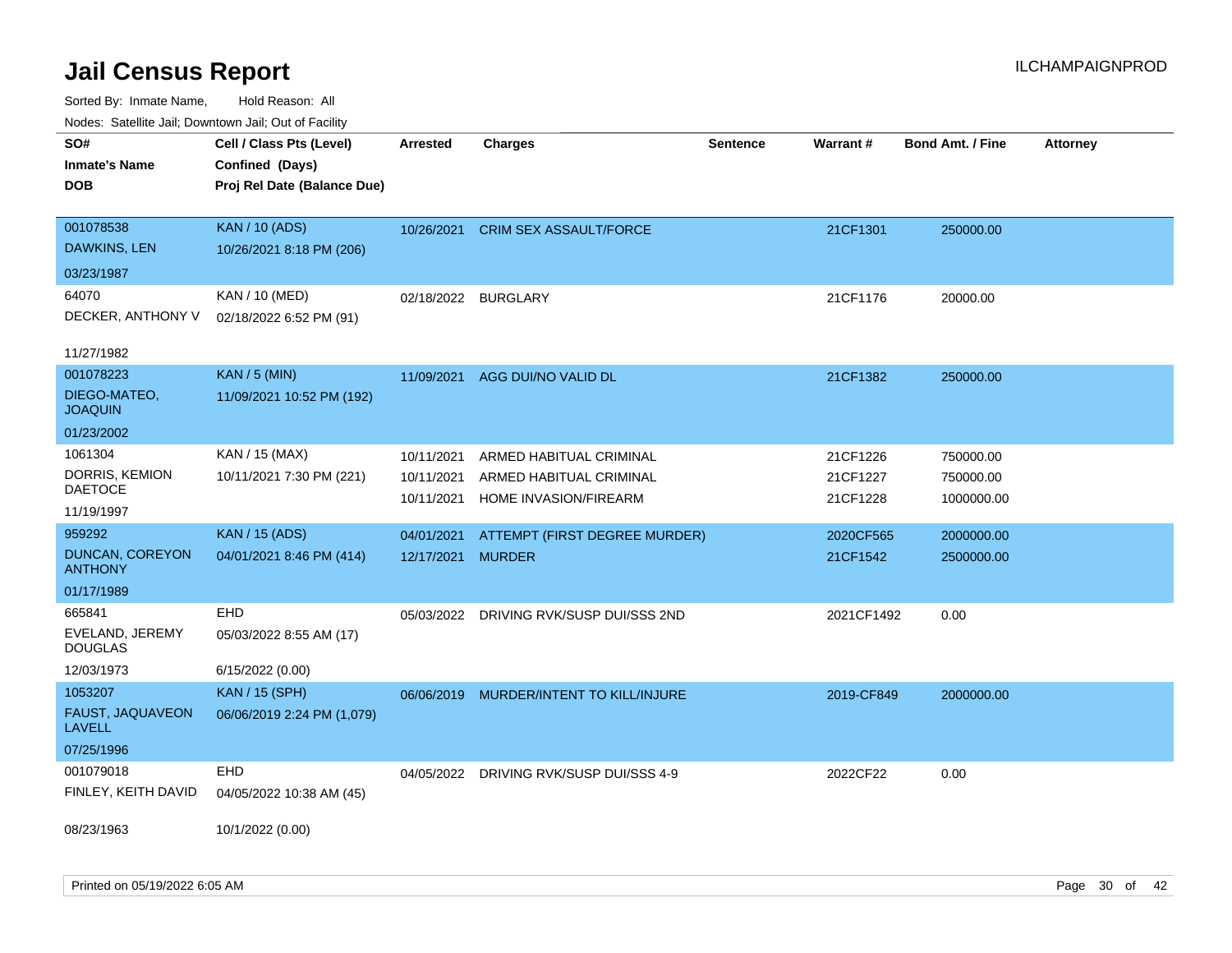| Nuuts. Saltiille Jall, Duwilluwii Jall, Oul Ul I aulilly<br>SO# | Cell / Class Pts (Level)                     | <b>Arrested</b> | Charges                                  | <b>Sentence</b> | Warrant#  | <b>Bond Amt. / Fine</b> | <b>Attorney</b> |
|-----------------------------------------------------------------|----------------------------------------------|-----------------|------------------------------------------|-----------------|-----------|-------------------------|-----------------|
| Inmate's Name                                                   | Confined (Days)                              |                 |                                          |                 |           |                         |                 |
| <b>DOB</b>                                                      | Proj Rel Date (Balance Due)                  |                 |                                          |                 |           |                         |                 |
|                                                                 |                                              |                 |                                          |                 |           |                         |                 |
| 001078961                                                       | <b>KAN / 10 (MED)</b>                        |                 | 03/21/2022 AGG BATTERY/DISCHARGE FIREARM |                 | 22CF39    | 750000.00               |                 |
| FISCHER, KYRE<br>ORLANDO                                        | 03/21/2022 1:21 PM (60)                      |                 |                                          |                 |           |                         |                 |
| 04/14/2002                                                      |                                              |                 |                                          |                 |           |                         |                 |
| 524764                                                          | KAN / 5 (MIN)                                | 09/18/2021      | METH DELIVERY/15<100 GRAMS               |                 | 21CF627   | 50000.00                |                 |
| <b>FISCUS, ROBERT</b><br>LOWELL                                 | 09/18/2021 10:50 AM (244)                    |                 |                                          |                 |           |                         |                 |
| 02/17/1986                                                      |                                              |                 |                                          |                 |           |                         |                 |
| 1075614                                                         | <b>KAN / 15 (MAX)</b>                        | 03/19/2022      | PAROLE REVOCATION                        |                 | CM2201590 | 0.00                    |                 |
| <b>GANT, TEVIN</b><br>ODELROW                                   | 03/19/2022 5:29 PM (62)                      |                 | 03/19/2022 AGGRAVATED DOMESTIC BATTERY   |                 | 22CF333   | 75000.00                |                 |
| 03/03/1991                                                      |                                              |                 |                                          |                 |           |                         |                 |
| 1013012                                                         | KAN / 15 (MAX)                               | 07/08/2021      | FELON POSS/USE FIREARM PRIOR             |                 | 21CF798   | 500000.00               |                 |
|                                                                 | GARY, XAVIER LAMAR 07/08/2021 9:24 AM (316)  | 07/08/2021      | ATTEMPT (FIRST DEGREE MURDER)            |                 | 2021CF790 | 1000000.00              |                 |
| 12/14/1991                                                      |                                              | 07/08/2021      | FELON POSS/USE FIREARM PRIOR             |                 | 2020CF650 | 25000.00                |                 |
| 1065946                                                         | <b>KAN / 10 (MED)</b>                        | 09/04/2021      | AGG BATTERY/DISCHARGE FIREARM            |                 | 21CF1057  | 750000.00               |                 |
| <b>GODBOLT, DESMOND</b><br><b>DEVONTAE</b>                      | 09/04/2021 1:17 AM (258)                     | 09/04/2021      | RESIST/OBSTRUCTING A PEACE OFFICEF       |                 | 21CM407   | 0.00                    |                 |
| 11/15/1997                                                      |                                              |                 |                                          |                 |           |                         |                 |
| 1070118                                                         | KAN / 15 (MAX)                               | 08/31/2021      | AGGRAVATED DOMESTIC BATTERY              |                 | 21CF1049  | 750000.00               |                 |
| GRAHAM, CORTEZ<br>LAMON                                         | 08/31/2021 9:32 PM (262)                     | 09/02/2021      | PROBATION VIOLATION                      |                 | 21CF55    | 50000.00                |                 |
| 03/31/1976                                                      |                                              |                 |                                          |                 |           |                         |                 |
| 1076506                                                         | <b>KAN</b> / 15 (MAX)                        | 09/17/2021      | AGG UUW/PERSON/CM THREAT VIOL            |                 | 21CF1131  | 100000.00               |                 |
|                                                                 | GRAY, JAMARH EMERE 09/17/2021 10:41 AM (245) | 09/20/2021      | <b>DOMESTIC BATTERY</b>                  |                 | 21CM430   | 5000.00                 |                 |
| 06/21/2003                                                      |                                              |                 |                                          |                 |           |                         |                 |
| 1055117                                                         | EHD                                          |                 | 02/15/2022 AGG BATTERY/PUBLIC PLACE      |                 | 2021CM47  | 0.00                    |                 |
| GREAM, JOHN<br>ROBERT LEE                                       | 02/15/2022 10:44 AM (94)                     |                 |                                          |                 |           |                         |                 |
| 08/23/1996                                                      | 6/13/2022 (0.00)                             |                 |                                          |                 |           |                         |                 |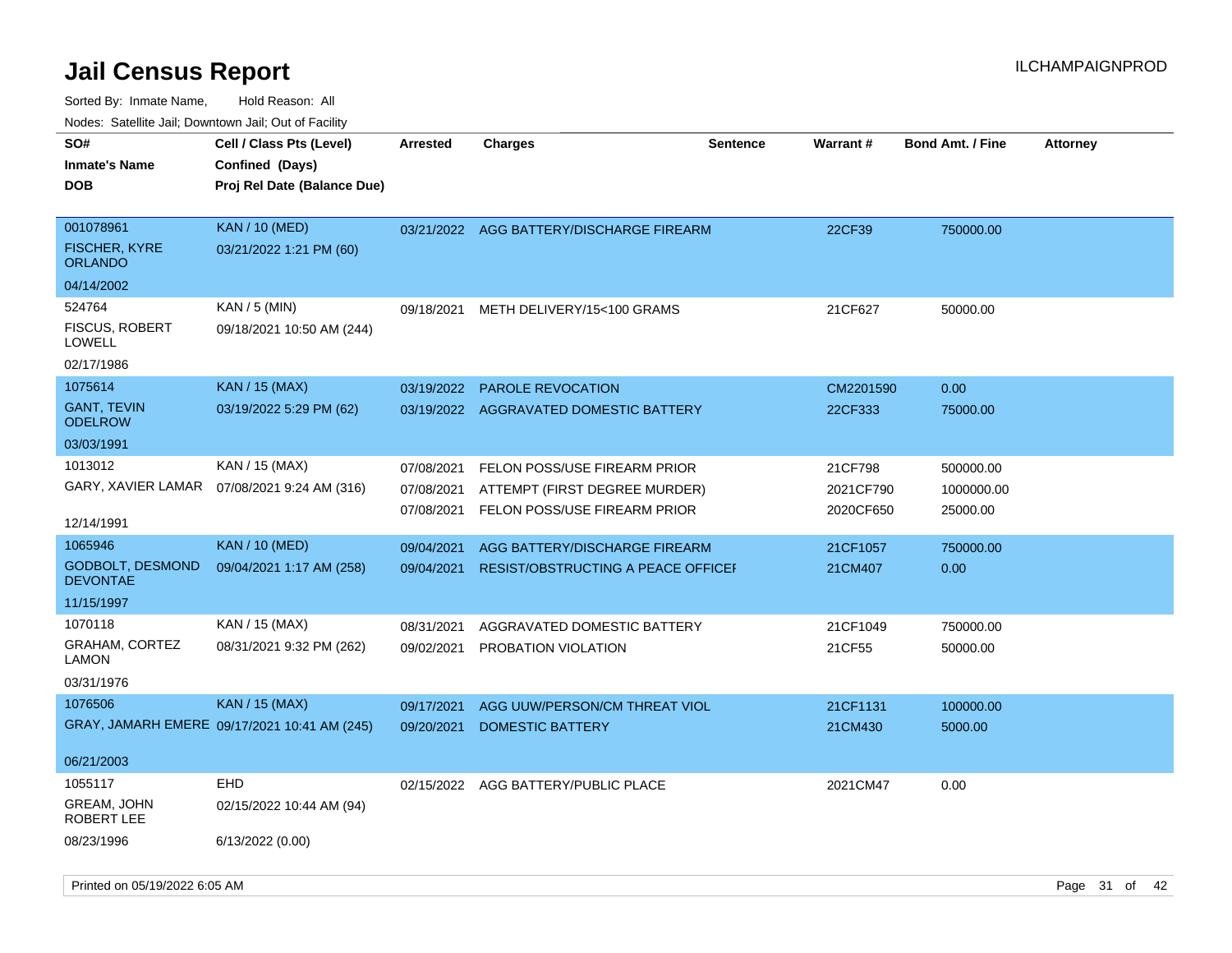| SO#                                       | Cell / Class Pts (Level)    | <b>Arrested</b> | <b>Charges</b>                        | <b>Sentence</b> | Warrant #  | <b>Bond Amt. / Fine</b> | <b>Attorney</b> |
|-------------------------------------------|-----------------------------|-----------------|---------------------------------------|-----------------|------------|-------------------------|-----------------|
| <b>Inmate's Name</b>                      | Confined (Days)             |                 |                                       |                 |            |                         |                 |
| <b>DOB</b>                                | Proj Rel Date (Balance Due) |                 |                                       |                 |            |                         |                 |
|                                           |                             |                 |                                       |                 |            |                         |                 |
| 001078871                                 | <b>KAN / 5 (MIN)</b>        | 02/22/2022      | <b>ESCAPE/VIOLATE ELEC MONITORING</b> |                 | 22CF316    | 150000.00               |                 |
| <b>HARRIS, MARTELL</b><br><b>TE'SHAWN</b> | 02/22/2022 3:44 PM (87)     | 02/22/2022      | <b>RESIDENTIAL BURGLARY</b>           |                 | 2020JD14   | 0.00                    |                 |
| 07/02/2003                                |                             |                 | 02/22/2022 INDIRECT CRIMINAL CONTEMPT |                 | 2020CC9    | 20000.00                |                 |
| 001079080                                 | KAN / 15 (MAX)              | 04/18/2022      | FELON POSS/USE WEAPON/FIREARM         |                 | 22CF477    | 300000.00               |                 |
| <b>HARRIS, MILEEK</b><br><b>JAEQUAN</b>   | 04/19/2022 12:10 AM (31)    |                 |                                       |                 |            |                         |                 |
| 08/04/2000                                |                             |                 |                                       |                 |            |                         |                 |
| 1037683                                   | <b>EHD</b>                  | 02/23/2022      | AGG DUI/LIC SUSP OR REVOKED           |                 | 2020CF350  | 0.00                    |                 |
| <b>HARRISON, HAROLD</b><br><b>RAY</b>     | 02/23/2022 10:01 AM (86)    |                 | 02/23/2022 AGG DUI/3                  |                 | 2020CF1351 | 0.00                    |                 |
| 11/30/1963                                | 5/22/2022 (0.00)            |                 |                                       |                 |            |                         |                 |
| 1073611                                   | KAN / 5 (MIN)               | 02/09/2021      | DELIVERY OF OR POSSESSION OF W/INT    |                 | 21CF160    | 750000.00               |                 |
| HAYES, CAMERON<br><b>TAYLOR MALEEK</b>    | 02/09/2021 3:10 PM (465)    | 02/09/2021      | MFG 15>100 GR ECSTASY/ANALOG          |                 | 21CF121    | 500000.00               |                 |
| 08/10/1998                                |                             |                 |                                       |                 |            |                         |                 |
| 1045186                                   | <b>KAN / 15 (MAX)</b>       | 08/16/2021      | ARMED VIOLENCE/CATEGORY I             |                 | 21CF934    | 1000000.00              |                 |
| HOLBROOK, JOHNNIE                         | 08/16/2021 11:07 AM (277)   | 08/16/2021      | <b>FELON POSS/USE WEAPON/FIREARM</b>  |                 | 19CF968    | 50000.00                |                 |
| <b>MATHIS</b>                             |                             | 08/16/2021      | AGG FLEEING POLICE/21 MPH OVER        |                 | 21CF988    | 1720.00                 |                 |
| 07/19/1996                                |                             | 08/16/2021      | <b>FELON POSS/USE WEAPON/FIREARM</b>  |                 | 21CF989    | 100000.00               |                 |
|                                           |                             | 03/30/2022      | <b>MURDER</b>                         |                 |            | 2000000.00              |                 |
| 972300                                    | <b>KAN / 10 (MED)</b>       | 12/22/2021      | <b>RESIDENTIAL BURGLARY</b>           |                 | 18CF1691   | 25000.00                |                 |
| HOLT, MICHAEL<br><b>TERRELL</b>           | 12/22/2021 8:36 AM (149)    | 12/22/2021      | AGG CRIM SEX ABUSE/VICTIM <9          |                 | 19CF1277   | 250000.00               |                 |
| 12/25/1989                                |                             |                 |                                       |                 |            |                         |                 |
| 987949                                    | <b>KAN / 10 (SPH)</b>       |                 | 03/29/2022 FELON POSS/FIREARM         |                 | 22CF365    | 150000.00               |                 |
| HOLT. TERRELL<br><b>VALENTINO</b>         | 03/29/2022 12:53 AM (52)    |                 |                                       |                 |            |                         |                 |
| 02/17/1991                                |                             |                 |                                       |                 |            |                         |                 |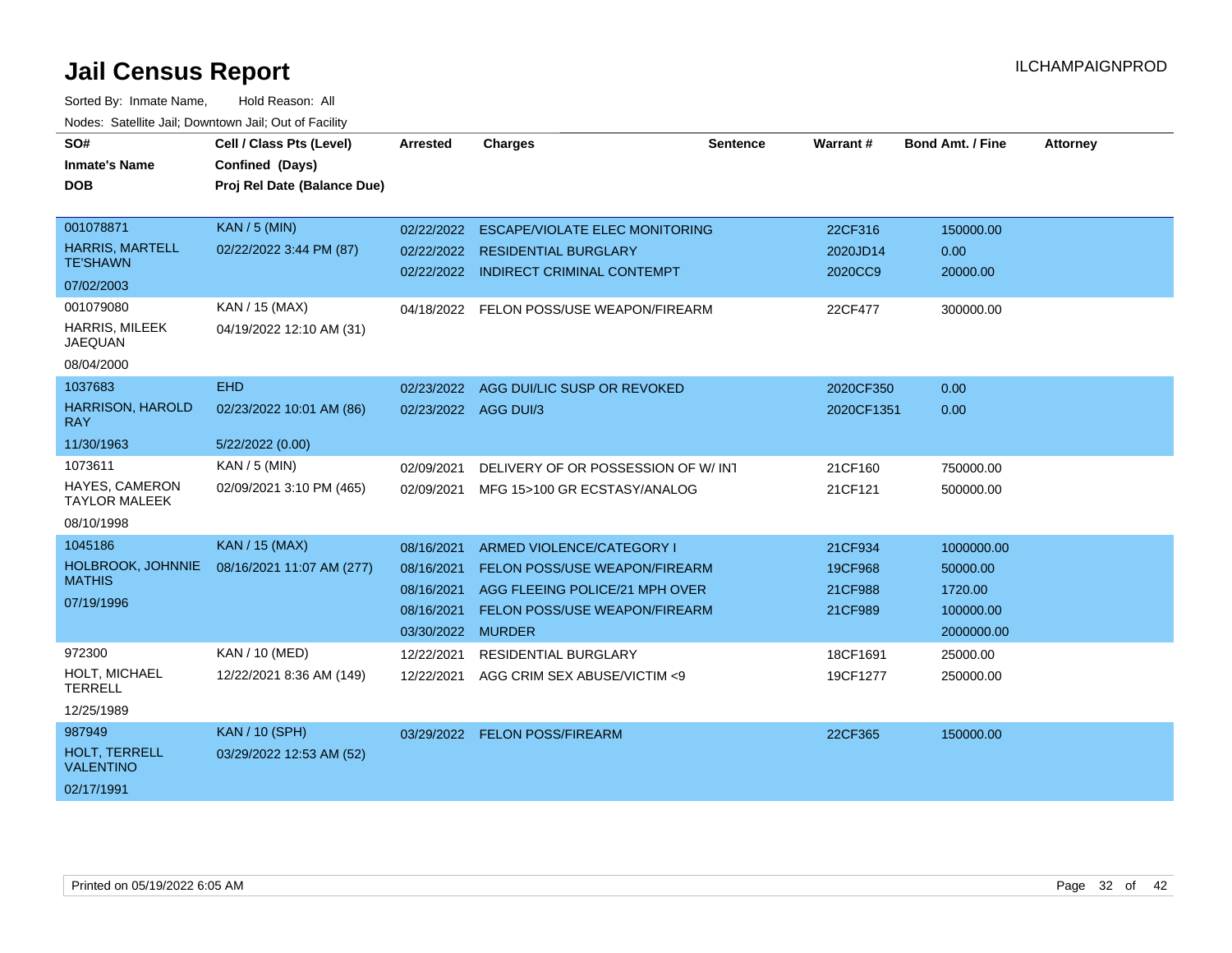| SO#                                  | Cell / Class Pts (Level)    | <b>Arrested</b> | <b>Charges</b>                           | <b>Sentence</b> | Warrant#   | <b>Bond Amt. / Fine</b> | <b>Attorney</b> |
|--------------------------------------|-----------------------------|-----------------|------------------------------------------|-----------------|------------|-------------------------|-----------------|
| <b>Inmate's Name</b>                 | Confined (Days)             |                 |                                          |                 |            |                         |                 |
| <b>DOB</b>                           | Proj Rel Date (Balance Due) |                 |                                          |                 |            |                         |                 |
|                                      |                             |                 |                                          |                 |            |                         |                 |
| 001078146                            | <b>KAN / 15 (MAX)</b>       | 07/09/2021      | AGG BATTERY/DISCHARGE FIREARM            |                 | 21CF795    | 1000000.00              |                 |
| HUNT, TEIGAN<br><b>JAZAIREO</b>      | 07/09/2021 12:41 PM (315)   |                 | 07/09/2021 ARMED ROBBERY/ARMED W/FIREARM |                 | 21CF806    | 1000000.00              |                 |
| 05/14/2003                           |                             |                 |                                          |                 |            |                         |                 |
| 1065515                              | EHD                         | 05/17/2022      | DRIVING ON SUSPENDED LICENSE             |                 | 2017TR5412 | 0.00                    |                 |
| HUNTER, KADEEM<br><b>DESHAWN</b>     | 05/17/2022 9:22 AM (3)      |                 |                                          |                 |            |                         |                 |
| 08/15/1993                           | 7/30/2022 (0.00)            |                 |                                          |                 |            |                         |                 |
| 989743                               | <b>KAN / 15 (ADS)</b>       | 04/13/2021      | AGGRAVATED DOMESTIC BATTERY              |                 | 21CF399    | 250000.00               |                 |
| JACKSON, STEVE<br><b>ALLEN</b>       | 04/13/2021 2:45 AM (402)    |                 |                                          |                 |            |                         |                 |
| 06/04/1991                           |                             |                 |                                          |                 |            |                         |                 |
| 001078788                            | KAN / 5 (ADS)               |                 | 01/21/2022 AGGRAVATED BATTERY            |                 | 22CF93     | 0.00                    |                 |
| JOHNSON, BRENTON<br>ZAE              | 01/21/2022 8:33 PM (119)    |                 |                                          |                 |            |                         |                 |
| 08/07/1987                           | 7/18/2022 (0.00)            |                 |                                          |                 |            |                         |                 |
| 1042582                              | <b>KAN</b> / 15 (MAX)       |                 | 03/10/2022 VIOLATE ORDER PROTECTION      |                 | 22CM61     | 200000.00               |                 |
| JONES, DEONTA<br><b>DANTRAL</b>      | 03/10/2022 4:50 AM (71)     |                 |                                          |                 |            |                         |                 |
| 02/01/1993                           |                             |                 |                                          |                 |            |                         |                 |
| 956822                               | KAN / 15 (MAX)              | 11/25/2021      | AGGRAVATED DOMESTIC BATTERY              |                 | 21CF1442   | 150000.00               |                 |
| JONES, MARIO                         | 11/25/2021 10:37 AM (176)   | 11/25/2021      | PAROLE REVOCATION                        |                 | CH2106361  | 0.00                    |                 |
| NATHANIEL                            |                             | 11/25/2021      | UNLAWFUL RESTRAINT                       |                 | 21CF1443   | 150000.00               |                 |
| 10/27/1987                           |                             |                 |                                          |                 |            |                         |                 |
| 1017059                              | EHD                         |                 | 05/18/2022 DRIVING RVK/SUSP DUI/SSS 4-9  |                 | 2021CF1031 | 0.00                    |                 |
| <b>JUNIOUS, DERRICK</b>              | 05/18/2022 9:00 AM (2)      |                 |                                          |                 |            |                         |                 |
|                                      |                             |                 |                                          |                 |            |                         |                 |
| 11/09/1988                           | 11/13/2022 (0.00)           |                 |                                          |                 |            |                         |                 |
| 45193                                | KAN / 10 (MED)              |                 | 04/29/2022 FELON POSS/USE FIREARM PRIOR  |                 | 22CF531    | 100000.00               |                 |
| <b>KASPERS, JOHNNY</b><br><b>RAY</b> | 04/29/2022 11:00 AM (21)    |                 |                                          |                 |            |                         |                 |
| 05/28/1977                           |                             |                 |                                          |                 |            |                         |                 |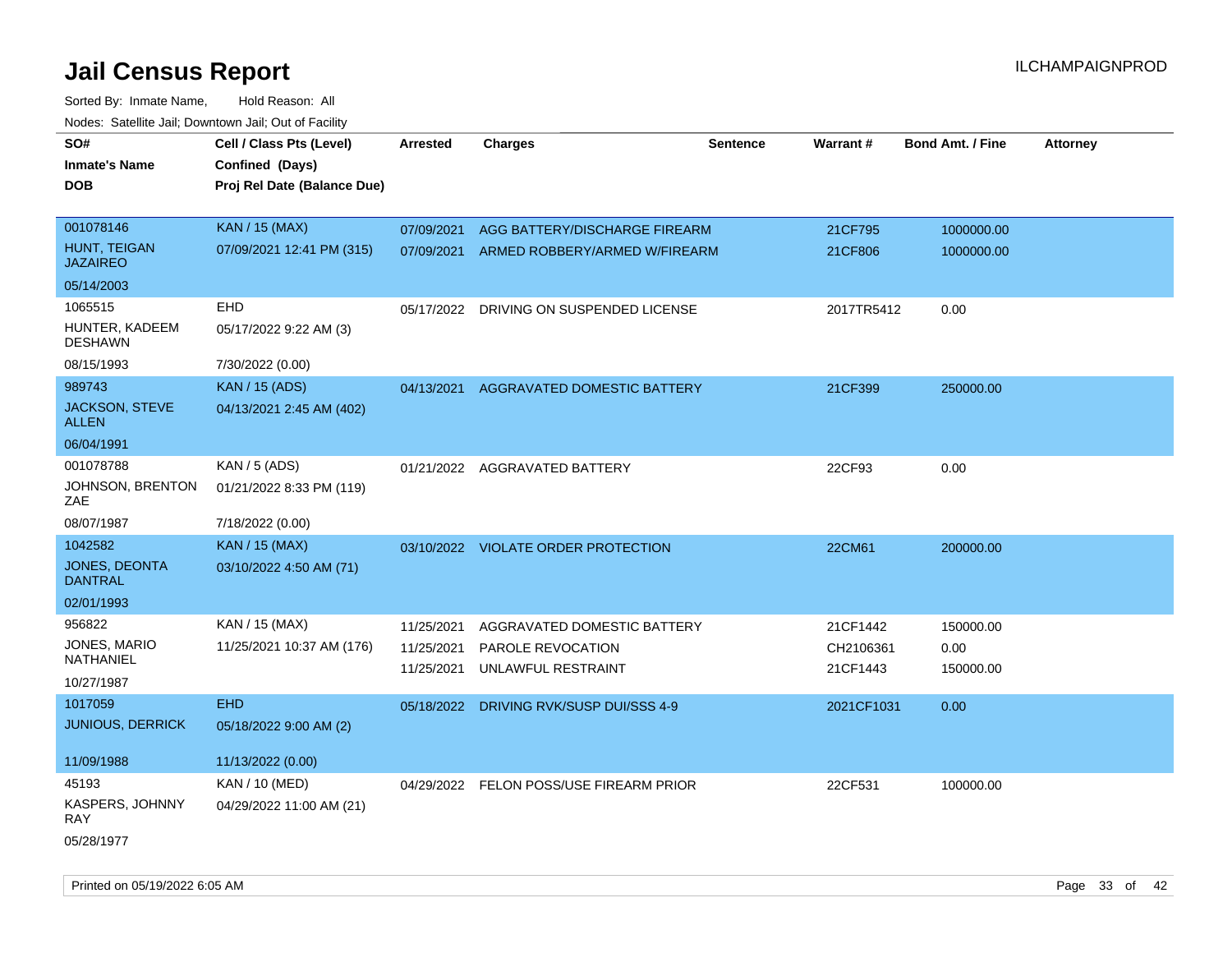| rouco. Calcinic Jan, Downtown Jan, Out of Facility |                             |                      |                                         |                 |            |                         |                 |
|----------------------------------------------------|-----------------------------|----------------------|-----------------------------------------|-----------------|------------|-------------------------|-----------------|
| SO#                                                | Cell / Class Pts (Level)    | <b>Arrested</b>      | Charges                                 | <b>Sentence</b> | Warrant#   | <b>Bond Amt. / Fine</b> | <b>Attorney</b> |
| Inmate's Name                                      | Confined (Days)             |                      |                                         |                 |            |                         |                 |
| <b>DOB</b>                                         | Proj Rel Date (Balance Due) |                      |                                         |                 |            |                         |                 |
|                                                    |                             |                      |                                         |                 |            |                         |                 |
| 57271                                              | <b>EHD</b>                  | 03/08/2022           | DRIVING RVK/SUSP DUI/SSS 4-9            |                 | 2021CF34   | 0.00                    |                 |
| <b>KEYS, CAPREE</b><br><b>REMONE</b>               | 03/08/2022 9:17 AM (73)     |                      | 03/08/2022 DRIVING RVK/SUSP DUI/SSS 4-9 |                 | 2020CF1116 | 0.00                    |                 |
| 11/23/1982                                         | 9/3/2022 (0.00)             |                      |                                         |                 |            |                         |                 |
| 1036509                                            | <b>EHD</b>                  | 05/10/2022           | DRIVING ON SUSPENDED LICENSE            |                 | 2020TR4855 | 0.00                    |                 |
| LARRY, QUENTIN<br>CORNILUES JUWAN,                 | 05/10/2022 11:14 AM (10)    |                      |                                         |                 |            |                         |                 |
| 05/12/1992                                         |                             |                      |                                         |                 |            |                         |                 |
| 1064445                                            | <b>KAN / 15 (MAX)</b>       | 04/23/2021           | AGG DISCHARGE FIREARM/OCC VEH           |                 | 2021CF295  | 500000.00               |                 |
| LARUE, TERENCE                                     | 04/23/2021 11:18 AM (392)   | 04/23/2021           | POSSESS 15<100 GRAMS COCAINE            |                 | 19CF1052   | 10000.00                |                 |
| TRAMEL                                             |                             | 04/23/2021           | <b>FELON POSS/USE FIREARM/PAROLE</b>    |                 | 21CF899    | 500000.00               |                 |
| 12/23/1998                                         |                             |                      |                                         |                 |            |                         |                 |
| 001078470                                          | KAN / 15 (MAX)              | 10/10/2021           | MURDER/INTENT TO KILL/INJURE            |                 | 21CF1221   | 1000000.00              |                 |
| LEE, AMAHRION<br>JA'MERE                           | 10/10/2021 1:23 PM (222)    |                      |                                         |                 |            |                         |                 |
| 11/05/2002                                         |                             |                      |                                         |                 |            |                         |                 |
| 1052425                                            | <b>EHD</b>                  | 04/26/2022           | DRIVING ON SUSPENDED LICENSE            |                 | 2021TR9328 | 0.00                    |                 |
| LEO, MICHAEL JAMES                                 | 04/26/2022 9:13 AM (24)     |                      |                                         |                 |            |                         |                 |
|                                                    |                             |                      |                                         |                 |            |                         |                 |
| 04/09/1994                                         | 5/25/2022 (0.00)            |                      |                                         |                 |            |                         |                 |
| 1005717                                            | $KAN / 5$ (MIN)             | 03/31/2022           | AGG DUI/3                               |                 | 22CF372    | 100000.00               |                 |
| LEWIS, ORLANDO<br><b>DESHONE</b>                   | 03/31/2022 1:56 PM (50)     | 03/31/2022 AGG DUI/3 |                                         |                 | 22CF373    | 100000.00               |                 |
| 01/31/1987                                         |                             |                      |                                         |                 |            |                         |                 |
| 56792                                              | <b>KAN / 10 (MED)</b>       | 02/02/2021           | <b>ARMED HABITUAL CRIMINAL</b>          |                 | 2021CF141  | 500000.00               |                 |
| LILLARD, LAWRENCE<br><b>TYRONE</b>                 | 02/02/2021 2:11 PM (472)    | 02/22/2021           | DRIVING ON REVOKED LICENSE              |                 | 21TR426    | 5000.00                 |                 |
| 10/20/1982                                         |                             |                      |                                         |                 |            |                         |                 |
| 001077850                                          | <b>EHD</b>                  | 05/04/2022           | DRIVING RVK/SUSP DUI/SSS 4-9            |                 | 2021CF303  | 0.00                    |                 |
| MALDONADO-<br>GUITIERREZ, FELIX                    | 05/04/2022 10:11 AM (16)    |                      |                                         |                 |            |                         |                 |
| 06/19/1977                                         | 10/30/2022 (0.00)           |                      |                                         |                 |            |                         |                 |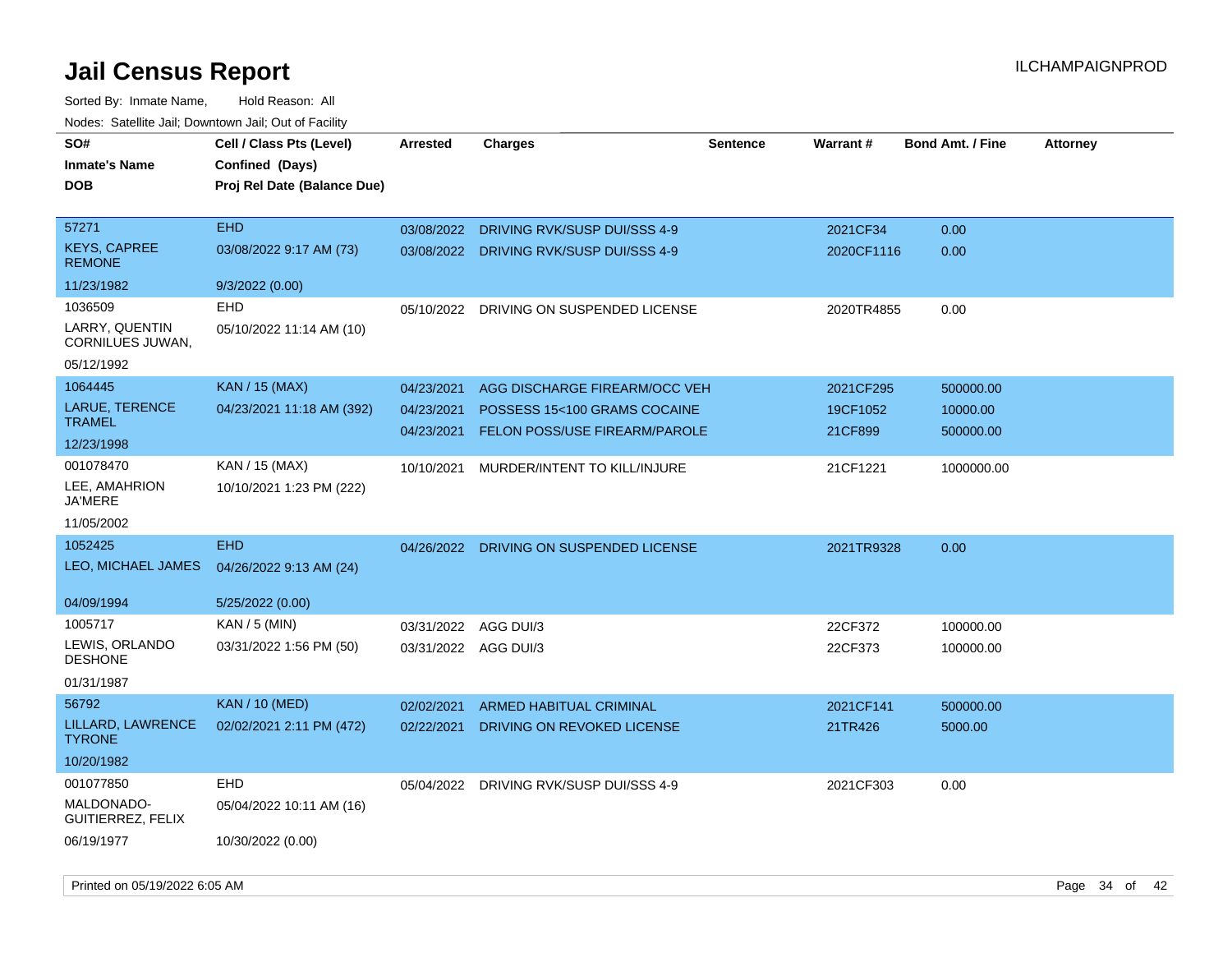Sorted By: Inmate Name, Hold Reason: All Nodes: Satellite Jail; Downtown Jail; Out of Facility

| <b>NOULD:</b> Catoline can, Downtown can, Out of Fability |                                           |                   |                                          |                 |            |                         |                 |
|-----------------------------------------------------------|-------------------------------------------|-------------------|------------------------------------------|-----------------|------------|-------------------------|-----------------|
| SO#                                                       | Cell / Class Pts (Level)                  | <b>Arrested</b>   | <b>Charges</b>                           | <b>Sentence</b> | Warrant#   | <b>Bond Amt. / Fine</b> | <b>Attorney</b> |
| <b>Inmate's Name</b>                                      | Confined (Days)                           |                   |                                          |                 |            |                         |                 |
| <b>DOB</b>                                                | Proj Rel Date (Balance Due)               |                   |                                          |                 |            |                         |                 |
|                                                           |                                           |                   |                                          |                 |            |                         |                 |
| 001078896                                                 | <b>KAN / 15 (MAX)</b>                     |                   | 03/01/2022 ARMED HABITUAL CRIMINAL       |                 | 22CF239    | 350000.00               |                 |
| <b>MANN, DAVID</b><br><b>WILBERT, Junior</b>              | 03/01/2022 4:35 AM (80)                   |                   |                                          |                 |            |                         |                 |
| 04/02/1976                                                |                                           |                   |                                          |                 |            |                         |                 |
| 1004137                                                   | KAN / 15 (MAX)                            |                   | 02/14/2022 AGG CRIM SEX ABUSE/VIC 13-17  |                 | 22CF165    | 250000.00               |                 |
|                                                           | MCDONALD, DAVON D 02/14/2022 4:21 PM (95) |                   |                                          |                 |            |                         |                 |
|                                                           |                                           |                   |                                          |                 |            |                         |                 |
| 11/08/1992                                                |                                           |                   |                                          |                 |            |                         |                 |
| 001078575                                                 | <b>KAN / 10 (MED)</b>                     | 11/09/2021        | <b>GUNRUNNING</b>                        |                 | 21CF1330   | 750000.00               |                 |
| <b>MCLAURIN, KEYON A</b>                                  | 11/09/2021 12:41 PM (192)                 |                   |                                          |                 |            |                         |                 |
| 11/19/2002                                                |                                           |                   |                                          |                 |            |                         |                 |
| 1011046                                                   | KAN / 15 (ADS)                            |                   |                                          |                 |            |                         |                 |
| MILES, DARRION                                            |                                           | 04/10/2021        | ATTEMPT (FIRST DEGREE MURDER)            |                 | 21CF392    | 1000000.00              |                 |
| <b>ANTONIO KEVONTA</b>                                    | 04/11/2021 12:46 AM (404)                 | 03/24/2022 MURDER |                                          |                 | 22CF346    | 3000000.00              |                 |
| 03/18/1990                                                |                                           |                   |                                          |                 |            |                         |                 |
| 1075635                                                   | <b>KAN / 10 (ADS)</b>                     | 05/11/2021        | MFG/DEL CANNABIS/30-500 GRAMS            |                 | 20CF1402   | 100000.00               |                 |
| MILES, DEVLON VON,                                        | 05/11/2021 10:39 PM (374)                 | 05/11/2021        | AGG DISCHARGE FIREARM/OCC VEH            |                 | 21CF538    | 750000.00               |                 |
| Junior                                                    |                                           | 02/23/2022        | <b>MURDER</b>                            |                 | 22CF219    | 1000000.00              |                 |
| 11/04/2000                                                |                                           |                   |                                          |                 |            |                         |                 |
| 001077278                                                 | KAN / 15 (MAX)                            | 10/06/2020        | MURDER/INTENT TO KILL/INJURE             |                 | 2020CF146  | 2000000.00              |                 |
| MILLER, D'ANDRE                                           | 10/06/2020 12:49 PM (591)                 | 10/06/2020        | AGG FLEEING POLICE/21 MPH OVER           |                 | 2019CF1171 | 50000.00                |                 |
| 09/08/1986                                                |                                           |                   |                                          |                 |            |                         |                 |
| 001078712                                                 | <b>KAN / 10 (MED)</b>                     | 12/23/2021        | AGG DISCH FIREARM/1ST AID PERS           |                 | 21CF1581   | 200000.00               |                 |
| MONTGOMERY,<br><b>RASHARD MYKI</b>                        | 12/23/2021 4:27 PM (148)                  |                   |                                          |                 |            |                         |                 |
| 11/05/2001                                                |                                           |                   |                                          |                 |            |                         |                 |
| 001078517                                                 | KAN / 15 (MAX)                            |                   | 10/19/2021 ATTEMPT (FIRST DEGREE MURDER) |                 | 21CF1267   | 1000000.00              |                 |
| NELSON, RORY<br><b>DEMOND</b>                             | 10/19/2021 3:55 AM (213)                  |                   |                                          |                 |            |                         |                 |
|                                                           |                                           |                   |                                          |                 |            |                         |                 |

08/14/1984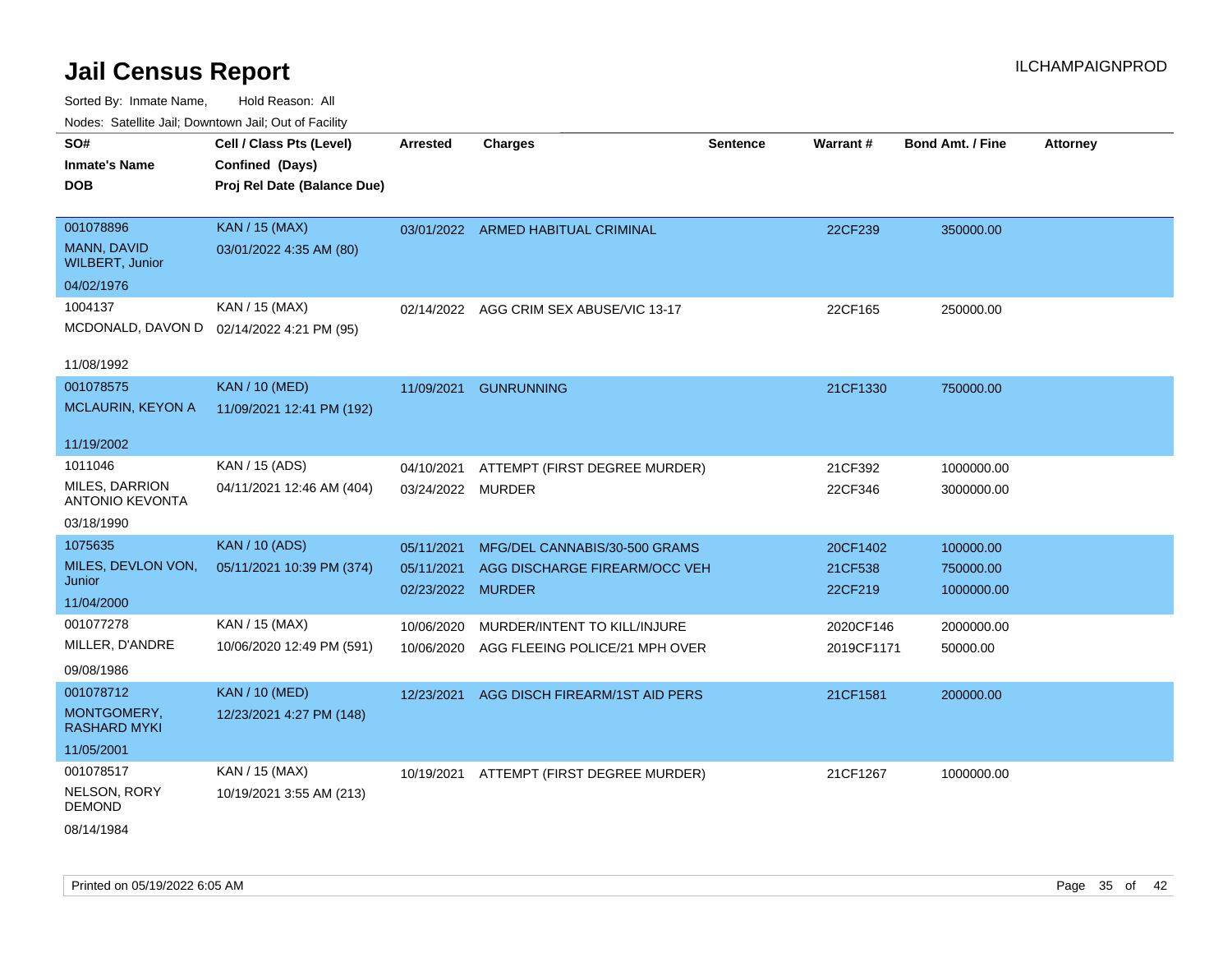| Noues. Salemie Jan, Downtown Jan, Out of Facility |                                               |                 |                                          |                 |             |                         |                 |
|---------------------------------------------------|-----------------------------------------------|-----------------|------------------------------------------|-----------------|-------------|-------------------------|-----------------|
| SO#                                               | Cell / Class Pts (Level)                      | <b>Arrested</b> | <b>Charges</b>                           | <b>Sentence</b> | Warrant#    | <b>Bond Amt. / Fine</b> | <b>Attorney</b> |
| <b>Inmate's Name</b>                              | Confined (Days)                               |                 |                                          |                 |             |                         |                 |
| <b>DOB</b>                                        | Proj Rel Date (Balance Due)                   |                 |                                          |                 |             |                         |                 |
|                                                   |                                               |                 |                                          |                 |             |                         |                 |
| 1026477                                           | <b>KAN / 15 (ADS)</b>                         | 09/21/2021      | AGG DISCHARGE FIREARM/OCC VEH            |                 | 21CF1138    | 2000000.00              |                 |
| NEWBILL, DEVONTRE<br><b>LAMONT</b>                | 09/21/2021 2:27 AM (241)                      | 09/22/2021      | PROBATION VIOLATION                      |                 | 20CF577     | 10000.00                |                 |
| 11/22/1993                                        |                                               |                 |                                          |                 |             |                         |                 |
| 001078063                                         | KAN / 15 (MAX)                                | 06/15/2021      | AGG CRIM SEX ASSAULT/WEAPON              |                 | 2021CF678   | 1000000.00              |                 |
|                                                   | PERRY, ROBERT Junior 06/15/2021 4:37 PM (339) | 06/15/2021      | <b>ROBBERY</b>                           |                 | 2021CF159   | 25000.00                |                 |
| 12/21/1990                                        |                                               |                 |                                          |                 |             |                         |                 |
| 1059512                                           | <b>KAN / 10 (MED)</b>                         |                 | 04/12/2022 DOMESTIC BATTERY              | 2y (DOC)        | 2019-CF-589 | 0.00                    |                 |
| PHILLIPS, LAMAR<br><b>DESHAWN</b>                 | 04/12/2022 5:15 PM (38)                       |                 | 04/12/2022 RESIST/OBSTRUCT WITH INJURY   |                 | 22CF451     | 30000.00                |                 |
| 04/02/1996                                        |                                               |                 |                                          |                 |             |                         |                 |
| 1015033                                           | KAN / 10 (MED)                                |                 | 03/05/2022 POSSESSION OF STOLEN FIREARM  |                 | 21CF1172    | 500000.00               |                 |
| PICKENS, DANTE<br><b>DEVON</b>                    | 03/05/2022 4:01 AM (76)                       |                 |                                          |                 |             |                         |                 |
| 01/05/1993                                        |                                               |                 |                                          |                 |             |                         |                 |
| 001078799                                         | <b>KAN / 10 (MED)</b>                         | 01/27/2022      | FIREARM/FOID INVALID/NOT ELIG            |                 | 22CF116     | 100000.00               |                 |
| PURNELL, MARKISE<br><b>MONROE</b>                 | 01/27/2022 9:50 AM (113)                      |                 |                                          |                 |             |                         |                 |
| 07/13/2002                                        |                                               |                 |                                          |                 |             |                         |                 |
| 001078942                                         | KAN / 5 (MIN)                                 |                 | 03/13/2022 MFG/DEL CANNABIS/500<2000 GR  |                 | 22CF307     | 350000.00               |                 |
| QATTOUM, ADHAM M                                  | 03/13/2022 11:31 PM (68)                      |                 |                                          |                 |             |                         |                 |
| 07/22/1994                                        |                                               |                 |                                          |                 |             |                         |                 |
| 001078482                                         | <b>KAN / 10 (MED)</b>                         |                 | 03/14/2022 AGG DISCHARGE FIREARM/VEH/SCH |                 | 22CF299     | 250000.00               |                 |
| <b>REED, MONTRES</b><br><b>ANTRON</b>             | 03/14/2022 12:06 PM (67)                      |                 |                                          |                 |             |                         |                 |
| 02/26/2004                                        |                                               |                 |                                          |                 |             |                         |                 |
| 982660                                            | KAN / 10 (MED)                                |                 | 03/22/2022 BURGLARY                      |                 | 22CF339     | 200000.00               |                 |
| REYNOLDS, DAVID<br>ALLEN                          | 03/22/2022 4:11 AM (59)                       |                 |                                          |                 |             |                         |                 |
| 03/27/2002                                        |                                               |                 |                                          |                 |             |                         |                 |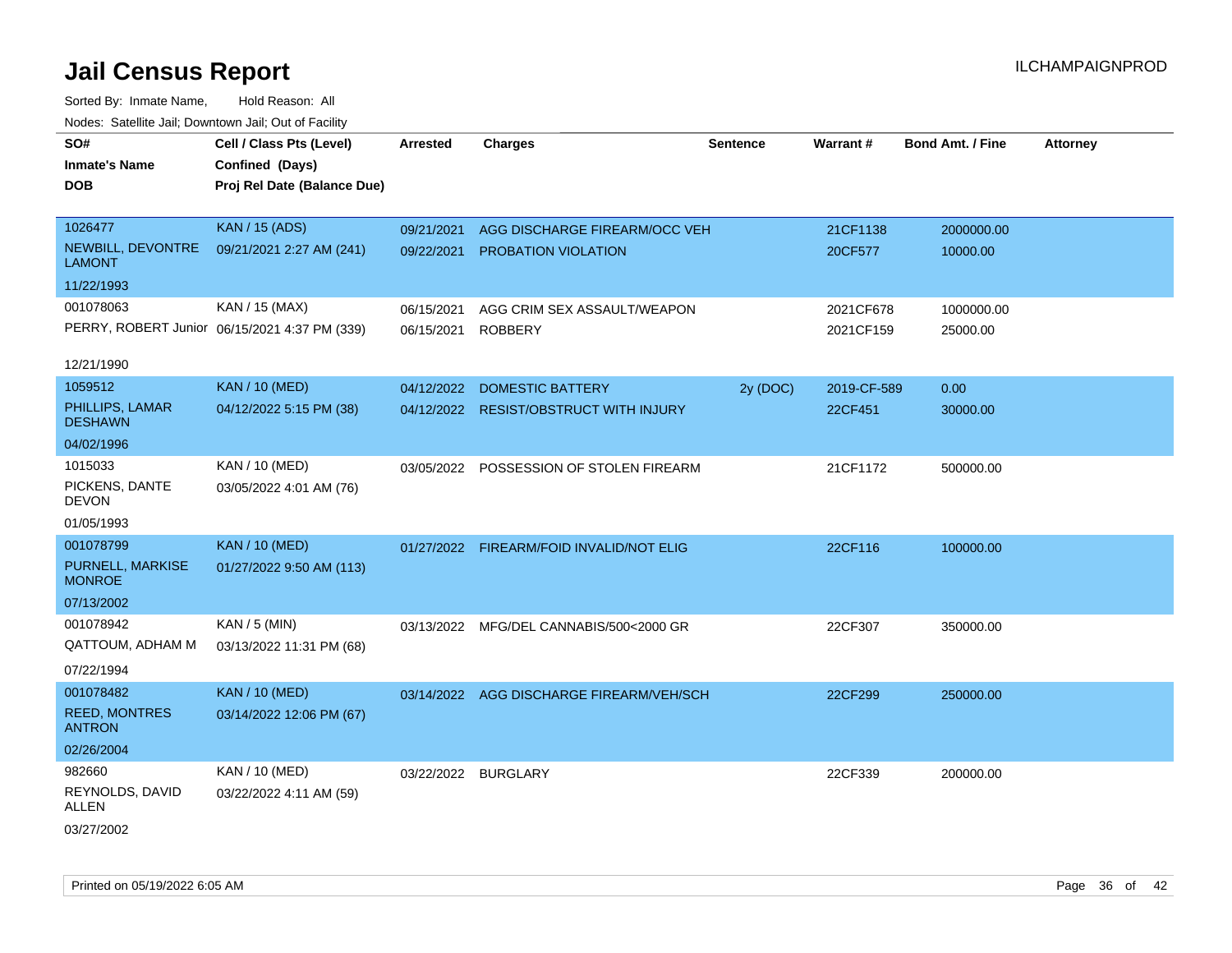| SO#<br><b>Inmate's Name</b><br><b>DOB</b>      | Cell / Class Pts (Level)<br>Confined (Days)<br>Proj Rel Date (Balance Due) | <b>Arrested</b> | <b>Charges</b>                           | <b>Sentence</b> | Warrant#    | <b>Bond Amt. / Fine</b> | <b>Attorney</b> |
|------------------------------------------------|----------------------------------------------------------------------------|-----------------|------------------------------------------|-----------------|-------------|-------------------------|-----------------|
| 24139<br><b>ROBERTS, ERIC</b><br><b>BRYANT</b> | <b>EHD</b><br>05/11/2022 10:28 AM (9)                                      |                 | 05/11/2022 DRIVING RVK/SUSP DUI/SSS 4-9  |                 | 2021CF437   | 0.00                    |                 |
| 03/15/1964                                     | 11/6/2022 (0.00)                                                           |                 |                                          |                 |             |                         |                 |
| 1072114                                        | KAN / 15 (SPH)                                                             | 01/17/2021      | ATTEMPT (FIRST DEGREE MURDER)            |                 | 2021CF65    | 500000.00               |                 |
| ROBINSON, DONNELL<br><b>LEVON</b>              | 01/17/2021 2:40 PM (488)                                                   | 01/17/2021      | ARMED ROBBERY/NO FIREARM                 |                 | 2020CF824   | 75000.00                |                 |
| 10/23/2000                                     |                                                                            | 02/17/2021      | <b>AGGRAVATED BATTERY</b>                | 4y (DOC)        |             | 250000.00               |                 |
| 001077614                                      | <b>KAN / 15 (MAX)</b>                                                      |                 | 01/17/2021 ATTEMPT (FIRST DEGREE MURDER) |                 | 21CF66      | 500000.00               |                 |
| <b>DEVON</b>                                   | ROBINSON, DONTRELL 01/17/2021 3:08 PM (488)                                |                 |                                          |                 |             |                         |                 |
| 09/22/2002                                     |                                                                            |                 |                                          |                 |             |                         |                 |
| 982614                                         | EHD                                                                        | 05/11/2022      | DRIVING ON SUSPENDED LICENSE             |                 | 2019TR10982 | 0.00                    |                 |
| RODGERS, DAVID<br><b>BENARD</b>                | 05/11/2022 9:34 AM (9)                                                     |                 |                                          |                 |             |                         |                 |
| 11/17/1990                                     | 6/9/2022 (0.00)                                                            |                 |                                          |                 |             |                         |                 |
| 1061216                                        | <b>KAN / 10 (MED)</b>                                                      | 06/22/2021      | <b>HOME INVASION/FIREARM</b>             |                 | 21CF727     | 750000.00               |                 |
| <b>RUNGE, ANDRE</b><br><b>MARSEAN</b>          | 06/22/2021 4:42 PM (332)                                                   |                 |                                          |                 |             |                         |                 |
| 12/05/1997                                     |                                                                            |                 |                                          |                 |             |                         |                 |
| 650295                                         | PIA / 50 (MAX)                                                             | 04/22/2020      | CRIMINAL SEXUAL ASSAULT                  |                 | 2020-CF407  | 750000.00               |                 |
| SANDAGE, JERALD                                | 04/22/2020 6:30 AM (758)                                                   | 04/22/2020      | <b>CRIMINAL SEXUAL ASSAULT</b>           |                 | 2020-CF408  | 750000.00               |                 |
| <b>EUGENE</b>                                  |                                                                            | 04/22/2020      | <b>CRIMINAL SEXUAL ABUSE</b>             |                 | 2020-CF409  | 750000.00               |                 |
| 06/07/1971                                     |                                                                            | 04/22/2020      | CRIMINAL SEXUAL ASSAULT                  |                 | 2020-CF410  | 750000.00               |                 |
|                                                |                                                                            | 04/22/2020      | OFFICIAL MISCONDUCT                      |                 | 2019-CF1811 | 25000.00                |                 |
| 1075386                                        | <b>KAN / 15 (MAX)</b>                                                      | 04/13/2022      | AGG UNLAWFUL USE OF WEAPON/VEH           |                 | 2022CF463   | 25000.00                |                 |
| <b>SANDERS, MARQUIS</b><br><b>JOVON</b>        | 04/13/2022 7:18 PM (37)                                                    |                 |                                          |                 |             |                         |                 |
| 01/19/2002                                     |                                                                            |                 |                                          |                 |             |                         |                 |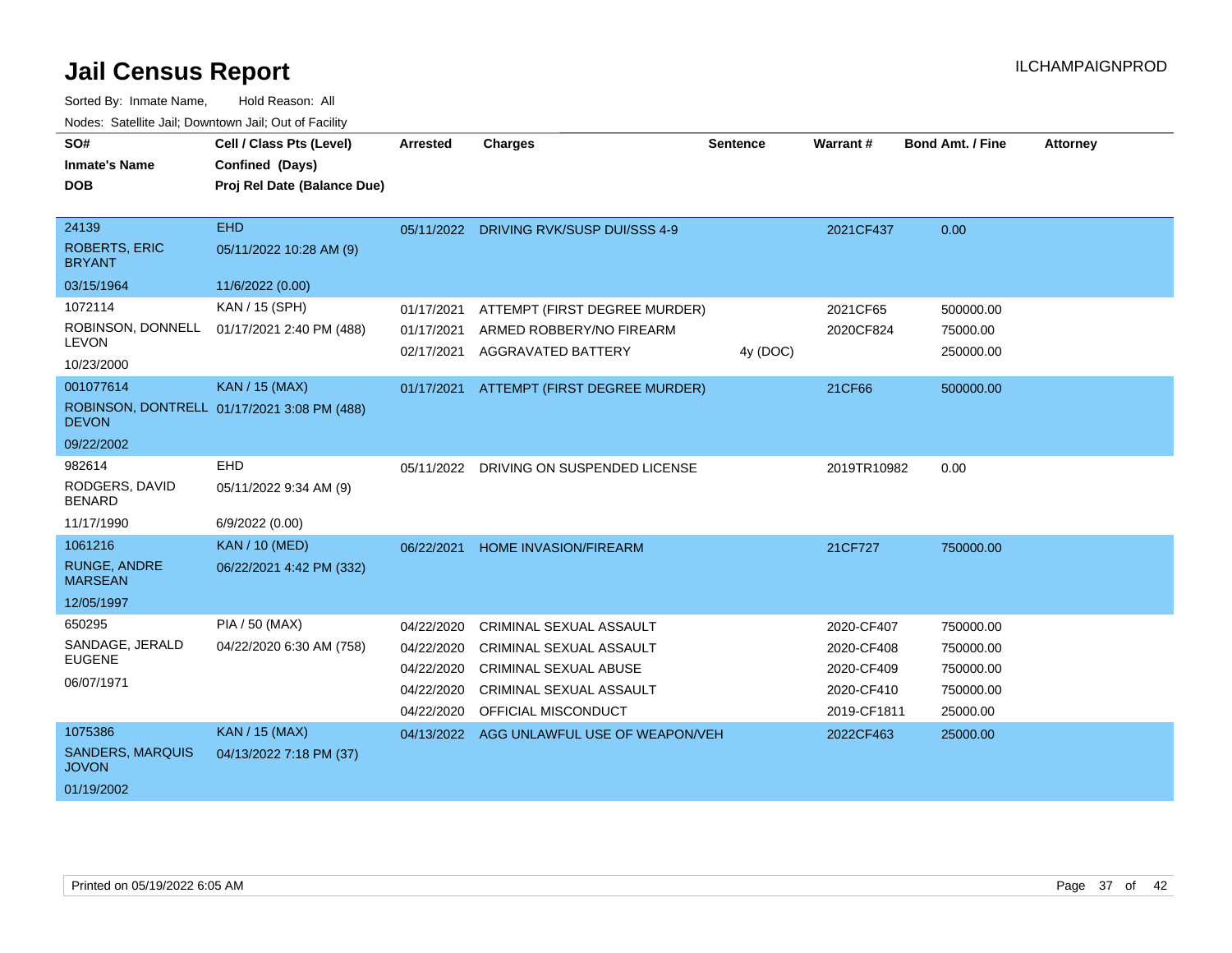| SO#<br>Inmate's Name<br><b>DOB</b>       | Cell / Class Pts (Level)<br>Confined (Days)<br>Proj Rel Date (Balance Due) | <b>Arrested</b> | <b>Charges</b>                          | <b>Sentence</b> | <b>Warrant#</b> | <b>Bond Amt. / Fine</b> | <b>Attorney</b> |
|------------------------------------------|----------------------------------------------------------------------------|-----------------|-----------------------------------------|-----------------|-----------------|-------------------------|-----------------|
| 59178<br><b>SANDERS, MICHAEL</b><br>JEAN | <b>KAN / 15 (MAX)</b><br>12/13/2021 4:17 PM (158)                          | 12/13/2021      | AGG DISCHARGE FIREARM/OCC VEH           |                 | 21CF1274        | 1500000.00              |                 |
| 12/22/1967                               |                                                                            |                 |                                         |                 |                 |                         |                 |
| 001078898                                | KAN / 15 (MAX)                                                             |                 | 03/02/2022 AGG DISCHARGE FIREARM        |                 | 22CF254         | 800000.00               |                 |
| SAROLAS, JONATHAN<br>E                   | 03/02/2022 9:20 AM (79)                                                    |                 |                                         |                 |                 |                         |                 |
| 07/16/1988                               |                                                                            |                 |                                         |                 |                 |                         |                 |
| 1000820                                  | <b>KAN</b> / 15 (MAX)                                                      | 01/24/2022      | FELON POSS/USE WEAPON/FIREARM           |                 | 22CF105         | 300000.00               |                 |
| <b>SCHNEIDER, SONGAN</b><br>MICHAEL      | 01/24/2022 8:20 AM (116)                                                   |                 | 01/24/2022 AGGRAVATED DOMESTIC BATTERY  |                 | 21CF1433        | 25000.00                |                 |
| 08/18/1992                               |                                                                            |                 |                                         |                 |                 |                         |                 |
| 001078704                                | KAN / 15 (MAX)                                                             | 12/21/2021      | MURDER/INTENT TO KILL/INJURE            |                 | 21CF1575        | 5000000.00              |                 |
| SHORTER, JAQUAN<br>MAURICE               | 12/23/2021 1:23 AM (148)                                                   |                 |                                         |                 |                 |                         |                 |
| 10/08/1998                               |                                                                            |                 |                                         |                 |                 |                         |                 |
| 47195                                    | <b>KAN / 5 (MIN)</b>                                                       | 12/27/2021      | <b>RESIDENTIAL BURGLARY</b>             |                 | 2020CF1222      | 10000.00                |                 |
| SIMMONS, JAMES<br>ROBERT                 | 12/27/2021 8:42 AM (144)                                                   | 12/28/2021      | <b>RESIDENTIAL BURGLARY</b>             |                 | 2021CF1596      | 10000.00                |                 |
| 03/13/1975                               |                                                                            |                 |                                         |                 |                 |                         |                 |
| 1038158                                  | KAN / 10 (MED)                                                             |                 | 02/04/2022 CRIMINAL SEX ASSAULT/CONSENT |                 | 22CF146         | 500000.00               |                 |
| SMITH, RASHAD<br>JARECE                  | 02/04/2022 11:42 PM (105)                                                  |                 |                                         |                 |                 |                         |                 |
| 09/16/1995                               |                                                                            |                 |                                         |                 |                 |                         |                 |
| 001077868                                | <b>KAN</b> / 15 (MAX)                                                      | 04/21/2021      | ARMED ROBBERY/ARMED W/FIREARM           |                 | 21CF445         | 500000.00               |                 |
| SPEARMENT,<br>KENTRELL                   | 04/21/2021 9:48 PM (394)                                                   | 08/19/2021      | FLEEING/ATTEMPT ELUDE OFFICER           |                 | 2021TR1053      | 1000.00                 |                 |
| 01/21/2002                               |                                                                            |                 |                                         |                 |                 |                         |                 |
| 001078182                                | $EHD / 5$ (MIN)                                                            | 12/20/2021      | DRIVING ON REVOKED LICENSE              |                 | 2021CF800       | 0.00                    |                 |
| STRONG, KEVIN<br>GARDNER                 | 12/20/2021 4:34 PM (151)                                                   |                 |                                         |                 |                 |                         |                 |
| 02/12/1963                               | 6/18/2022 (0.00)                                                           |                 |                                         |                 |                 |                         |                 |
|                                          |                                                                            |                 |                                         |                 |                 |                         |                 |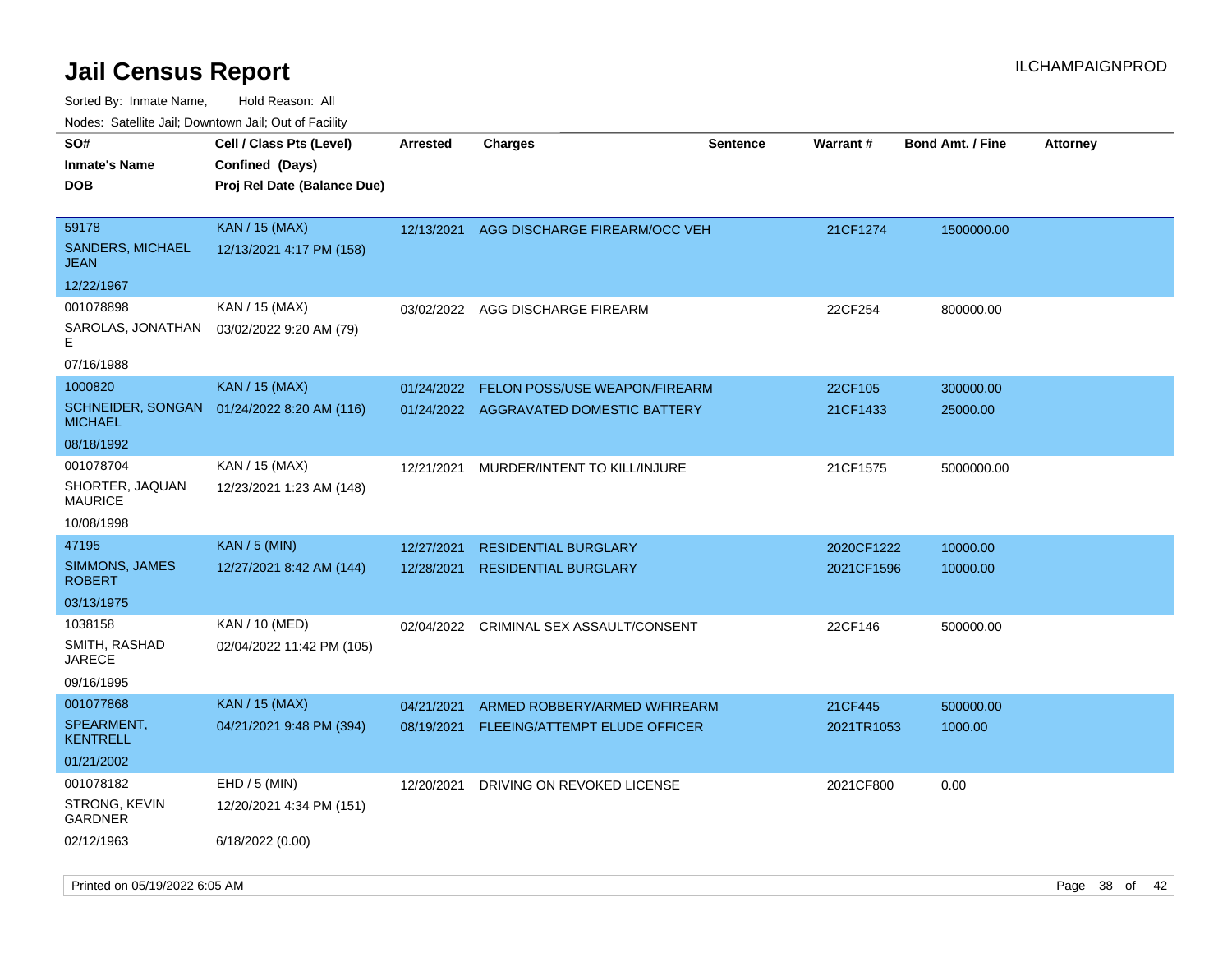| roaco. Odichile Jan, Downtown Jan, Out of Facility |                                                                            |                 |                                          |                     |            |                         |          |
|----------------------------------------------------|----------------------------------------------------------------------------|-----------------|------------------------------------------|---------------------|------------|-------------------------|----------|
| SO#<br><b>Inmate's Name</b><br><b>DOB</b>          | Cell / Class Pts (Level)<br>Confined (Days)<br>Proj Rel Date (Balance Due) | <b>Arrested</b> | <b>Charges</b>                           | <b>Sentence</b>     | Warrant#   | <b>Bond Amt. / Fine</b> | Attorney |
|                                                    |                                                                            |                 |                                          |                     |            |                         |          |
| 65920<br>TAPSCOTT,                                 | <b>KAN / 15 (MAX)</b><br>12/21/2021 10:57 PM (150)                         |                 | 12/21/2021 ARMED ROBBERY/ARMED W/FIREARM |                     | 21CF1543   | 100000.00               |          |
| <b>CORNELIUS</b>                                   |                                                                            |                 |                                          |                     |            |                         |          |
| 07/14/1985                                         |                                                                            |                 |                                          |                     |            |                         |          |
| 1046632                                            | KAN / 15 (MAX)                                                             | 09/14/2021      | ARMED VIOLENCE/CATEGORY II               |                     | 21CF912    | 750000.00               |          |
|                                                    | TATE, JAVON MARQUIS 09/14/2021 12:10 PM (248)                              |                 |                                          |                     |            |                         |          |
| 08/10/1996                                         |                                                                            |                 |                                          |                     |            |                         |          |
| 64779                                              | <b>EHD</b>                                                                 |                 | 04/27/2022 DRIVING RVK/SUSP DUI/SSS 4-9  |                     | 2021CF864  | 0.00                    |          |
| <b>TERRY, MICHAEL</b><br><b>DWAYNE</b>             | 04/27/2022 9:57 AM (23)                                                    |                 |                                          |                     |            |                         |          |
| 03/02/1963                                         | 10/23/2022 (0.00)                                                          |                 |                                          |                     |            |                         |          |
| 001079064                                          | KAN / 10 (MED)                                                             | 04/15/2022      | AGG UUW/VEHICLE/NO FOID                  |                     | 2022CFAWOW | 250000.00               |          |
| TOLBERT, ERIC<br><b>LAMONT</b>                     | 04/15/2022 6:29 PM (35)                                                    |                 |                                          |                     |            |                         |          |
| 05/27/1997                                         |                                                                            |                 |                                          |                     |            |                         |          |
| 1033031                                            | <b>KAN / 15 (MAX)</b>                                                      | 08/19/2020      | *AGG BATTERY W/FIREARM/PERSON            |                     | 2020-CF923 | 500000.00               |          |
| TOMS, ANDREW<br><b>CHUCKY</b>                      | 08/19/2020 5:59 PM (639)                                                   |                 |                                          |                     |            |                         |          |
| 09/28/1978                                         |                                                                            |                 |                                          |                     |            |                         |          |
| 1004142                                            | KAN / 15 (MAX)                                                             | 10/27/2021      | POSSESSION OF METH/15<100GRAMS           |                     | 2021CF1298 | 1500000.00              |          |
| TOY, KAYON LARENZ                                  | 10/22/2021 1:01 PM (210)                                                   |                 |                                          |                     |            |                         |          |
| 09/12/1991                                         |                                                                            |                 |                                          |                     |            |                         |          |
| 001078250                                          | <b>KAN / 10 (ADS)</b>                                                      | 08/07/2021      | FELON POSS WEAPON/BODY ARMOR             | 4y/6m (DOC) 21CF950 |            | 1000000.00              |          |
| <b>TRAVIS, JORDAN</b><br><b>TESHAUN</b>            | 08/07/2021 10:27 AM (286)                                                  |                 |                                          |                     |            |                         |          |
| 03/03/1996                                         |                                                                            |                 |                                          |                     |            |                         |          |
| 512160                                             | KAN / 15 (MAX)                                                             |                 | 03/10/2022 ARMED HABITUAL CRIMINAL       |                     | 22CF296    | 200000.00               |          |
| <b>TURNER, CHARLES</b><br><b>EDWARD</b>            | 03/10/2022 12:00 PM (71)                                                   |                 |                                          |                     |            |                         |          |
| 09/05/1986                                         |                                                                            |                 |                                          |                     |            |                         |          |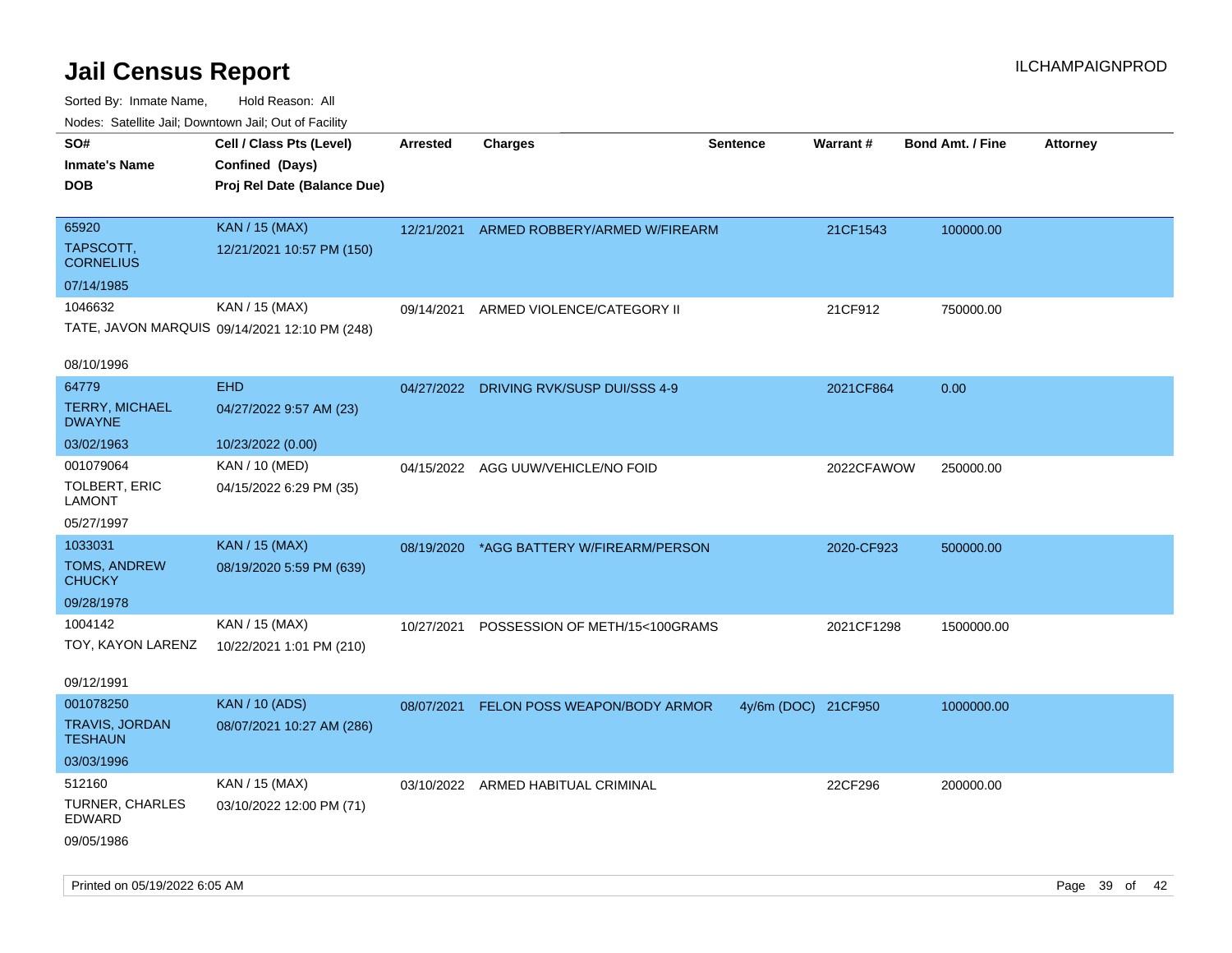| SO#<br><b>Inmate's Name</b><br><b>DOB</b>                          | Cell / Class Pts (Level)<br>Confined (Days)<br>Proj Rel Date (Balance Due) | <b>Arrested</b>                                                    | <b>Charges</b>                                                                                                                                              | Sentence | Warrant #                                                                     | <b>Bond Amt. / Fine</b>                      | <b>Attorney</b> |
|--------------------------------------------------------------------|----------------------------------------------------------------------------|--------------------------------------------------------------------|-------------------------------------------------------------------------------------------------------------------------------------------------------------|----------|-------------------------------------------------------------------------------|----------------------------------------------|-----------------|
| 1068806<br>VELEZ-MENDEZ,<br><b>JAIME MANUAL</b><br>09/03/1983      | <b>EHD</b><br>05/04/2022 12:05 PM (16)<br>6/2/2022 (0.00)                  |                                                                    | 05/04/2022 AGG DUI/NO VALID DL                                                                                                                              |          | 2020CF1474                                                                    | 0.00                                         |                 |
| 001077992<br>WADE, DONTE<br><b>LAMONT</b><br>09/05/1986            | KAN / 15 (MAX)<br>03/31/2022 1:25 PM (50)                                  | 03/31/2022                                                         | ARMED ROBBERY/NO FIREARM                                                                                                                                    |          | 21CF590                                                                       | 100000.00                                    |                 |
| 001079004<br><b>WALLS, MICHAEL</b><br><b>DIANSIO</b><br>06/21/1991 | <b>KAN / 15 (MED)</b><br>04/02/2022 4:16 AM (48)                           |                                                                    | 04/02/2022 FELON POSS/USE WEAPON/FIREARM                                                                                                                    |          | 22CF391                                                                       | 250000.00                                    |                 |
| 961786<br>WARREN, DESIE<br><b>ARNEZ</b><br>04/28/1988              | KAN / 15 (ADS)<br>01/24/2022 7:23 AM (116)                                 |                                                                    | 01/24/2022 ARMED HABITUAL CRIMINAL                                                                                                                          |          | 22CF104                                                                       | 300000.00                                    |                 |
| 1035462<br><b>WASHINGTON, MARK</b><br><b>ANTHONY</b><br>01/06/1994 | <b>KAN / 15 (MAX)</b><br>03/25/2022 8:47 AM (56)                           | 03/25/2022                                                         | <b>ARMED HABITUAL CRIMINAL</b>                                                                                                                              |          | 22CF186                                                                       | 750000.00                                    |                 |
| 1062558<br>WELLS, JIAMANTE<br><b>AMORE</b><br>09/02/1995           | KAN / 10 (MED)<br>10/02/2021 8:29 PM (230)                                 | 10/02/2021                                                         | FELON POSS/USE WEAPON/FIREARM                                                                                                                               |          | 21CF1185                                                                      | 200000.00                                    |                 |
| 1002033<br><b>WEST, ANTONIO</b><br><b>DEONTA</b><br>04/15/1992     | <b>KAN / 15 (MAX)</b><br>09/08/2021 11:01 PM (254)                         | 09/08/2021<br>09/08/2021<br>09/08/2021<br>09/08/2021<br>09/08/2021 | DRIVING ON SUSPENDED LICENSE<br>ARMED ROBBERY/ARMED W/FIREARM<br>AGG UNLAWFUL USE OF WEAPON/VEH<br>OBSTRCT JUSTICE/LEAVE STATE<br>ARMED VIOLENCE/CATEGORY I |          | 2019-TR-11944<br>2020-CF-1406<br>2021-CF-AWOW<br>2021-CF-AWOW<br>2021-CF-AWOW | 5000.00<br>500000.00<br>0.00<br>0.00<br>0.00 |                 |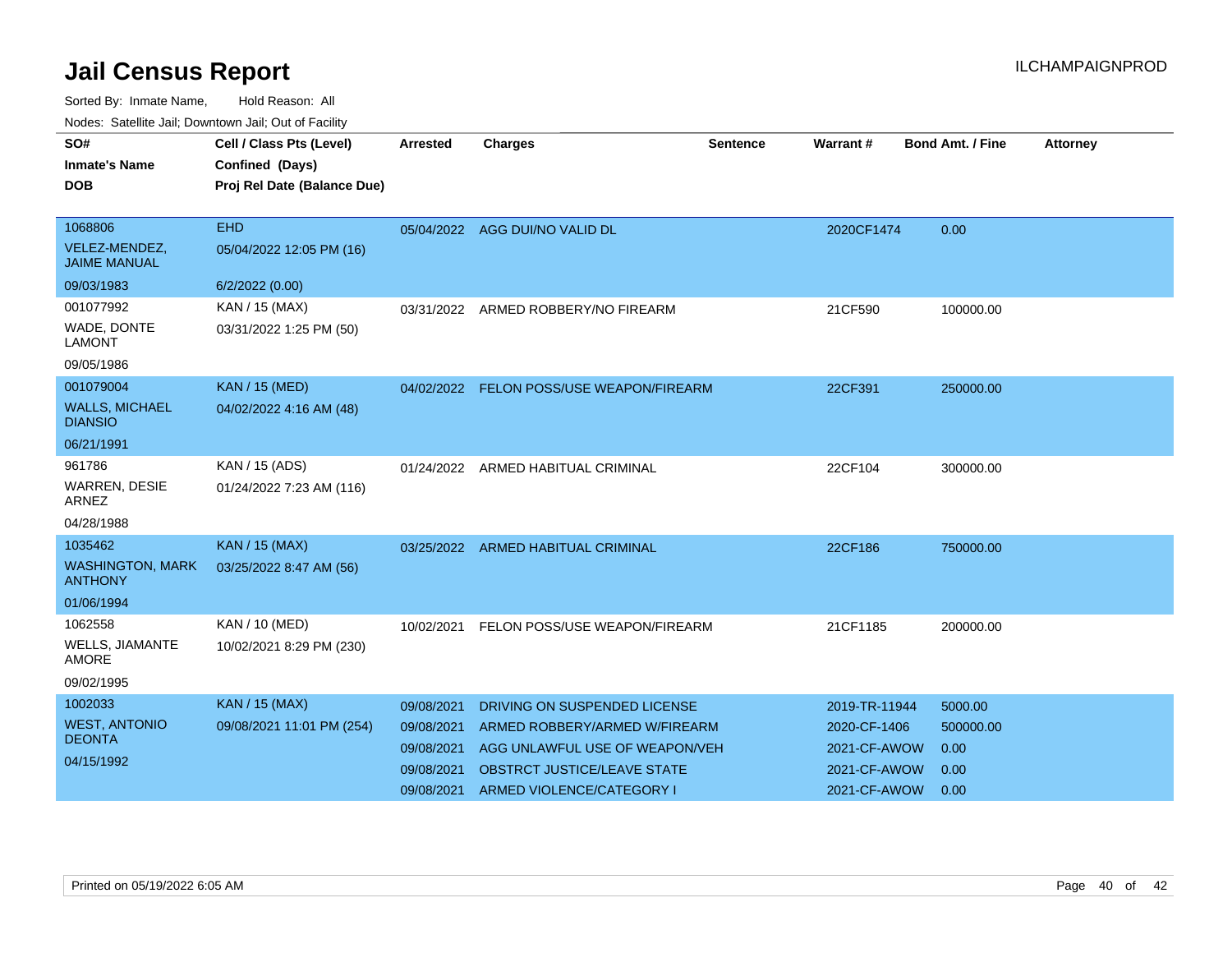| Todoo. Catolino can, Bomnomi can, Cat of Faoint |                                                                            |                          |                                          |                 |                         |                         |                 |
|-------------------------------------------------|----------------------------------------------------------------------------|--------------------------|------------------------------------------|-----------------|-------------------------|-------------------------|-----------------|
| SO#<br><b>Inmate's Name</b><br>DOB              | Cell / Class Pts (Level)<br>Confined (Days)<br>Proj Rel Date (Balance Due) | <b>Arrested</b>          | <b>Charges</b>                           | <b>Sentence</b> | <b>Warrant#</b>         | <b>Bond Amt. / Fine</b> | <b>Attorney</b> |
| 001078328<br>WHITE, JUSTIN<br><b>STEVEN</b>     | <b>KAN / 15 (MAX)</b><br>08/30/2021 10:48 AM (263)                         |                          | 08/30/2021 FELON POSS/USE WEAPON/FIREARM |                 | 21CF1045                | 100000.00               |                 |
| 10/25/1995                                      |                                                                            |                          |                                          |                 |                         |                         |                 |
| 1022068<br>WILKINS, MICHAEL<br>CARL             | KAN / 15 (ADS)<br>10/10/2021 5:07 AM (222)                                 | 10/10/2021               | FELON POSS/USE WEAPON/FIREARM            |                 | 21CF1212                | 75000.00                |                 |
| 07/10/1992                                      |                                                                            |                          |                                          |                 |                         |                         |                 |
| 001078709                                       | <b>KAN / 15 (MAX)</b><br>WILLIAMS, DAVID LEE 12/22/2021 11:00 AM (149)     | 12/22/2021               | ARMED VIOLENCE/CATEGORY I                |                 | 21CF1586                | 250000.00               |                 |
| 12/18/1989                                      |                                                                            |                          |                                          |                 |                         |                         |                 |
| 1049234<br>WILLIAMS, KHAMRON<br>MARCELL         | KAN / 10 (MED)<br>01/22/2022 9:30 AM (118)                                 | 01/22/2022               | AGGRAVATED DOMESTIC BATTERY              |                 | 22CF94                  | 75000.00                |                 |
| 08/15/1995                                      |                                                                            |                          |                                          |                 |                         |                         |                 |
| 64846                                           | <b>EHD</b>                                                                 | 05/04/2022               | DRIVING RVK/SUSP DUI/SSS 3RD             |                 | 2021CF572               | 0.00                    |                 |
| WILLIAMS.<br><b>MUHAMMAD TIRRELL</b>            | 05/04/2022 10:46 AM (16)                                                   |                          |                                          |                 |                         |                         |                 |
| 11/05/1982                                      | 6/1/2022 (0.00)                                                            |                          |                                          |                 |                         |                         |                 |
| 1037579                                         | KAN / 10 (MED)                                                             | 08/17/2021               | FELON POSS/USE WEAPON/FIREARM            |                 | 2019CF73                | 0.00                    |                 |
| WILLIAMS, STEVEN<br>PATRICK, Second             | 08/17/2021 8:16 PM (276)                                                   |                          |                                          |                 |                         |                         |                 |
| 11/25/1994                                      |                                                                            |                          |                                          |                 |                         |                         |                 |
| 1020914                                         | <b>KAN / 10 (MED)</b>                                                      |                          | 03/06/2022 FELON POSS/USE WEAPON/FIREARM |                 | 21CF1337                | 250000.00               |                 |
| <b>WILSON, BRANDON</b><br>LARON                 | 03/06/2022 11:46 AM (75)                                                   |                          |                                          |                 |                         |                         |                 |
| 07/05/1994                                      |                                                                            |                          |                                          |                 |                         |                         |                 |
| 545746                                          | KAN / 15 (ADS)                                                             | 08/07/2021               | FELON POSS/USE WEAPON/FIREARM            |                 | 21CF949                 | 500000.00               |                 |
| WOODS, MICHAEL<br>LACKENDRICK<br>10/06/1996     | 08/07/2021 8:40 AM (286)                                                   | 08/07/2021<br>08/07/2021 | <b>BURGLARY</b><br>WARRANT OUT OF COUNTY |                 | 2020CF597<br>2020TR9119 | 50000.00<br>5000.00     |                 |
|                                                 |                                                                            |                          |                                          |                 |                         |                         |                 |